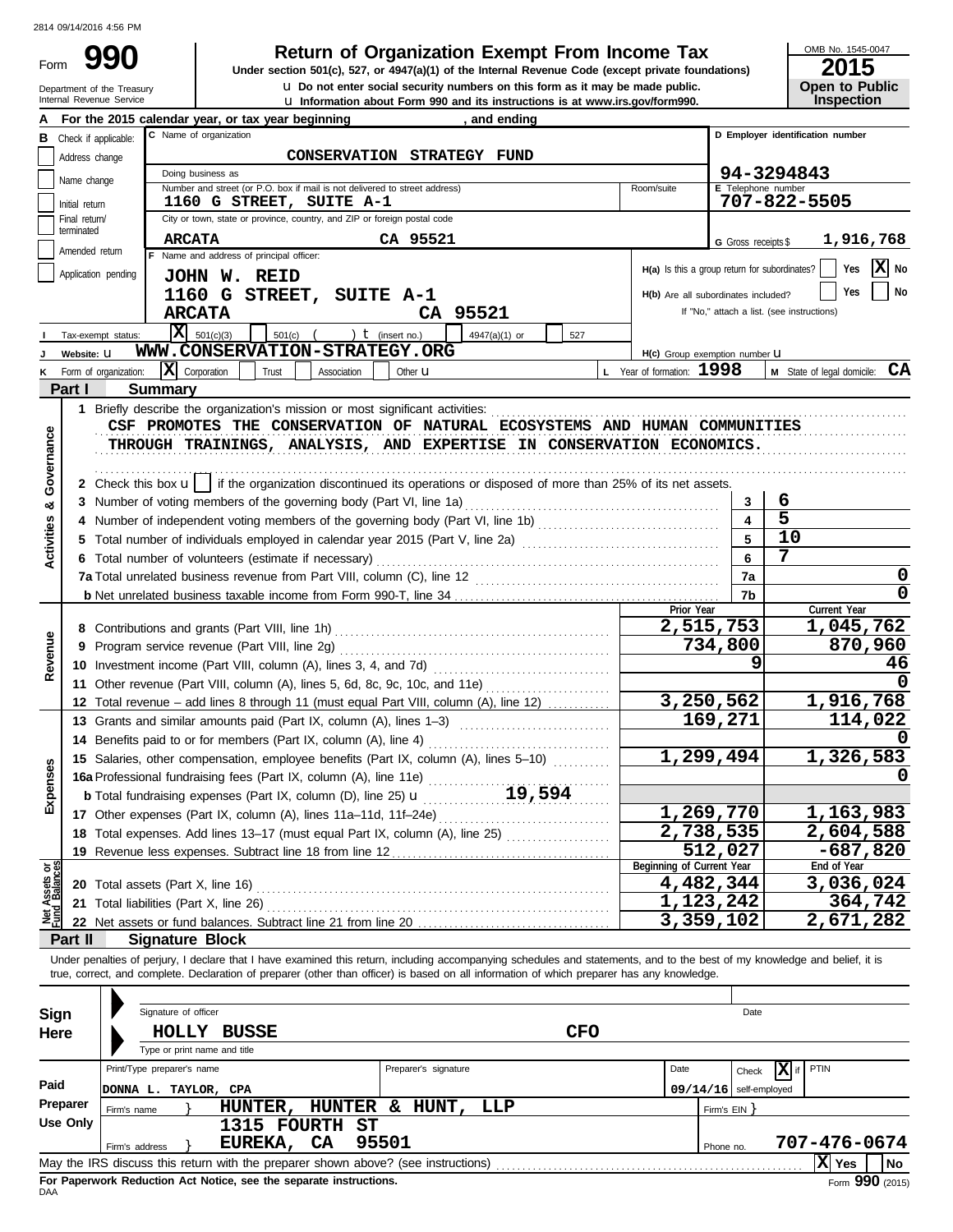|                                                                      | Form 990 (2015) CONSERVATION STRATEGY FUND                                                                   | 94-3294843                                                                                                                                                                                                                                                                                                                                                                                                                                                 | Page 2                       |
|----------------------------------------------------------------------|--------------------------------------------------------------------------------------------------------------|------------------------------------------------------------------------------------------------------------------------------------------------------------------------------------------------------------------------------------------------------------------------------------------------------------------------------------------------------------------------------------------------------------------------------------------------------------|------------------------------|
| Part III                                                             | <b>Statement of Program Service Accomplishments</b>                                                          |                                                                                                                                                                                                                                                                                                                                                                                                                                                            |                              |
| 1 Briefly describe the organization's mission:                       |                                                                                                              |                                                                                                                                                                                                                                                                                                                                                                                                                                                            |                              |
|                                                                      |                                                                                                              | CSF PROMOTES THE CONSERVATION OF NATURAL ECOSYSTEMS AND HUMAN COMMUNITIES<br>THROUGH TRAININGS, ANALYSIS, AND EXPERTISE IN CONSERVATION ECONOMICS.                                                                                                                                                                                                                                                                                                         |                              |
|                                                                      |                                                                                                              |                                                                                                                                                                                                                                                                                                                                                                                                                                                            |                              |
| $\mathbf{2}$<br>If "Yes," describe these new services on Schedule O. | Did the organization undertake any significant program services during the year which were not listed on the |                                                                                                                                                                                                                                                                                                                                                                                                                                                            | Yes $\overline{X}$ No        |
| 3                                                                    | Did the organization cease conducting, or make significant changes in how it conducts, any program           |                                                                                                                                                                                                                                                                                                                                                                                                                                                            | $\Box$ Yes $\overline{X}$ No |
| If "Yes," describe these changes on Schedule O.                      |                                                                                                              |                                                                                                                                                                                                                                                                                                                                                                                                                                                            |                              |
| 4                                                                    |                                                                                                              | Describe the organization's program service accomplishments for each of its three largest program services, as measured by                                                                                                                                                                                                                                                                                                                                 |                              |
|                                                                      | the total expenses, and revenue, if any, for each program service reported.                                  | expenses. Section 501(c)(3) and 501(c)(4) organizations are required to report the amount of grants and allocations to others,                                                                                                                                                                                                                                                                                                                             |                              |
| 4a (Code:                                                            | ECONOMICS AND POLICY BUILDING SKILLS.                                                                        | ) (Expenses $\frac{114}{19}$ , 2, 244, 773 including grants of $\frac{114}{19}$ , 022 ) (Revenue $\frac{114}{19}$ , 022 ) (Revenue $\frac{114}{19}$<br>FIELD PROJECTS FOR THE CONSERVATION OF NATURAL RESOURCES IN LATIN AMERICA,<br>NORTH AMERICA, MICRONESIA, AFRICA AND INDONESIA. FINANCIAL AND<br>ASSISTANCE TO COURSE GRADUATES AND CONSERVATION FELLOWS AS THEY APPLY THEIR<br>SKILLS TO REAL CONSERVATION ISSUES. TRAINING COURSES IN CONSERVATION | <b>TECHNICAL</b>             |
|                                                                      |                                                                                                              |                                                                                                                                                                                                                                                                                                                                                                                                                                                            |                              |
|                                                                      |                                                                                                              |                                                                                                                                                                                                                                                                                                                                                                                                                                                            |                              |
|                                                                      |                                                                                                              |                                                                                                                                                                                                                                                                                                                                                                                                                                                            |                              |
|                                                                      |                                                                                                              |                                                                                                                                                                                                                                                                                                                                                                                                                                                            |                              |
|                                                                      |                                                                                                              |                                                                                                                                                                                                                                                                                                                                                                                                                                                            |                              |
|                                                                      |                                                                                                              |                                                                                                                                                                                                                                                                                                                                                                                                                                                            |                              |
|                                                                      |                                                                                                              |                                                                                                                                                                                                                                                                                                                                                                                                                                                            |                              |
|                                                                      |                                                                                                              |                                                                                                                                                                                                                                                                                                                                                                                                                                                            |                              |
|                                                                      |                                                                                                              |                                                                                                                                                                                                                                                                                                                                                                                                                                                            |                              |
|                                                                      |                                                                                                              |                                                                                                                                                                                                                                                                                                                                                                                                                                                            |                              |
|                                                                      |                                                                                                              |                                                                                                                                                                                                                                                                                                                                                                                                                                                            |                              |
|                                                                      |                                                                                                              |                                                                                                                                                                                                                                                                                                                                                                                                                                                            |                              |
|                                                                      |                                                                                                              |                                                                                                                                                                                                                                                                                                                                                                                                                                                            |                              |
|                                                                      |                                                                                                              |                                                                                                                                                                                                                                                                                                                                                                                                                                                            |                              |
|                                                                      |                                                                                                              |                                                                                                                                                                                                                                                                                                                                                                                                                                                            |                              |
|                                                                      |                                                                                                              |                                                                                                                                                                                                                                                                                                                                                                                                                                                            |                              |
|                                                                      |                                                                                                              |                                                                                                                                                                                                                                                                                                                                                                                                                                                            |                              |
|                                                                      |                                                                                                              |                                                                                                                                                                                                                                                                                                                                                                                                                                                            |                              |
|                                                                      |                                                                                                              |                                                                                                                                                                                                                                                                                                                                                                                                                                                            |                              |
|                                                                      |                                                                                                              |                                                                                                                                                                                                                                                                                                                                                                                                                                                            |                              |
|                                                                      |                                                                                                              |                                                                                                                                                                                                                                                                                                                                                                                                                                                            |                              |
|                                                                      |                                                                                                              |                                                                                                                                                                                                                                                                                                                                                                                                                                                            |                              |
|                                                                      |                                                                                                              |                                                                                                                                                                                                                                                                                                                                                                                                                                                            |                              |
|                                                                      |                                                                                                              |                                                                                                                                                                                                                                                                                                                                                                                                                                                            |                              |
|                                                                      |                                                                                                              |                                                                                                                                                                                                                                                                                                                                                                                                                                                            |                              |
|                                                                      |                                                                                                              |                                                                                                                                                                                                                                                                                                                                                                                                                                                            |                              |
|                                                                      |                                                                                                              |                                                                                                                                                                                                                                                                                                                                                                                                                                                            |                              |
|                                                                      |                                                                                                              |                                                                                                                                                                                                                                                                                                                                                                                                                                                            |                              |
|                                                                      |                                                                                                              |                                                                                                                                                                                                                                                                                                                                                                                                                                                            |                              |
| 4d Other program services (Describe in Schedule O.)<br>(Expenses \$  | including grants of \$                                                                                       | (Revenue \$                                                                                                                                                                                                                                                                                                                                                                                                                                                |                              |
| 4e Total program service expenses u                                  | 2,244,773                                                                                                    |                                                                                                                                                                                                                                                                                                                                                                                                                                                            |                              |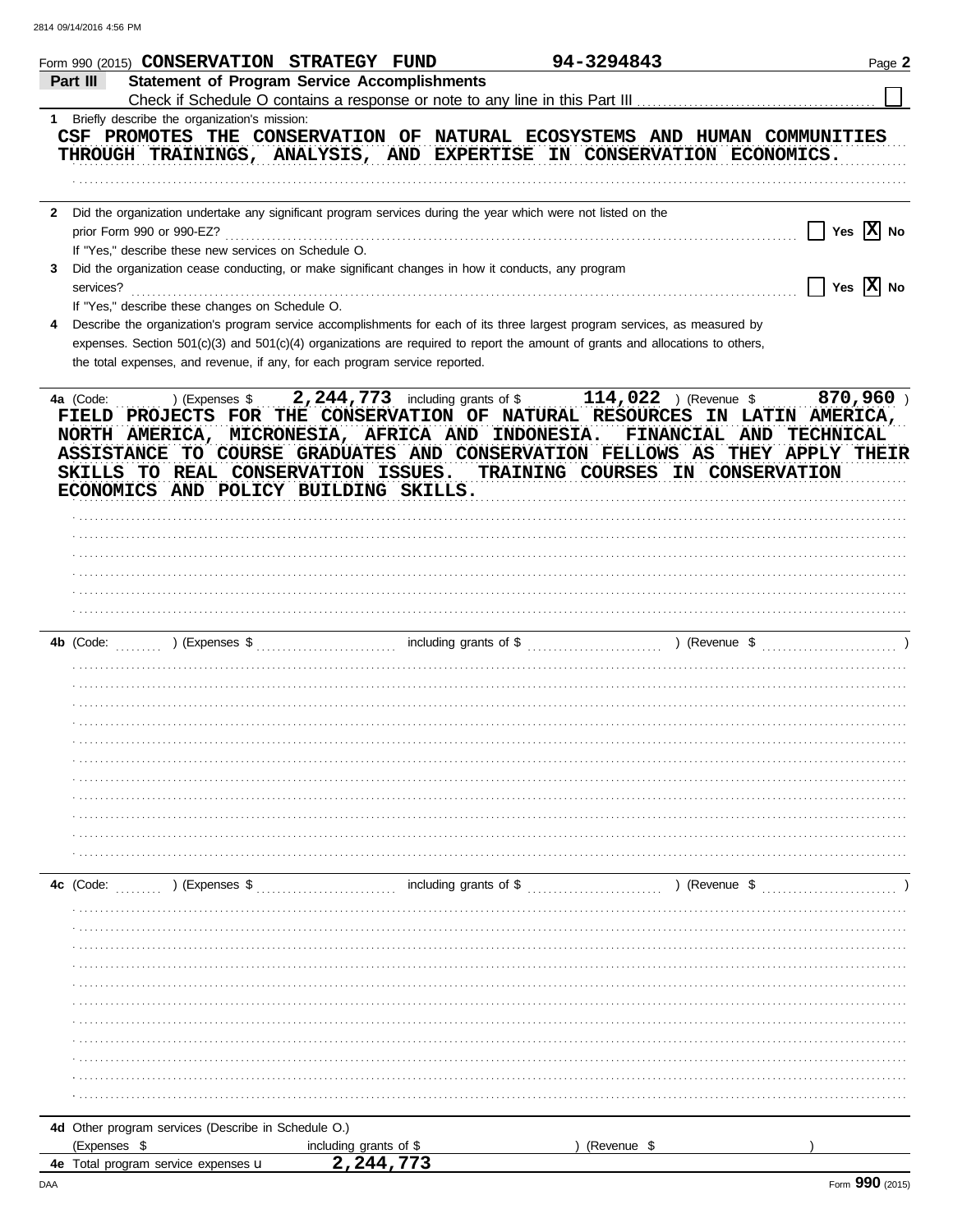#### **Part IV Checklist of Required Schedules Form 990 (2015) CONSERVATION STRATEGY FUND** 94-3294843 Page 3

|     |                                                                                                                         |                 | Yes | No          |
|-----|-------------------------------------------------------------------------------------------------------------------------|-----------------|-----|-------------|
| 1   | Is the organization described in section 501(c)(3) or 4947(a)(1) (other than a private foundation)? If "Yes,"           |                 |     |             |
|     |                                                                                                                         | $\mathbf{1}$    | x   |             |
| 2   |                                                                                                                         | $\mathbf{2}$    | X   |             |
| 3   | Did the organization engage in direct or indirect political campaign activities on behalf of or in opposition to        |                 |     |             |
|     | candidates for public office? If "Yes," complete Schedule C, Part I                                                     | 3               |     | x           |
| 4   | Section 501(c)(3) organizations. Did the organization engage in lobbying activities, or have a section 501(h)           |                 |     |             |
|     |                                                                                                                         | 4               |     | x           |
| 5   | Is the organization a section $501(c)(4)$ , $501(c)(5)$ , or $501(c)(6)$ organization that receives membership dues,    |                 |     |             |
|     | assessments, or similar amounts as defined in Revenue Procedure 98-19? If "Yes," complete Schedule C,                   |                 |     |             |
|     |                                                                                                                         | 5               |     | x           |
| 6   | Did the organization maintain any donor advised funds or any similar funds or accounts for which donors                 |                 |     |             |
|     | have the right to provide advice on the distribution or investment of amounts in such funds or accounts? If             |                 |     |             |
|     |                                                                                                                         | 6               |     | X.          |
| 7   | Did the organization receive or hold a conservation easement, including easements to preserve open space,               |                 |     |             |
|     | the environment, historic land areas, or historic structures? If "Yes," complete Schedule D, Part II                    | $\overline{7}$  |     | X.          |
| 8   | Did the organization maintain collections of works of art, historical treasures, or other similar assets? If "Yes,"     |                 |     |             |
|     | complete Schedule D, Part III                                                                                           | 8               |     | x           |
| 9   | Did the organization report an amount in Part X, line 21, for escrow or custodial account liability, serve as a         |                 |     |             |
|     | custodian for amounts not listed in Part X; or provide credit counseling, debt management, credit repair, or            |                 |     |             |
|     |                                                                                                                         | 9               |     | X.          |
| 10  | Did the organization, directly or through a related organization, hold assets in temporarily restricted                 |                 |     |             |
|     | endowments, permanent endowments, or quasi-endowments? If "Yes," complete Schedule D, Part V                            | 10              |     | x           |
| 11  | If the organization's answer to any of the following questions is "Yes," then complete Schedule D, Parts VI,            |                 |     |             |
|     | VII, VIII, IX, or X as applicable.                                                                                      |                 |     |             |
| a   | Did the organization report an amount for land, buildings, and equipment in Part X, line 10? If "Yes,"                  |                 |     |             |
|     | complete Schedule D, Part VI                                                                                            | 11a             |     | x           |
| b   | Did the organization report an amount for investments—other securities in Part X, line 12 that is 5% or more            |                 |     |             |
|     |                                                                                                                         | 11 <sub>b</sub> |     | X.          |
| C   | Did the organization report an amount for investments—program related in Part X, line 13 that is 5% or more             |                 |     |             |
|     |                                                                                                                         | 11c             |     | x           |
| d   | Did the organization report an amount for other assets in Part X, line 15 that is 5% or more of its total assets        |                 |     |             |
|     |                                                                                                                         | <b>11d</b>      |     | X<br>X      |
| е   |                                                                                                                         | 11e             |     |             |
| f   | Did the organization's separate or consolidated financial statements for the tax year include a footnote that addresses |                 |     |             |
|     | the organization's liability for uncertain tax positions under FIN 48 (ASC 740)? If "Yes," complete Schedule D, Part X  | 11f             | X   |             |
|     | 12a Did the organization obtain separate, independent audited financial statements for the tax year? If "Yes," complete |                 | x   |             |
| b   | Was the organization included in consolidated, independent audited financial statements for the tax year? If            | 12a             |     |             |
|     | "Yes," and if the organization answered "No" to line 12a, then completing Schedule D, Parts XI and XII is optional      | 12 <sub>b</sub> |     | X           |
| 13  |                                                                                                                         | 13              |     | $\mathbf x$ |
| 14a |                                                                                                                         | 14a             | X   |             |
| b   | Did the organization have aggregate revenues or expenses of more than \$10,000 from grantmaking,                        |                 |     |             |
|     | fundraising, business, investment, and program service activities outside the United States, or aggregate               |                 |     |             |
|     | foreign investments valued at \$100,000 or more? If "Yes," complete Schedule F, Parts I and IV [[[[[[[[[[[[[[[[         | 14b             | X   |             |
| 15  | Did the organization report on Part IX, column (A), line 3, more than \$5,000 of grants or other assistance to or       |                 |     |             |
|     |                                                                                                                         | 15              | X   |             |
| 16  | Did the organization report on Part IX, column (A), line 3, more than \$5,000 of aggregate grants or other              |                 |     |             |
|     |                                                                                                                         | 16              |     | X           |
| 17  | Did the organization report a total of more than \$15,000 of expenses for professional fundraising services on          |                 |     |             |
|     |                                                                                                                         | 17              |     | X           |
| 18  | Did the organization report more than \$15,000 total of fundraising event gross income and contributions on             |                 |     |             |
|     | Part VIII, lines 1c and 8a? If "Yes," complete Schedule G, Part II                                                      | 18              |     | X.          |
| 19  | Did the organization report more than \$15,000 of gross income from gaming activities on Part VIII, line 9a?            |                 |     |             |
|     | If "Yes," complete Schedule G, Part III.                                                                                | 19              |     | X.          |

Form **990** (2015)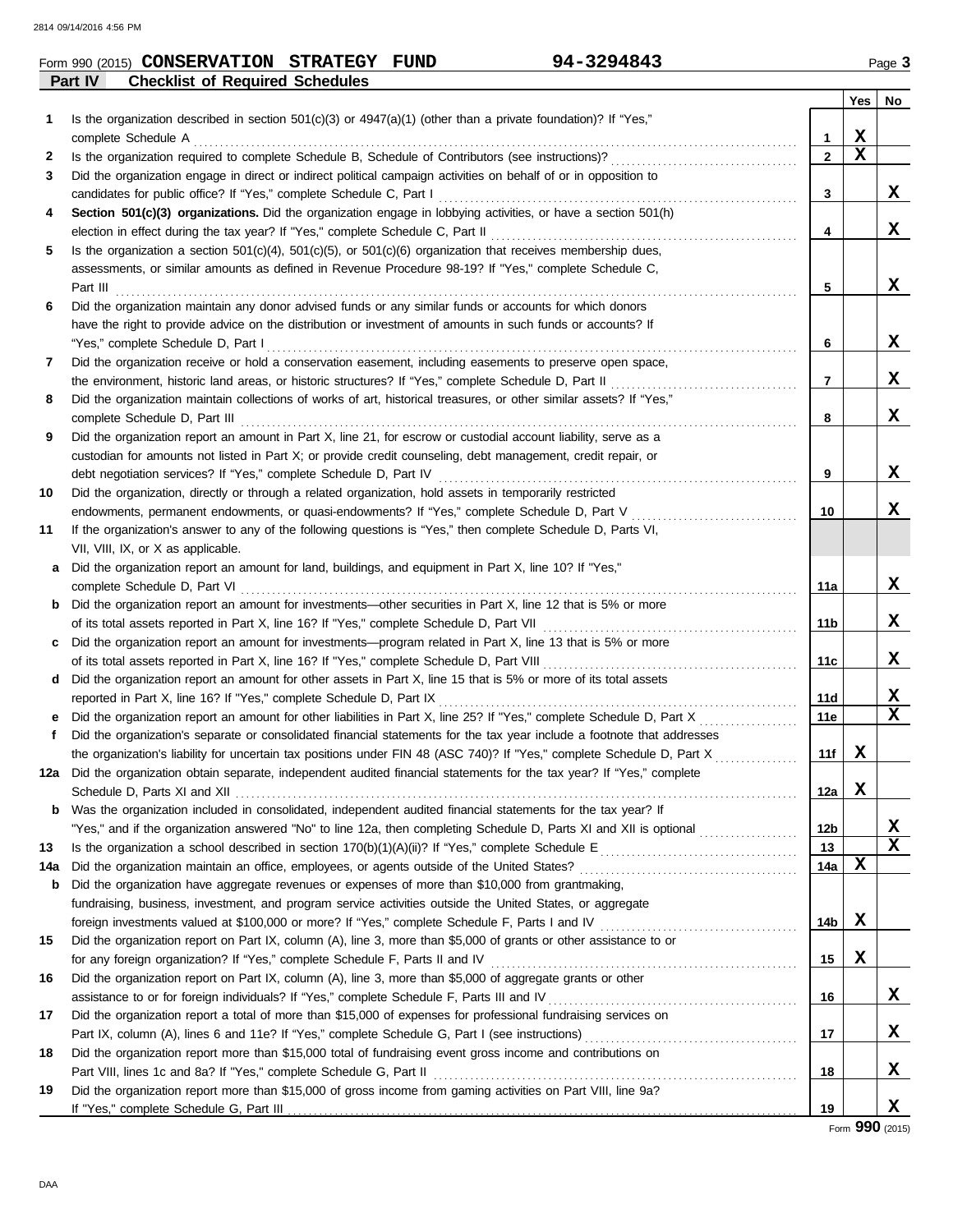|     | <b>Checklist of Required Schedules (continued)</b><br>Part IV                                                                                                                                                        |                 |     |                  |
|-----|----------------------------------------------------------------------------------------------------------------------------------------------------------------------------------------------------------------------|-----------------|-----|------------------|
|     |                                                                                                                                                                                                                      |                 | Yes | No               |
| 20a | Did the organization operate one or more hospital facilities? If "Yes," complete Schedule H                                                                                                                          | 20a             |     | x                |
| b   |                                                                                                                                                                                                                      | 20 <sub>b</sub> |     |                  |
| 21  | Did the organization report more than \$5,000 of grants or other assistance to any domestic organization or                                                                                                          |                 |     |                  |
|     |                                                                                                                                                                                                                      | 21              |     | x                |
| 22  | Did the organization report more than \$5,000 of grants or other assistance to or for domestic individuals on                                                                                                        |                 |     |                  |
|     | Part IX, column (A), line 2? If "Yes," complete Schedule I, Parts I and III                                                                                                                                          | 22              |     | X                |
| 23  | Did the organization answer "Yes" to Part VII, Section A, line 3, 4, or 5 about compensation of the                                                                                                                  |                 |     |                  |
|     | organization's current and former officers, directors, trustees, key employees, and highest compensated                                                                                                              |                 |     |                  |
|     | employees? If "Yes," complete Schedule J                                                                                                                                                                             | 23              | x   |                  |
| 24a | Did the organization have a tax-exempt bond issue with an outstanding principal amount of more than                                                                                                                  |                 |     |                  |
|     | \$100,000 as of the last day of the year, that was issued after December 31, 2002? If "Yes," answer lines 24b                                                                                                        |                 |     |                  |
|     | through 24d and complete Schedule K. If "No," go to line 25a                                                                                                                                                         | 24a             |     | x                |
| b   |                                                                                                                                                                                                                      | 24b             |     |                  |
| с   | Did the organization maintain an escrow account other than a refunding escrow at any time during the year                                                                                                            |                 |     |                  |
|     | to defease any tax-exempt bonds?                                                                                                                                                                                     | 24c             |     |                  |
| d   | Did the organization act as an "on behalf of" issuer for bonds outstanding at any time during the year?                                                                                                              | 24d             |     |                  |
| 25а | Section 501(c)(3), 501(c)(4), and 501(c)(29) organizations. Did the organization engage in an excess benefit                                                                                                         |                 |     |                  |
|     | transaction with a disqualified person during the year? If "Yes," complete Schedule L, Part I                                                                                                                        | 25a             |     | x                |
| b   | Is the organization aware that it engaged in an excess benefit transaction with a disqualified person in a prior                                                                                                     |                 |     |                  |
|     | year, and that the transaction has not been reported on any of the organization's prior Forms 990 or 990-EZ?                                                                                                         |                 |     |                  |
|     | If "Yes," complete Schedule L, Part I                                                                                                                                                                                | 25b             |     | X                |
| 26  | Did the organization report any amount on Part X, line 5, 6, or 22 for receivables from or payables to any                                                                                                           |                 |     |                  |
|     | current or former officers, directors, trustees, key employees, highest compensated employees, or                                                                                                                    |                 |     |                  |
|     | disqualified persons? If "Yes," complete Schedule L, Part II                                                                                                                                                         | 26              |     | x                |
| 27  | Did the organization provide a grant or other assistance to an officer, director, trustee, key employee,                                                                                                             |                 |     |                  |
|     | substantial contributor or employee thereof, a grant selection committee member, or to a 35% controlled                                                                                                              |                 |     |                  |
|     | entity or family member of any of these persons? If "Yes," complete Schedule L, Part III                                                                                                                             | 27              |     | x                |
| 28  | Was the organization a party to a business transaction with one of the following parties (see Schedule L,                                                                                                            |                 |     |                  |
|     | Part IV instructions for applicable filing thresholds, conditions, and exceptions):                                                                                                                                  |                 |     |                  |
| а   | A current or former officer, director, trustee, or key employee? If "Yes," complete Schedule L, Part IV                                                                                                              | 28a             |     | X                |
| b   | A family member of a current or former officer, director, trustee, or key employee? If "Yes," complete                                                                                                               |                 |     |                  |
|     | Schedule L, Part IV                                                                                                                                                                                                  | 28b             |     | x                |
| c   | An entity of which a current or former officer, director, trustee, or key employee (or a family member thereof)                                                                                                      |                 |     |                  |
|     | was an officer, director, trustee, or direct or indirect owner? If "Yes," complete Schedule L, Part IV                                                                                                               | 28c             |     | x<br>$\mathbf x$ |
| 29  | Did the organization receive more than \$25,000 in non-cash contributions? If "Yes," complete Schedule M                                                                                                             | 29              |     |                  |
|     | Did the organization receive contributions of art, historical treasures, or other similar assets, or qualified                                                                                                       |                 |     | X                |
|     |                                                                                                                                                                                                                      | 30              |     |                  |
| 31  | Did the organization liquidate, terminate, or dissolve and cease operations? If "Yes," complete Schedule N,                                                                                                          |                 |     | x                |
|     | Did the organization sell, exchange, dispose of, or transfer more than 25% of its net assets? If "Yes,"                                                                                                              | 31              |     |                  |
| 32  |                                                                                                                                                                                                                      |                 |     | x                |
|     | Did the organization own 100% of an entity disregarded as separate from the organization under Regulations                                                                                                           | 32              |     |                  |
| 33  |                                                                                                                                                                                                                      | 33              |     | x                |
| 34  | Was the organization related to any tax-exempt or taxable entity? If "Yes," complete Schedule R, Parts II, III,                                                                                                      |                 |     |                  |
|     |                                                                                                                                                                                                                      |                 |     | X                |
| 35a |                                                                                                                                                                                                                      | 34<br>35a       |     | $\mathbf x$      |
|     |                                                                                                                                                                                                                      |                 |     |                  |
| b   | If "Yes" to line 35a, did the organization receive any payment from or engage in any transaction with a<br>controlled entity within the meaning of section 512(b)(13)? If "Yes," complete Schedule R, Part V, line 2 | 35 <sub>b</sub> |     |                  |
|     |                                                                                                                                                                                                                      |                 |     |                  |
| 36  | Section 501(c)(3) organizations. Did the organization make any transfers to an exempt non-charitable                                                                                                                 | 36              |     | x                |
| 37  | Did the organization conduct more than 5% of its activities through an entity that is not a related organization                                                                                                     |                 |     |                  |
|     | and that is treated as a partnership for federal income tax purposes? If "Yes," complete Schedule R,                                                                                                                 |                 |     |                  |
|     | Part VI                                                                                                                                                                                                              | 37              |     | X                |
| 38  | Did the organization complete Schedule O and provide explanations in Schedule O for Part VI, lines 11b and                                                                                                           |                 |     |                  |
|     | 19? Note. All Form 990 filers are required to complete Schedule O.                                                                                                                                                   | 38              | X   |                  |
|     |                                                                                                                                                                                                                      |                 | റററ |                  |

#### Form 990 (2015) **CONSERVATION STRATEGY FUND** 94-3294843 Page 4 **CONSERVATION STRATEGY FUND 94-3294843**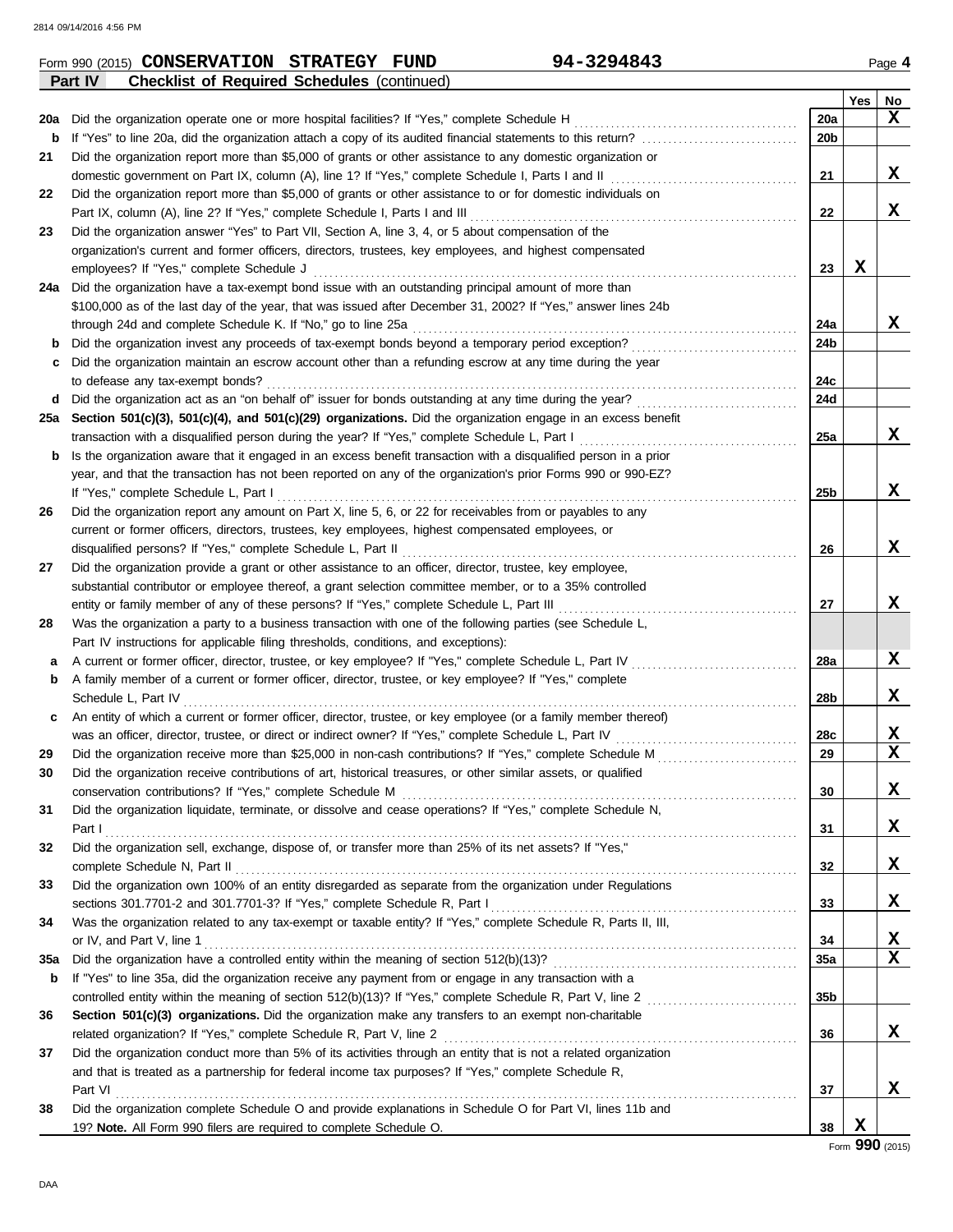|     | Form 990 (2015) CONSERVATION STRATEGY FUND                                                                                         |  | 94-3294843 |                 |             |                |     | Page 5           |
|-----|------------------------------------------------------------------------------------------------------------------------------------|--|------------|-----------------|-------------|----------------|-----|------------------|
|     | Statements Regarding Other IRS Filings and Tax Compliance<br>Part V                                                                |  |            |                 |             |                |     |                  |
|     | Check if Schedule O contains a response or note to any line in this Part V                                                         |  |            |                 |             |                |     |                  |
|     |                                                                                                                                    |  |            |                 |             |                | Yes | No               |
| 1а  | Enter the number reported in Box 3 of Form 1096. Enter -0- if not applicable [                                                     |  |            | 1a              | 14          |                |     |                  |
| b   | Enter the number of Forms W-2G included in line 1a. Enter -0- if not applicable                                                    |  |            | 1 <sub>b</sub>  | $\mathbf 0$ |                |     |                  |
| с   | Did the organization comply with backup withholding rules for reportable payments to vendors and                                   |  |            |                 |             |                |     |                  |
|     | reportable gaming (gambling) winnings to prize winners?                                                                            |  |            |                 |             | 1 <sub>c</sub> | X   |                  |
|     | 2a Enter the number of employees reported on Form W-3, Transmittal of Wage and Tax                                                 |  |            |                 |             |                |     |                  |
|     | Statements, filed for the calendar year ending with or within the year covered by this return                                      |  |            | 2a              | 10          |                |     |                  |
| b   | If at least one is reported on line 2a, did the organization file all required federal employment tax returns?                     |  |            |                 |             | 2b             | X   |                  |
|     | Note. If the sum of lines 1a and 2a is greater than 250, you may be required to e-file (see instructions)                          |  |            |                 |             |                |     |                  |
| За  | Did the organization have unrelated business gross income of \$1,000 or more during the year?                                      |  |            |                 |             | 3a             |     | X                |
| b   |                                                                                                                                    |  |            |                 |             | 3b             |     |                  |
| 4a  | At any time during the calendar year, did the organization have an interest in, or a signature or other authority                  |  |            |                 |             |                |     |                  |
|     | over, a financial account in a foreign country (such as a bank account, securities account, or other financial                     |  |            |                 |             |                |     |                  |
|     | account)?                                                                                                                          |  |            |                 |             | 4a             |     | X                |
| b   |                                                                                                                                    |  |            |                 |             |                |     |                  |
|     | See instructions for filing requirements for FinCEN Form 114, Report of Foreign Bank and Financial Accounts                        |  |            |                 |             |                |     |                  |
|     | (FBAR).                                                                                                                            |  |            |                 |             |                |     |                  |
| 5a  |                                                                                                                                    |  |            |                 |             | 5a             |     | X<br>$\mathbf x$ |
| b   | Did any taxable party notify the organization that it was or is a party to a prohibited tax shelter transaction?                   |  |            |                 |             | 5 <sub>b</sub> |     |                  |
| c   | If "Yes" to line 5a or 5b, did the organization file Form 8886-T?                                                                  |  |            |                 |             | 5 <sub>c</sub> |     |                  |
| 6а  | Does the organization have annual gross receipts that are normally greater than \$100,000, and did the                             |  |            |                 |             |                |     | X                |
|     |                                                                                                                                    |  |            |                 |             | 6a             |     |                  |
| b   | If "Yes," did the organization include with every solicitation an express statement that such contributions or                     |  |            |                 |             |                |     |                  |
|     | gifts were not tax deductible?                                                                                                     |  |            |                 |             | 6b             |     |                  |
| 7   | Organizations that may receive deductible contributions under section 170(c).                                                      |  |            |                 |             |                |     |                  |
| а   | Did the organization receive a payment in excess of \$75 made partly as a contribution and partly for goods                        |  |            |                 |             |                |     | X                |
|     | and services provided to the payor?                                                                                                |  |            |                 |             | 7a             |     |                  |
| b   | Did the organization sell, exchange, or otherwise dispose of tangible personal property for which it was                           |  |            |                 |             | 7b             |     |                  |
| c   | required to file Form 8282?                                                                                                        |  |            |                 |             |                |     | X                |
| d   |                                                                                                                                    |  |            | 7d              |             | 7c             |     |                  |
| е   | Did the organization receive any funds, directly or indirectly, to pay premiums on a personal benefit contract?                    |  |            |                 |             | 7е             |     | X                |
|     |                                                                                                                                    |  |            |                 |             | 7f             |     | X                |
| g   | If the organization received a contribution of qualified intellectual property, did the organization file Form 8899 as required?   |  |            |                 |             | 7g             |     | X                |
|     | If the organization received a contribution of cars, boats, airplanes, or other vehicles, did the organization file a Form 1098-C? |  |            |                 |             | 7h             |     | $\mathbf x$      |
| 8   | Sponsoring organizations maintaining donor advised funds. Did a donor advised fund maintained by the                               |  |            |                 |             |                |     |                  |
|     |                                                                                                                                    |  |            |                 |             | 8              |     |                  |
| 9   | Sponsoring organizations maintaining donor advised funds.                                                                          |  |            |                 |             |                |     |                  |
| a   |                                                                                                                                    |  |            |                 |             | 9a             |     |                  |
| b   |                                                                                                                                    |  |            |                 |             | 9b             |     |                  |
| 10  | Section 501(c)(7) organizations. Enter:                                                                                            |  |            |                 |             |                |     |                  |
| a   |                                                                                                                                    |  |            | 10a             |             |                |     |                  |
| b   | Gross receipts, included on Form 990, Part VIII, line 12, for public use of club facilities                                        |  |            | 10 <sub>b</sub> |             |                |     |                  |
| 11  | Section 501(c)(12) organizations. Enter:                                                                                           |  |            |                 |             |                |     |                  |
| a   |                                                                                                                                    |  |            | 11a             |             |                |     |                  |
| b   | Gross income from other sources (Do not net amounts due or paid to other sources                                                   |  |            |                 |             |                |     |                  |
|     |                                                                                                                                    |  |            | 11 <sub>b</sub> |             |                |     |                  |
| 12a | Section 4947(a)(1) non-exempt charitable trusts. Is the organization filing Form 990 in lieu of Form 1041?                         |  |            |                 |             | 12a            |     |                  |
| b   | If "Yes," enter the amount of tax-exempt interest received or accrued during the year                                              |  |            | 12b             |             |                |     |                  |
| 13  | Section 501(c)(29) qualified nonprofit health insurance issuers.                                                                   |  |            |                 |             |                |     |                  |
| а   | Is the organization licensed to issue qualified health plans in more than one state?                                               |  |            |                 |             | 13a            |     |                  |
|     | Note. See the instructions for additional information the organization must report on Schedule O.                                  |  |            |                 |             |                |     |                  |
| b   | Enter the amount of reserves the organization is required to maintain by the states in which                                       |  |            |                 |             |                |     |                  |
|     |                                                                                                                                    |  |            | 13 <sub>b</sub> |             |                |     |                  |
| c   | Enter the amount of reserves on hand                                                                                               |  |            | 13 <sub>c</sub> |             |                |     |                  |
| 14a | Did the organization receive any payments for indoor tanning services during the tax year?                                         |  |            |                 |             | 14a            |     | х                |
|     |                                                                                                                                    |  |            |                 |             | 14b            |     |                  |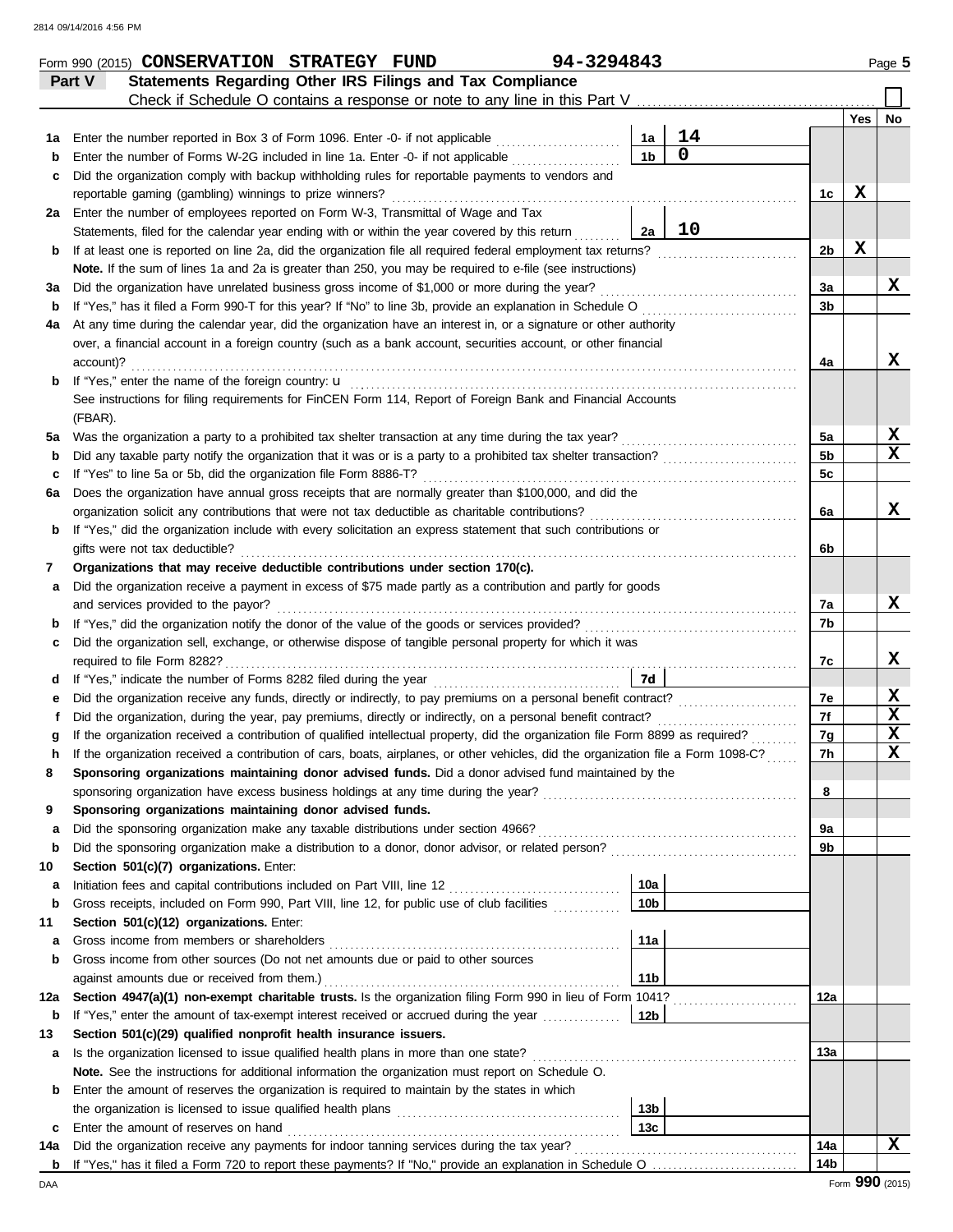|     | 94-3294843<br>Form 990 (2015) CONSERVATION STRATEGY FUND                                                                            |              |             | Page 6          |
|-----|-------------------------------------------------------------------------------------------------------------------------------------|--------------|-------------|-----------------|
|     | Part VI<br>Governance, Management, and Disclosure For each "Yes" response to lines 2 through 7b below, and for a "No"               |              |             |                 |
|     | response to line 8a, 8b, or 10b below, describe the circumstances, processes, or changes in Schedule O. See instructions.           |              |             |                 |
|     |                                                                                                                                     |              |             | Ιx              |
|     | Section A. Governing Body and Management                                                                                            |              |             |                 |
|     |                                                                                                                                     |              | Yes         | No              |
| 1a  | 6<br>1a<br>Enter the number of voting members of the governing body at the end of the tax year                                      |              |             |                 |
|     | If there are material differences in voting rights among members of the governing body, or                                          |              |             |                 |
|     | if the governing body delegated broad authority to an executive committee or similar                                                |              |             |                 |
|     | committee, explain in Schedule O.                                                                                                   |              |             |                 |
|     | 5                                                                                                                                   |              |             |                 |
| b   | 1b<br>Enter the number of voting members included in line 1a, above, who are independent                                            |              |             |                 |
| 2   | Did any officer, director, trustee, or key employee have a family relationship or a business relationship with                      |              |             |                 |
|     | any other officer, director, trustee, or key employee?                                                                              | 2            |             | X               |
| 3   | Did the organization delegate control over management duties customarily performed by or under the direct                           |              |             |                 |
|     | supervision of officers, directors, or trustees, or key employees to a management company or other person?                          | 3            |             | X               |
| 4   | Did the organization make any significant changes to its governing documents since the prior Form 990 was filed?                    | 4            |             | $\mathbf x$     |
| 5   |                                                                                                                                     | 5            |             | X               |
| 6   | Did the organization have members or stockholders?                                                                                  | 6            |             | X               |
| 7a  | Did the organization have members, stockholders, or other persons who had the power to elect or appoint                             |              |             |                 |
|     | one or more members of the governing body?                                                                                          | 7a           |             | X               |
| b   | Are any governance decisions of the organization reserved to (or subject to approval by) members,                                   |              |             |                 |
|     | stockholders, or persons other than the governing body?                                                                             | 7b           |             | x               |
| 8   | Did the organization contemporaneously document the meetings held or written actions undertaken during the year by the following:   |              |             |                 |
| a   | The governing body?                                                                                                                 | 8а           | X           |                 |
| b   | Each committee with authority to act on behalf of the governing body?                                                               | 8b           |             | $\mathbf x$     |
| 9   | Is there any officer, director, trustee, or key employee listed in Part VII, Section A, who cannot be reached at                    |              |             |                 |
|     | the organization's mailing address? If "Yes," provide the names and addresses in Schedule O                                         | 9            |             | x               |
|     | <b>Section B. Policies</b> (This Section B requests information about policies not required by the Internal Revenue Code.)          |              |             |                 |
|     |                                                                                                                                     |              | Yes         | No              |
| 10a | Did the organization have local chapters, branches, or affiliates?                                                                  | 10a          | $\mathbf x$ |                 |
| b   | If "Yes," did the organization have written policies and procedures governing the activities of such chapters,                      |              |             |                 |
|     |                                                                                                                                     | 10b          | X           |                 |
|     |                                                                                                                                     |              | X           |                 |
| 11a | Has the organization provided a complete copy of this Form 990 to all members of its governing body before filing the form?         | 11a          |             |                 |
| b   | Describe in Schedule O the process, if any, used by the organization to review this Form 990.                                       |              |             |                 |
| 12a | Did the organization have a written conflict of interest policy? If "No," go to line 13                                             | 12a          | X           |                 |
| b   | Were officers, directors, or trustees, and key employees required to disclose annually interests that could give rise to conflicts? | 12b          | X           |                 |
| c   | Did the organization regularly and consistently monitor and enforce compliance with the policy? If "Yes,"                           |              |             |                 |
|     | describe in Schedule O how this was done                                                                                            | 12c          | X           |                 |
| 13  | Did the organization have a written whistleblower policy?                                                                           | 13           | X           |                 |
| 14  | Did the organization have a written document retention and destruction policy?                                                      | 14           | x           |                 |
| 15  | Did the process for determining compensation of the following persons include a review and approval by                              |              |             |                 |
|     | independent persons, comparability data, and contemporaneous substantiation of the deliberation and decision?                       |              |             |                 |
| a   | The organization's CEO, Executive Director, or top management official                                                              | 15a          | X           |                 |
| b   | Other officers or key employees of the organization                                                                                 | 15b          | X           |                 |
|     | If "Yes" to line 15a or 15b, describe the process in Schedule O (see instructions).                                                 |              |             |                 |
| 16a | Did the organization invest in, contribute assets to, or participate in a joint venture or similar arrangement                      |              |             |                 |
|     | with a taxable entity during the year?                                                                                              | 16a          |             | x               |
| b   | If "Yes," did the organization follow a written policy or procedure requiring the organization to evaluate its                      |              |             |                 |
|     | participation in joint venture arrangements under applicable federal tax law, and take steps to safeguard the                       |              |             |                 |
|     |                                                                                                                                     | 16b          |             |                 |
|     | <b>Section C. Disclosure</b>                                                                                                        |              |             |                 |
| 17  | List the states with which a copy of this Form 990 is required to be filed $\mathbf{u}$ $\mathbf{CA}$                               |              |             |                 |
| 18  | Section 6104 requires an organization to make its Forms 1023 (or 1024 if applicable), 990, and 990-T (Section 501(c)(3)s only)      |              |             |                 |
|     | available for public inspection. Indicate how you made these available. Check all that apply.                                       |              |             |                 |
|     | Another's website $ \mathbf{X} $ Upon request<br>Other (explain in Schedule O)                                                      |              |             |                 |
|     | Own website                                                                                                                         |              |             |                 |
| 19  | Describe in Schedule O whether (and if so, how) the organization made its governing documents, conflict of interest policy, and     |              |             |                 |
|     | financial statements available to the public during the tax year.                                                                   |              |             |                 |
| 20  | State the name, address, and telephone number of the person who possesses the organization's books and records: <b>u</b>            |              |             |                 |
|     | 1160 G STREET, SUITE A-1<br>HOLLY BUSSE                                                                                             |              |             |                 |
|     | CA 95521<br><b>ARCATA</b>                                                                                                           | 707-822-5505 |             |                 |
| DAA |                                                                                                                                     |              |             | Form 990 (2015) |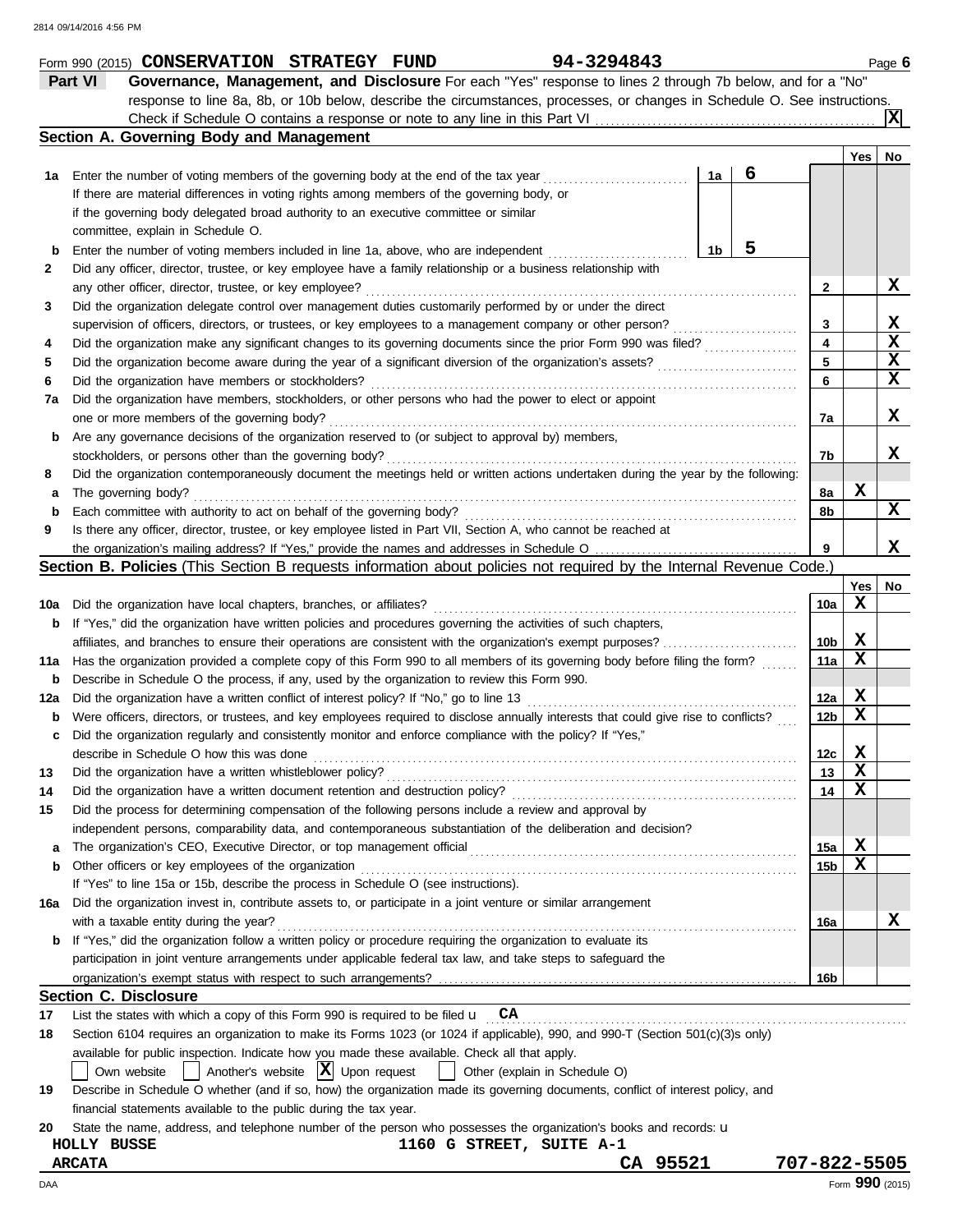|            | Form 990 (2015) CONSERVATION STRATEGY<br><b>FUND</b>                                                                                                                                                                                       | 94-3294843                                                                                                                       | Page 7 |  |  |  |  |  |  |  |
|------------|--------------------------------------------------------------------------------------------------------------------------------------------------------------------------------------------------------------------------------------------|----------------------------------------------------------------------------------------------------------------------------------|--------|--|--|--|--|--|--|--|
| Part VII   | Compensation of Officers, Directors, Trustees, Key Employees, Highest Compensated Employees, and                                                                                                                                           |                                                                                                                                  |        |  |  |  |  |  |  |  |
|            | <b>Independent Contractors</b>                                                                                                                                                                                                             |                                                                                                                                  |        |  |  |  |  |  |  |  |
|            |                                                                                                                                                                                                                                            | Check if Schedule O contains a response or note to any line in this Part VII                                                     |        |  |  |  |  |  |  |  |
| Section A. | Officers, Directors, Trustees, Key Employees, and Highest Compensated Employees                                                                                                                                                            |                                                                                                                                  |        |  |  |  |  |  |  |  |
|            | 1a Complete this table for all persons required to be listed. Report compensation for the calendar year ending with or within the<br>organization's tax year.                                                                              |                                                                                                                                  |        |  |  |  |  |  |  |  |
|            | • List all of the organization's <b>current</b> officers, directors, trustees (whether individuals or organizations), regardless of amount of<br>compensation. Enter -0- in columns $(D)$ , $(E)$ , and $(F)$ if no compensation was paid. |                                                                                                                                  |        |  |  |  |  |  |  |  |
|            | • List all of the organization's <b>current</b> key employees, if any. See instructions for definition of "key employee."                                                                                                                  |                                                                                                                                  |        |  |  |  |  |  |  |  |
|            |                                                                                                                                                                                                                                            | • List the organization's five current highest compensated employees (other than an officer, director, trustee, or key employee) |        |  |  |  |  |  |  |  |

who received reportable compensation (Box 5 of Form W-2 and/or Box 7 of Form 1099-MISC) of more than \$100,000 from the organization and any related organizations. **•**

List all of the organization's **former** officers, key employees, and highest compensated employees who received more than • List all of the organization's **former** officers, key employees, and highest compensate \$100,000 of reportable compensation from the organization and any related organizations.

■ List all of the organization's **former directors or trustees** that received, in the capacity as a former director or trustee of the<br>paization, more than \$10,000 of reportable compensation from the organization and any r organization, more than \$10,000 of reportable compensation from the organization and any related organizations. List persons in the following order: individual trustees or directors; institutional trustees; officers; key employees; highest

compensated employees; and former such persons.

Check this box if neither the organization nor any related organization compensated any current officer, director, or trustee.

| (A)<br>Name and Title                  | (B)<br>Average<br>hours per<br>week<br>(list any               |                    |                       |             | (C)<br>Position | (do not check more than one<br>box, unless person is both an<br>officer and a director/trustee) |        | (D)<br>Reportable<br>compensation<br>from<br>the<br>organization | (E)<br>Reportable<br>compensation from<br>related<br>organizations<br>(W-2/1099-MISC) | (F)<br>Estimated<br>amount of<br>other<br>compensation<br>from the |  |  |
|----------------------------------------|----------------------------------------------------------------|--------------------|-----------------------|-------------|-----------------|-------------------------------------------------------------------------------------------------|--------|------------------------------------------------------------------|---------------------------------------------------------------------------------------|--------------------------------------------------------------------|--|--|
|                                        | hours for<br>related<br>organizations<br>below dotted<br>line) | Individual trustee | Institutional trustee | Officer     | Key employee    | Highest compensated<br>employee                                                                 | Former | (W-2/1099-MISC)                                                  |                                                                                       | organization<br>and related<br>organizations                       |  |  |
| $(1)$ JOHN W. REID                     | 40.00                                                          |                    |                       |             |                 |                                                                                                 |        |                                                                  |                                                                                       |                                                                    |  |  |
| PRESIDENT                              | 0.00                                                           | $\mathbf x$        |                       | $\mathbf x$ |                 |                                                                                                 |        | 150,000                                                          | 0                                                                                     | 31,956                                                             |  |  |
| (2) ROBERT<br><b>HAMBRECHT</b>         |                                                                |                    |                       |             |                 |                                                                                                 |        |                                                                  |                                                                                       |                                                                    |  |  |
|                                        | 0.50                                                           |                    |                       |             |                 |                                                                                                 |        |                                                                  |                                                                                       |                                                                    |  |  |
| <b>CHAIRMAN</b>                        | 0.00                                                           | $\mathbf x$        |                       | $\mathbf x$ |                 |                                                                                                 |        | 0                                                                | 0                                                                                     | $\mathbf 0$                                                        |  |  |
| (3) LINWOOD<br>PENDLETON               |                                                                |                    |                       |             |                 |                                                                                                 |        |                                                                  |                                                                                       |                                                                    |  |  |
|                                        | 0.50                                                           |                    |                       |             |                 |                                                                                                 |        |                                                                  |                                                                                       |                                                                    |  |  |
| <b>SECRETARY</b>                       | 0.00                                                           | $\mathbf x$        |                       | $\mathbf x$ |                 |                                                                                                 |        | 0                                                                | 0                                                                                     | $\pmb{0}$                                                          |  |  |
| (4) TERRY VOGT                         |                                                                |                    |                       |             |                 |                                                                                                 |        |                                                                  |                                                                                       |                                                                    |  |  |
|                                        | 0.50                                                           |                    |                       |             |                 |                                                                                                 |        |                                                                  |                                                                                       |                                                                    |  |  |
| <b>TREASURER</b>                       | 0.00                                                           | $\mathbf x$        |                       | $\mathbf x$ |                 |                                                                                                 |        | 0                                                                | 0                                                                                     | $\mathbf 0$                                                        |  |  |
| (5) MARC STUART                        |                                                                |                    |                       |             |                 |                                                                                                 |        |                                                                  |                                                                                       |                                                                    |  |  |
|                                        | 0.50<br>0.00                                                   | $\mathbf x$        |                       |             |                 |                                                                                                 |        | 0                                                                | 0                                                                                     | $\pmb{0}$                                                          |  |  |
| <b>DIRECTOR</b><br>(6) JENNIFER MORRIS |                                                                |                    |                       |             |                 |                                                                                                 |        |                                                                  |                                                                                       |                                                                    |  |  |
|                                        | 0.50                                                           |                    |                       |             |                 |                                                                                                 |        |                                                                  |                                                                                       |                                                                    |  |  |
| <b>DIRECTOR</b>                        | 0.00                                                           | $\mathbf x$        |                       |             |                 |                                                                                                 |        | 0                                                                | 0                                                                                     | $\mathbf 0$                                                        |  |  |
| (7) HOLLY BUSSE                        |                                                                |                    |                       |             |                 |                                                                                                 |        |                                                                  |                                                                                       |                                                                    |  |  |
|                                        | 40.00                                                          |                    |                       |             |                 |                                                                                                 |        |                                                                  |                                                                                       |                                                                    |  |  |
| CFO                                    | 0.00                                                           |                    |                       | $\mathbf x$ |                 |                                                                                                 |        | 90, 125                                                          | 0                                                                                     | 32,239                                                             |  |  |
| (8)                                    |                                                                |                    |                       |             |                 |                                                                                                 |        |                                                                  |                                                                                       |                                                                    |  |  |
|                                        |                                                                |                    |                       |             |                 |                                                                                                 |        |                                                                  |                                                                                       |                                                                    |  |  |
| (9)                                    |                                                                |                    |                       |             |                 |                                                                                                 |        |                                                                  |                                                                                       |                                                                    |  |  |
|                                        |                                                                |                    |                       |             |                 |                                                                                                 |        |                                                                  |                                                                                       |                                                                    |  |  |
| (10)                                   |                                                                |                    |                       |             |                 |                                                                                                 |        |                                                                  |                                                                                       |                                                                    |  |  |
|                                        |                                                                |                    |                       |             |                 |                                                                                                 |        |                                                                  |                                                                                       |                                                                    |  |  |
| (11)                                   |                                                                |                    |                       |             |                 |                                                                                                 |        |                                                                  |                                                                                       |                                                                    |  |  |
|                                        |                                                                |                    |                       |             |                 |                                                                                                 |        |                                                                  |                                                                                       |                                                                    |  |  |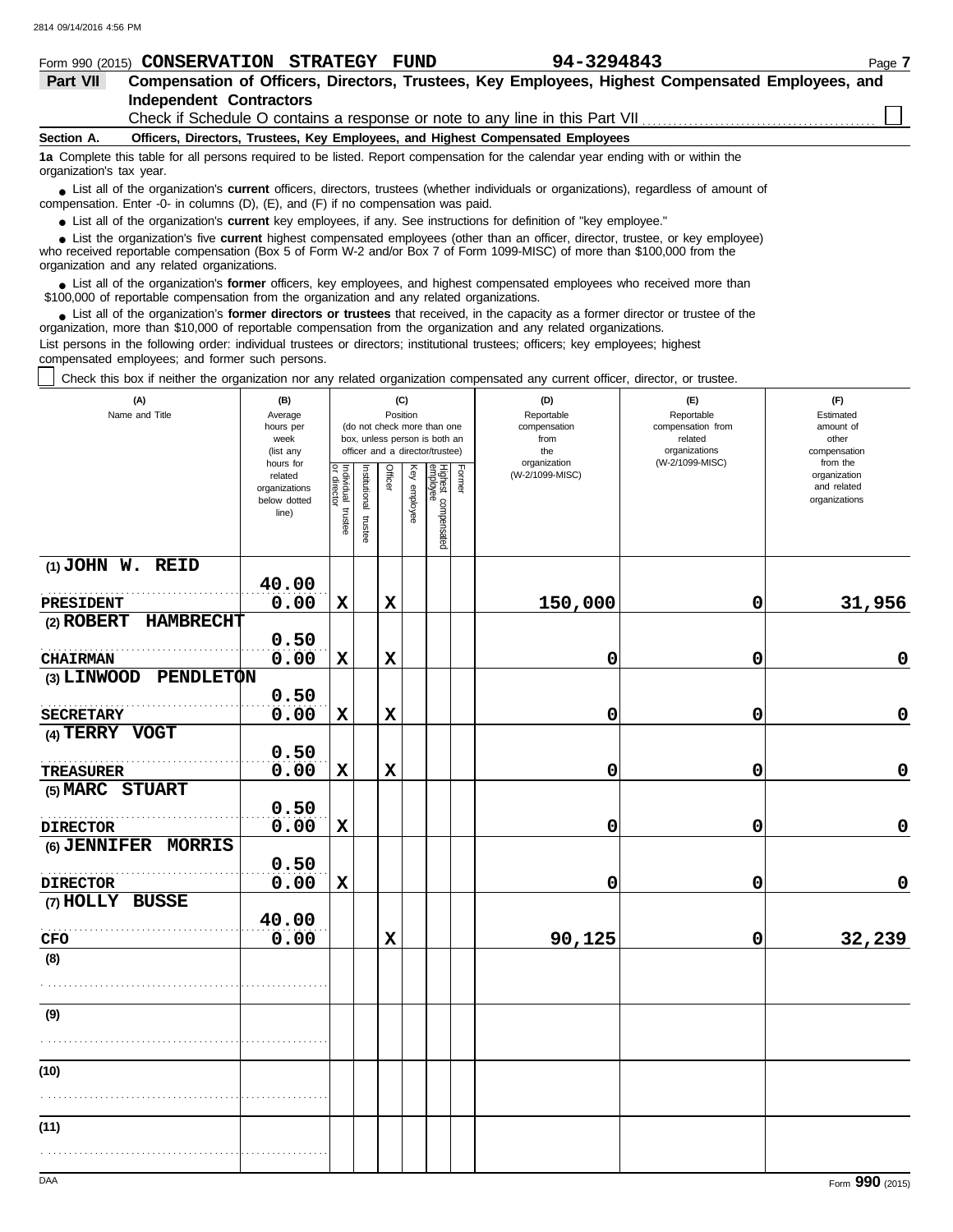|                   | 2814 09/14/2016 4:56 PM<br><b>CONSERVATION STRATEGY</b><br>Form 990 (2015)                                                                                                                                                           |                                                               |                                                                                                                    |                          |         | FUND         |                                 |              | 94-3294843                                                                                             |                                                                                       |                                              |                                                                    |                     | Page 8 |
|-------------------|--------------------------------------------------------------------------------------------------------------------------------------------------------------------------------------------------------------------------------------|---------------------------------------------------------------|--------------------------------------------------------------------------------------------------------------------|--------------------------|---------|--------------|---------------------------------|--------------|--------------------------------------------------------------------------------------------------------|---------------------------------------------------------------------------------------|----------------------------------------------|--------------------------------------------------------------------|---------------------|--------|
|                   | <b>Part VII</b>                                                                                                                                                                                                                      |                                                               |                                                                                                                    |                          |         |              |                                 |              | Section A. Officers, Directors, Trustees, Key Employees, and Highest Compensated Employees (continued) |                                                                                       |                                              |                                                                    |                     |        |
|                   | (A)<br>Name and title                                                                                                                                                                                                                | (B)<br>Average<br>hours per<br>week<br>(list any<br>hours for | (C)<br>Position<br>(do not check more than one<br>box, unless person is both an<br>officer and a director/trustee) |                          |         |              |                                 |              | (D)<br>Reportable<br>compensation<br>from<br>the<br>organization                                       | (F)<br>Reportable<br>compensation from<br>related<br>organizations<br>(W-2/1099-MISC) |                                              | (F)<br>Estimated<br>amount of<br>other<br>compensation<br>from the |                     |        |
|                   |                                                                                                                                                                                                                                      | related<br>organizations<br>below dotted<br>line)             | Individual trustee<br>or director                                                                                  | Institutional<br>trustee | Officer | Key employee | Highest compensated<br>employee | Former       | (W-2/1099-MISC)                                                                                        |                                                                                       | organization<br>and related<br>organizations |                                                                    |                     |        |
|                   |                                                                                                                                                                                                                                      |                                                               |                                                                                                                    |                          |         |              |                                 |              |                                                                                                        |                                                                                       |                                              |                                                                    |                     |        |
|                   |                                                                                                                                                                                                                                      |                                                               |                                                                                                                    |                          |         |              |                                 |              |                                                                                                        |                                                                                       |                                              |                                                                    |                     |        |
|                   |                                                                                                                                                                                                                                      |                                                               |                                                                                                                    |                          |         |              |                                 |              |                                                                                                        |                                                                                       |                                              |                                                                    |                     |        |
|                   |                                                                                                                                                                                                                                      |                                                               |                                                                                                                    |                          |         |              |                                 |              |                                                                                                        |                                                                                       |                                              |                                                                    |                     |        |
|                   |                                                                                                                                                                                                                                      |                                                               |                                                                                                                    |                          |         |              |                                 |              |                                                                                                        |                                                                                       |                                              |                                                                    |                     |        |
|                   |                                                                                                                                                                                                                                      |                                                               |                                                                                                                    |                          |         |              |                                 |              |                                                                                                        |                                                                                       |                                              |                                                                    |                     |        |
|                   |                                                                                                                                                                                                                                      |                                                               |                                                                                                                    |                          |         |              |                                 |              |                                                                                                        |                                                                                       |                                              |                                                                    |                     |        |
|                   |                                                                                                                                                                                                                                      |                                                               |                                                                                                                    |                          |         |              |                                 |              |                                                                                                        |                                                                                       |                                              |                                                                    |                     |        |
| 1b<br>С           | Sub-total<br>Total from continuation sheets to Part VII, Section A                                                                                                                                                                   |                                                               |                                                                                                                    |                          |         |              |                                 | u<br>u       | 240,125                                                                                                |                                                                                       |                                              |                                                                    | 64,195              |        |
| d<br>$\mathbf{2}$ | Total number of individuals (including but not limited to those listed above) who received more than \$100,000 of                                                                                                                    |                                                               |                                                                                                                    |                          |         |              |                                 | $\mathbf{u}$ | 240,125                                                                                                |                                                                                       |                                              |                                                                    | 64,195              |        |
|                   | reportable compensation from the organization $\bf{u}$ 1                                                                                                                                                                             |                                                               |                                                                                                                    |                          |         |              |                                 |              |                                                                                                        |                                                                                       |                                              |                                                                    | Yes                 | No.    |
| 3                 | Did the organization list any former officer, director, or trustee, key employee, or highest compensated                                                                                                                             |                                                               |                                                                                                                    |                          |         |              |                                 |              |                                                                                                        |                                                                                       |                                              |                                                                    |                     |        |
| 4                 | For any individual listed on line 1a, is the sum of reportable compensation and other compensation from the                                                                                                                          |                                                               |                                                                                                                    |                          |         |              |                                 |              |                                                                                                        |                                                                                       |                                              | 3                                                                  |                     | x      |
|                   | organization and related organizations greater than \$150,000? If "Yes," complete Schedule J for such<br>individual<br>Did any person listed on line 1a receive or accrue compensation from any unrelated organization or individual |                                                               |                                                                                                                    |                          |         |              |                                 |              |                                                                                                        |                                                                                       |                                              | 4                                                                  | X                   |        |
| 5                 |                                                                                                                                                                                                                                      |                                                               |                                                                                                                    |                          |         |              |                                 |              |                                                                                                        |                                                                                       |                                              | 5                                                                  |                     | x      |
| 1                 | <b>Section B. Independent Contractors</b><br>Complete this table for your five highest compensated independent contractors that received more than \$100,000 of                                                                      |                                                               |                                                                                                                    |                          |         |              |                                 |              |                                                                                                        |                                                                                       |                                              |                                                                    |                     |        |
|                   | compensation from the organization. Report compensation for the calendar year ending with or within the organization's tax year.                                                                                                     |                                                               |                                                                                                                    |                          |         |              |                                 |              |                                                                                                        |                                                                                       |                                              |                                                                    |                     |        |
|                   |                                                                                                                                                                                                                                      | (A)<br>Name and business address                              |                                                                                                                    |                          |         |              |                                 |              |                                                                                                        | (B)<br>Description of services                                                        |                                              |                                                                    | (C)<br>Compensation |        |
|                   |                                                                                                                                                                                                                                      |                                                               |                                                                                                                    |                          |         |              |                                 |              |                                                                                                        |                                                                                       |                                              |                                                                    |                     |        |
|                   |                                                                                                                                                                                                                                      |                                                               |                                                                                                                    |                          |         |              |                                 |              |                                                                                                        |                                                                                       |                                              |                                                                    |                     |        |
|                   |                                                                                                                                                                                                                                      |                                                               |                                                                                                                    |                          |         |              |                                 |              |                                                                                                        |                                                                                       |                                              |                                                                    |                     |        |
| 2                 | Total number of independent contractors (including but not limited to those listed above) who<br>received more than \$100,000 of compensation from the organization u                                                                |                                                               |                                                                                                                    |                          |         |              |                                 |              |                                                                                                        | 0                                                                                     |                                              |                                                                    |                     |        |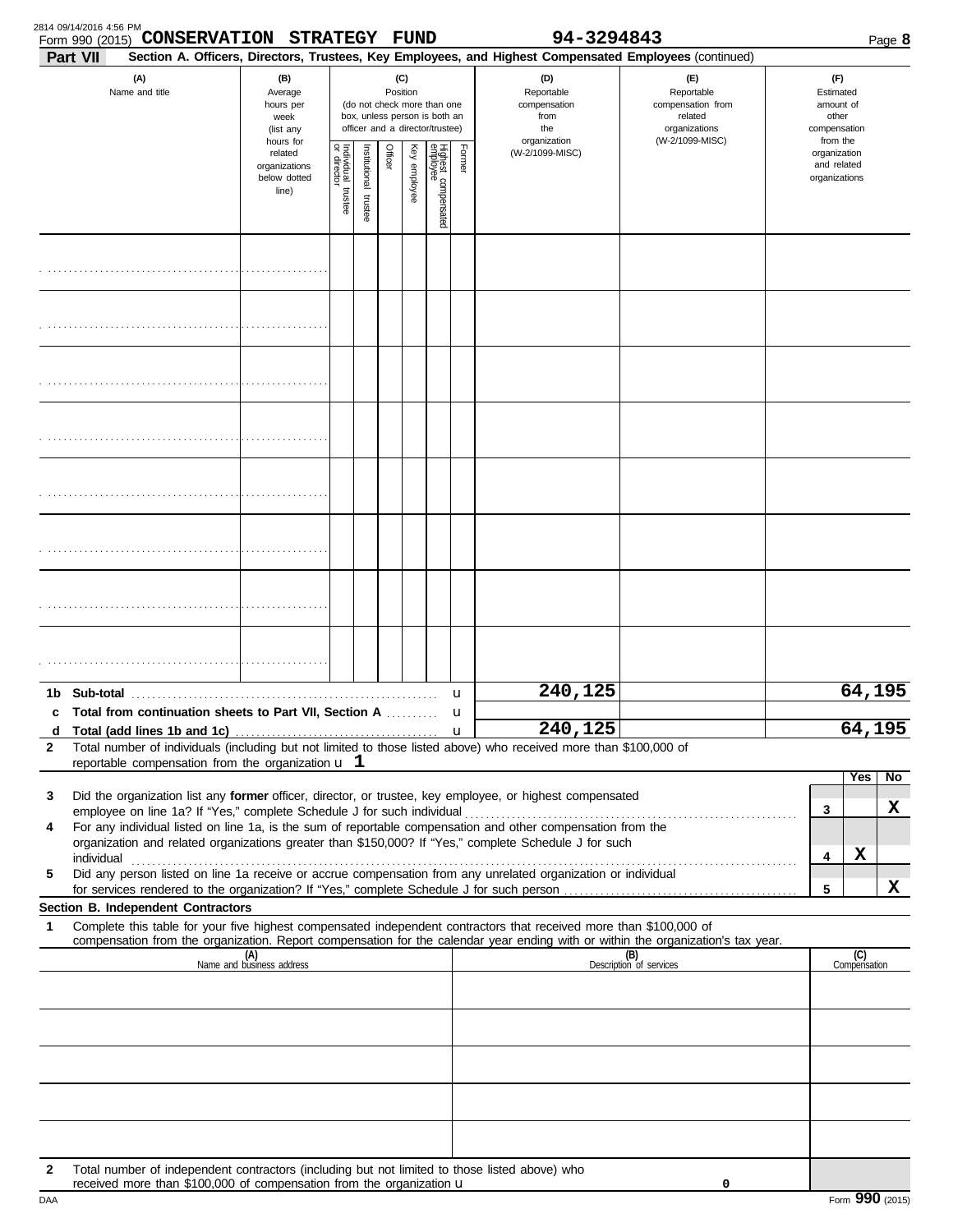#### **Form 990 (2015) CONSERVATION STRATEGY FUND** 94-3294843 Page 9

#### **Part VIII Statement of Revenue**

|                                                      |     |                                                                                     |                |                |                   | (A)<br>Total revenue | (B)<br>Related or<br>exempt<br>function<br>revenue | (C)<br>Unrelated<br>business<br>revenue | (D)<br>Revenue<br>excluded from tax<br>under sections<br>512-514 |
|------------------------------------------------------|-----|-------------------------------------------------------------------------------------|----------------|----------------|-------------------|----------------------|----------------------------------------------------|-----------------------------------------|------------------------------------------------------------------|
|                                                      |     | 1a Federated campaigns                                                              | 1a             |                |                   |                      |                                                    |                                         |                                                                  |
| Program Service Revenue Contributions, Gifts, Grants |     | <b>b</b> Membership dues                                                            | 1 <sub>b</sub> |                |                   |                      |                                                    |                                         |                                                                  |
|                                                      |     | c Fundraising events                                                                | 1 <sub>c</sub> |                |                   |                      |                                                    |                                         |                                                                  |
|                                                      |     | d Related organizations                                                             | 1 <sub>d</sub> |                |                   |                      |                                                    |                                         |                                                                  |
|                                                      |     | <b>e</b> Government grants (contributions)                                          | 1e             |                |                   |                      |                                                    |                                         |                                                                  |
|                                                      |     | f All other contributions, gifts, grants,                                           |                |                |                   |                      |                                                    |                                         |                                                                  |
|                                                      |     | and similar amounts not included above                                              | 1f             |                | 1,045,762         |                      |                                                    |                                         |                                                                  |
|                                                      |     | g Noncash contributions included in lines 1a-1f:                                    |                | $\updownarrow$ | 5,244             |                      |                                                    |                                         |                                                                  |
|                                                      |     |                                                                                     |                |                |                   | 1,045,762            |                                                    |                                         |                                                                  |
|                                                      |     |                                                                                     |                |                | <b>Busn. Code</b> |                      |                                                    |                                         |                                                                  |
|                                                      | 2a  | CONTRACT REVENUE                                                                    | .              |                | 541900            | 765,782              | 765,782                                            |                                         |                                                                  |
|                                                      | b   | TUITION INCOME                                                                      |                |                | 611430            | 105,178              | 105,178                                            |                                         |                                                                  |
|                                                      | с   |                                                                                     |                |                |                   |                      |                                                    |                                         |                                                                  |
|                                                      | d   |                                                                                     |                |                |                   |                      |                                                    |                                         |                                                                  |
|                                                      |     |                                                                                     |                |                |                   |                      |                                                    |                                         |                                                                  |
|                                                      |     | f All other program service revenue                                                 |                |                |                   |                      |                                                    |                                         |                                                                  |
|                                                      |     |                                                                                     |                |                |                   | 870,960              |                                                    |                                         |                                                                  |
|                                                      |     | 3 Investment income (including dividends, interest,                                 |                |                |                   |                      |                                                    |                                         |                                                                  |
|                                                      |     | and other similar amounts)                                                          |                |                | u                 | 46                   |                                                    |                                         | 46                                                               |
|                                                      | 4   | Income from investment of tax-exempt bond proceeds u                                |                |                |                   |                      |                                                    |                                         |                                                                  |
|                                                      | 5   |                                                                                     |                |                |                   |                      |                                                    |                                         |                                                                  |
|                                                      |     | (i) Real                                                                            |                |                | (ii) Personal     |                      |                                                    |                                         |                                                                  |
|                                                      |     | 6a Gross rents                                                                      |                |                |                   |                      |                                                    |                                         |                                                                  |
|                                                      |     | <b>b</b> Less: rental exps.                                                         |                |                |                   |                      |                                                    |                                         |                                                                  |
|                                                      |     | <b>c</b> Rental inc. or (loss)                                                      |                |                |                   |                      |                                                    |                                         |                                                                  |
|                                                      |     |                                                                                     |                |                |                   |                      |                                                    |                                         |                                                                  |
|                                                      |     | <b>7a</b> Gross amount from<br>(i) Securities                                       |                |                | u<br>(ii) Other   |                      |                                                    |                                         |                                                                  |
|                                                      |     | sales of assets                                                                     |                |                |                   |                      |                                                    |                                         |                                                                  |
|                                                      |     | other than inventory                                                                |                |                |                   |                      |                                                    |                                         |                                                                  |
|                                                      |     | <b>b</b> Less: cost or other                                                        |                |                |                   |                      |                                                    |                                         |                                                                  |
|                                                      |     | basis & sales exps.<br>c Gain or (loss)                                             |                |                |                   |                      |                                                    |                                         |                                                                  |
|                                                      |     |                                                                                     |                |                |                   |                      |                                                    |                                         |                                                                  |
|                                                      |     |                                                                                     |                |                |                   |                      |                                                    |                                         |                                                                  |
| ω                                                    |     | 8a Gross income from fundraising events                                             |                |                |                   |                      |                                                    |                                         |                                                                  |
|                                                      |     | (not including \$<br>.                                                              |                |                |                   |                      |                                                    |                                         |                                                                  |
| Other Revenu                                         |     | of contributions reported on line 1c).                                              |                |                |                   |                      |                                                    |                                         |                                                                  |
|                                                      |     | See Part IV, line $18$                                                              | a              |                |                   |                      |                                                    |                                         |                                                                  |
|                                                      |     | <b>b</b> Less: direct expenses<br>c Net income or (loss) from fundraising events  u | b              |                |                   |                      |                                                    |                                         |                                                                  |
|                                                      |     |                                                                                     |                |                |                   |                      |                                                    |                                         |                                                                  |
|                                                      |     | 9a Gross income from gaming activities.                                             |                |                |                   |                      |                                                    |                                         |                                                                  |
|                                                      |     | See Part IV, line $19$                                                              | a              |                |                   |                      |                                                    |                                         |                                                                  |
|                                                      |     | <b>b</b> Less: direct expenses                                                      | b              |                |                   |                      |                                                    |                                         |                                                                  |
|                                                      |     | c Net income or (loss) from gaming activities  u                                    |                |                |                   |                      |                                                    |                                         |                                                                  |
|                                                      |     | 10a Gross sales of inventory, less                                                  |                |                |                   |                      |                                                    |                                         |                                                                  |
|                                                      |     | returns and allowances                                                              | a              |                |                   |                      |                                                    |                                         |                                                                  |
|                                                      |     | <b>b</b> Less: cost of goods sold                                                   | $\mathbf{b}$   |                |                   |                      |                                                    |                                         |                                                                  |
|                                                      |     | c Net income or (loss) from sales of inventory  u                                   |                |                |                   |                      |                                                    |                                         |                                                                  |
|                                                      |     | Miscellaneous Revenue                                                               |                |                | Busn. Code        |                      |                                                    |                                         |                                                                  |
|                                                      | 11a |                                                                                     |                |                |                   |                      |                                                    |                                         |                                                                  |
|                                                      | b   |                                                                                     |                |                |                   |                      |                                                    |                                         |                                                                  |
|                                                      | c   |                                                                                     |                |                |                   |                      |                                                    |                                         |                                                                  |
|                                                      |     | <b>d</b> All other revenue $\ldots$ $\ldots$ $\ldots$ $\ldots$ $\ldots$             |                |                |                   |                      |                                                    |                                         |                                                                  |
|                                                      |     |                                                                                     |                |                | u                 |                      |                                                    |                                         |                                                                  |
|                                                      |     |                                                                                     |                |                |                   | 1,916,768            | 870,960                                            | 0                                       | 46                                                               |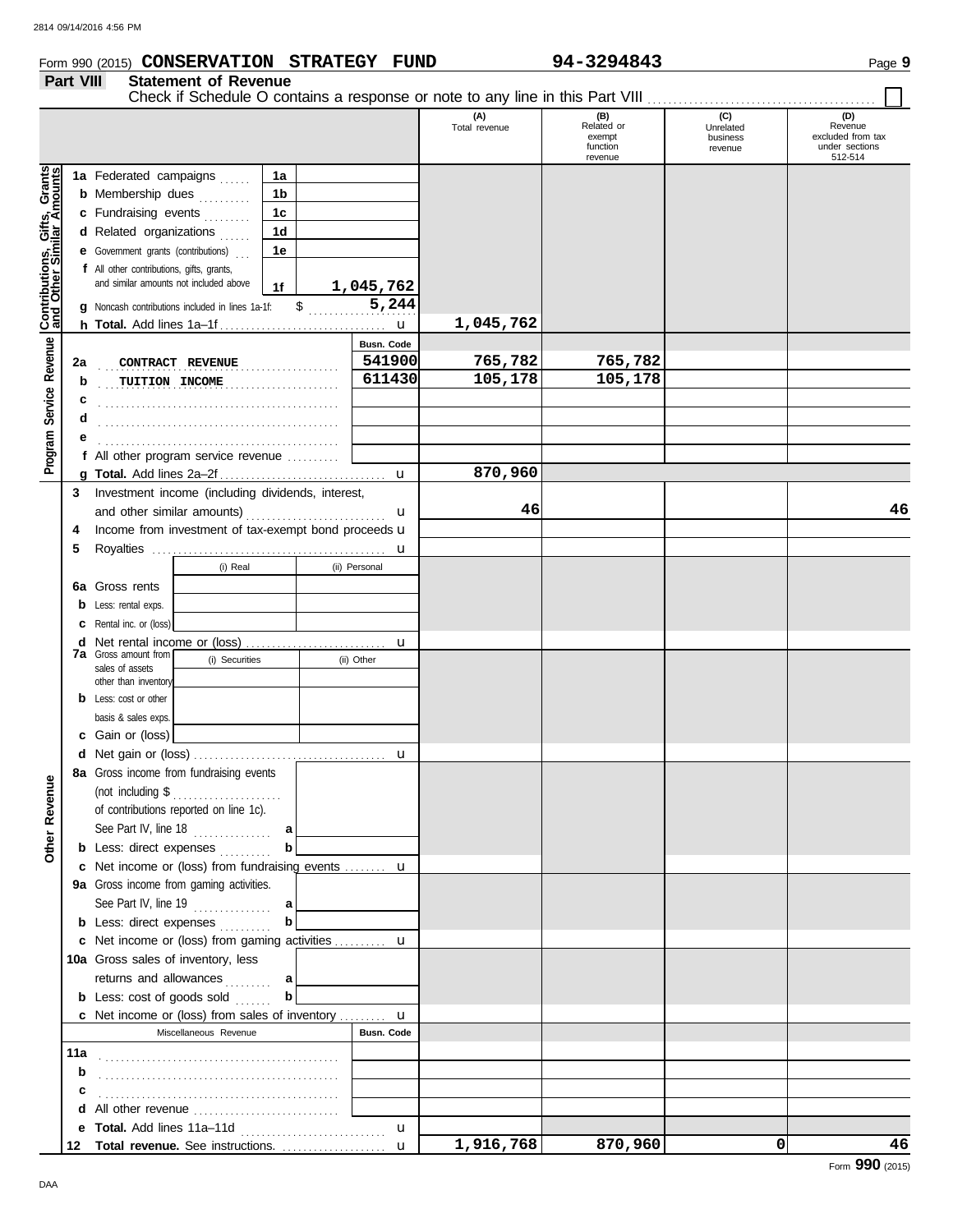## **Part IX** Statement of Functional Expenses **Form 990 (2015) CONSERVATION STRATEGY FUND 94-3294843** Page 10

|              | Section $501(c)(3)$ and $501(c)(4)$ organizations must complete all columns. All other organizations must complete column (A).<br>X<br>Check if Schedule O contains a response or note to any line in this Part IX            |                       |                                    |                                           |                                |  |  |
|--------------|-------------------------------------------------------------------------------------------------------------------------------------------------------------------------------------------------------------------------------|-----------------------|------------------------------------|-------------------------------------------|--------------------------------|--|--|
|              | Do not include amounts reported on lines 6b,<br>7b, 8b, 9b, and 10b of Part VIII.                                                                                                                                             | (A)<br>Total expenses | (B)<br>Program service<br>expenses | (C)<br>Management and<br>general expenses | (D)<br>Fundraising<br>expenses |  |  |
|              | 1 Grants and other assistance to domestic organizations                                                                                                                                                                       |                       |                                    |                                           |                                |  |  |
|              | and domestic governments. See Part IV, line 21                                                                                                                                                                                |                       |                                    |                                           |                                |  |  |
| $\mathbf{2}$ | Grants and other assistance to domestic                                                                                                                                                                                       |                       |                                    |                                           |                                |  |  |
|              | individuals. See Part IV, line 22                                                                                                                                                                                             |                       |                                    |                                           |                                |  |  |
| 3            | Grants and other assistance to foreign                                                                                                                                                                                        |                       |                                    |                                           |                                |  |  |
|              | organizations, foreign governments, and foreign                                                                                                                                                                               |                       |                                    |                                           |                                |  |  |
|              | individuals. See Part IV, lines 15 and 16                                                                                                                                                                                     | 114,022               | 114,022                            |                                           |                                |  |  |
| 4            | Benefits paid to or for members                                                                                                                                                                                               |                       |                                    |                                           |                                |  |  |
| 5            | Compensation of current officers, directors,                                                                                                                                                                                  |                       |                                    |                                           |                                |  |  |
|              | trustees, and key employees                                                                                                                                                                                                   | 240,125               | 182,418                            | 48,692                                    | 9,015                          |  |  |
| 6            | Compensation not included above, to disqualified                                                                                                                                                                              |                       |                                    |                                           |                                |  |  |
|              | persons (as defined under section 4958(f)(1)) and                                                                                                                                                                             |                       |                                    |                                           |                                |  |  |
|              | persons described in section 4958(c)(3)(B)                                                                                                                                                                                    |                       |                                    |                                           |                                |  |  |
| 7            | Other salaries and wages                                                                                                                                                                                                      | 816,258               | 684,293                            | 127,036                                   | 4,929                          |  |  |
| 8            | Pension plan accruals and contributions (include                                                                                                                                                                              |                       |                                    |                                           |                                |  |  |
|              | section 401(k) and 403(b) employer contributions)                                                                                                                                                                             | 69,813                | 54,464                             | 14,120                                    | <u>1,229</u>                   |  |  |
| 9            | Other employee benefits                                                                                                                                                                                                       | 92,763                | 73,889                             | 17,558                                    | 1,316                          |  |  |
| 10           |                                                                                                                                                                                                                               | 107,624               | 86,276                             | 20,165                                    | 1,183                          |  |  |
| 11           | Fees for services (non-employees):                                                                                                                                                                                            |                       |                                    |                                           |                                |  |  |
| a            | Management                                                                                                                                                                                                                    |                       |                                    |                                           |                                |  |  |
| b            |                                                                                                                                                                                                                               |                       |                                    |                                           |                                |  |  |
|              |                                                                                                                                                                                                                               | 37,053                | 17,550                             | 19,473                                    | 30                             |  |  |
| d            |                                                                                                                                                                                                                               |                       |                                    |                                           |                                |  |  |
|              | Professional fundraising services. See Part IV, line 17                                                                                                                                                                       |                       |                                    |                                           |                                |  |  |
|              | Investment management fees                                                                                                                                                                                                    |                       |                                    |                                           |                                |  |  |
| g            | Other. (If line 11g amount exceeds 10% of line 25, column                                                                                                                                                                     |                       |                                    |                                           |                                |  |  |
|              | (A) amount, list line 11g expenses on Schedule O.)                                                                                                                                                                            | 435,520               | 421,408                            | 13,902                                    | 210                            |  |  |
| 12           | Advertising and promotion                                                                                                                                                                                                     | 19,486                | 16,579                             | 2,499                                     | 408                            |  |  |
| 13           |                                                                                                                                                                                                                               | 20,367                | 17,990                             | 2,162                                     | 215                            |  |  |
| 14<br>15     | Information technology                                                                                                                                                                                                        |                       |                                    |                                           |                                |  |  |
| 16           |                                                                                                                                                                                                                               | 74,266                | 66,802                             | 6,761                                     | 703                            |  |  |
| 17           |                                                                                                                                                                                                                               | 228,949               | 210,502                            | 18,296                                    | 151                            |  |  |
|              | 18 Payments of travel or entertainment expenses                                                                                                                                                                               |                       |                                    |                                           |                                |  |  |
|              | for any federal, state, or local public officials                                                                                                                                                                             |                       |                                    |                                           |                                |  |  |
| 19           | Conferences, conventions, and meetings                                                                                                                                                                                        | 148,638               | 148,638                            |                                           |                                |  |  |
| 20           | Interest                                                                                                                                                                                                                      |                       |                                    |                                           |                                |  |  |
| 21           | Payments to affiliates [11] contains a set of the set of the set of the set of the set of the set of the set of the set of the set of the set of the set of the set of the set of the set of the set of the set of the set of |                       |                                    |                                           |                                |  |  |
| 22           | Depreciation, depletion, and amortization                                                                                                                                                                                     |                       |                                    |                                           |                                |  |  |
| 23           |                                                                                                                                                                                                                               | 6,626                 | 1,785                              | 4,841                                     |                                |  |  |
| 24           | Other expenses. Itemize expenses not covered                                                                                                                                                                                  |                       |                                    |                                           |                                |  |  |
|              | above (List miscellaneous expenses in line 24e. If                                                                                                                                                                            |                       |                                    |                                           |                                |  |  |
|              | line 24e amount exceeds 10% of line 25, column                                                                                                                                                                                |                       |                                    |                                           |                                |  |  |
|              | (A) amount, list line 24e expenses on Schedule O.)                                                                                                                                                                            |                       |                                    |                                           |                                |  |  |
| a            | PRINTING AND PUBLICATIONS                                                                                                                                                                                                     | 70,841                | 69,586                             | 1,248                                     | 7                              |  |  |
| b            | TEMPORARY EMPLOYMENT                                                                                                                                                                                                          | 34,318                | 34,318                             |                                           |                                |  |  |
| C            | FOREIGN CURRENCY TRANSLAT                                                                                                                                                                                                     | 23,000                |                                    | 23,000                                    |                                |  |  |
| d            | STAFF DEVELOP & TRAINING                                                                                                                                                                                                      | 19,769                | 13,096                             | 6,604                                     | 69                             |  |  |
| е            | All other expenses                                                                                                                                                                                                            | 45,150                | 31,157                             | 13,864                                    | $\overline{129}$               |  |  |
| 25<br>26     | Total functional expenses. Add lines 1 through 24e<br>Joint costs. Complete this line only if the                                                                                                                             | 2,604,588             | 2,244,773                          | 340,221                                   | 19,594                         |  |  |
|              | organization reported in column (B) joint costs                                                                                                                                                                               |                       |                                    |                                           |                                |  |  |
|              | from a combined educational campaign and                                                                                                                                                                                      |                       |                                    |                                           |                                |  |  |
|              | fundraising solicitation. Check here u<br>if<br>following SOP 98-2 (ASC 958-720)                                                                                                                                              |                       |                                    |                                           |                                |  |  |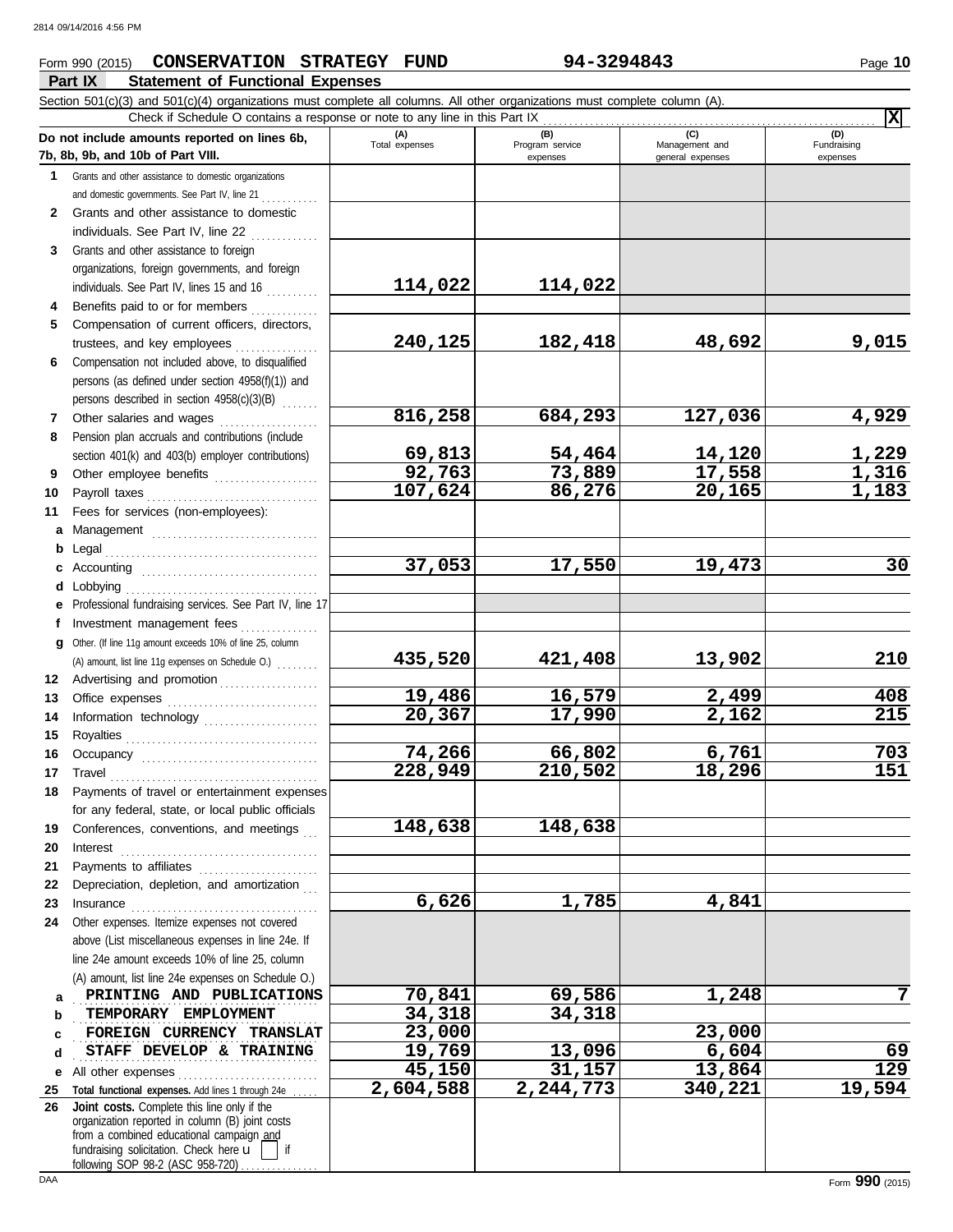#### **Form 990 (2015) CONSERVATION STRATEGY FUND** 94-3294843 Page 11 **Part X Balance Sheet**

 $\overline{\Box}$ 

|                 |          | Check if Schedule O contains a response or note to any line in this Part X.                                                                                               |                          |                |                    |
|-----------------|----------|---------------------------------------------------------------------------------------------------------------------------------------------------------------------------|--------------------------|----------------|--------------------|
|                 |          |                                                                                                                                                                           | (A)<br>Beginning of year |                | (B)<br>End of year |
|                 | 1        |                                                                                                                                                                           | 1,881,580                | $\mathbf{1}$   | 2,024,666          |
|                 | 2        |                                                                                                                                                                           | 80,036                   | $\overline{2}$ | 85,245             |
|                 | 3        |                                                                                                                                                                           | 1,370,074                | $\mathbf{3}$   | 744,503            |
|                 | 4        |                                                                                                                                                                           | 1,114,368                | 4              | 165,590            |
|                 | 5        | Loans and other receivables from current and former officers, directors,                                                                                                  |                          |                |                    |
|                 |          | trustees, key employees, and highest compensated employees.                                                                                                               |                          |                |                    |
|                 |          |                                                                                                                                                                           |                          | 5              |                    |
|                 | 6        | Loans and other receivables from other disqualified persons (as defined under section                                                                                     |                          |                |                    |
|                 |          | $4958(f)(1)$ , persons described in section $4958(c)(3)(B)$ , and contributing employers and                                                                              |                          |                |                    |
|                 |          | sponsoring organizations of section 501(c)(9) voluntary employees' beneficiary                                                                                            |                          |                |                    |
|                 |          | organizations (see instructions). Complete Part II of Schedule L                                                                                                          |                          | 6              |                    |
| Assets          | 7        |                                                                                                                                                                           |                          | 7              |                    |
|                 | 8        |                                                                                                                                                                           |                          | 8              |                    |
|                 | 9        |                                                                                                                                                                           | 28,236                   | 9              | 7,970              |
|                 |          | <b>10a</b> Land, buildings, and equipment: cost or                                                                                                                        |                          |                |                    |
|                 |          | other basis. Complete Part VI of Schedule D  10a                                                                                                                          |                          |                |                    |
|                 | b        |                                                                                                                                                                           |                          | 10c            |                    |
|                 | 11       |                                                                                                                                                                           |                          | 11             |                    |
|                 | 12       |                                                                                                                                                                           |                          | 12             |                    |
|                 | 13       |                                                                                                                                                                           |                          | 13             |                    |
|                 | 14       | Intangible assets                                                                                                                                                         |                          | 14             |                    |
|                 | 15       |                                                                                                                                                                           | 8,050                    | 15             | 8,050              |
|                 | 16       |                                                                                                                                                                           | 4,482,344                | 16             | 3,036,024          |
|                 | 17       |                                                                                                                                                                           | 136,216                  | 17             | 284,667            |
|                 | 18       |                                                                                                                                                                           |                          | 18             |                    |
|                 | 19       |                                                                                                                                                                           | 987,026                  | 19             | 80,075             |
|                 | 20       |                                                                                                                                                                           |                          | 20             |                    |
|                 | 21       | Escrow or custodial account liability. Complete Part IV of Schedule D                                                                                                     |                          | 21             |                    |
|                 | 22       | Loans and other payables to current and former officers, directors,                                                                                                       |                          |                |                    |
| Liabilities     |          | trustees, key employees, highest compensated employees, and                                                                                                               |                          |                |                    |
|                 |          | disqualified persons. Complete Part II of Schedule L                                                                                                                      |                          | 22             |                    |
|                 | 23       | Secured mortgages and notes payable to unrelated third parties                                                                                                            |                          | 23<br>24       |                    |
|                 | 24<br>25 | Unsecured notes and loans payable to unrelated third parties [[[[[[[[[[[[[[[[[[[[[[]]]]]]]]<br>Other liabilities (including federal income tax, payables to related third |                          |                |                    |
|                 |          | parties, and other liabilities not included on lines 17-24). Complete Part X                                                                                              |                          |                |                    |
|                 |          | of Schedule D                                                                                                                                                             |                          | 25             |                    |
|                 | 26       |                                                                                                                                                                           | 1,123,242                | 26             | 364,742            |
|                 |          | Organizations that follow SFAS 117 (ASC 958), check here $\mathbf{u}$ $\overline{X}$ and                                                                                  |                          |                |                    |
|                 |          | complete lines 27 through 29, and lines 33 and 34.                                                                                                                        |                          |                |                    |
|                 | 27       | Unrestricted net assets                                                                                                                                                   | 1,177,479                | 27             | 1,156,877          |
| <b>Balances</b> | 28       |                                                                                                                                                                           | 2,181,623                | 28             | 1,514,405          |
|                 | 29       | Permanently restricted net assets                                                                                                                                         |                          | 29             |                    |
|                 |          | Organizations that do not follow SFAS 117 (ASC 958), check here u<br>and                                                                                                  |                          |                |                    |
|                 |          | complete lines 30 through 34.                                                                                                                                             |                          |                |                    |
| Assets or Fund  | 30       | Capital stock or trust principal, or current funds                                                                                                                        |                          | 30             |                    |
|                 | 31       | Paid-in or capital surplus, or land, building, or equipment fund                                                                                                          |                          | 31             |                    |
| <b>Met</b>      | 32       | Retained earnings, endowment, accumulated income, or other funds                                                                                                          |                          | 32             |                    |
|                 | 33       | Total net assets or fund balances                                                                                                                                         | 3,359,102                | 33             | 2,671,282          |
|                 | 34       |                                                                                                                                                                           | 4,482,344                | 34             | 3,036,024          |

Form **990** (2015)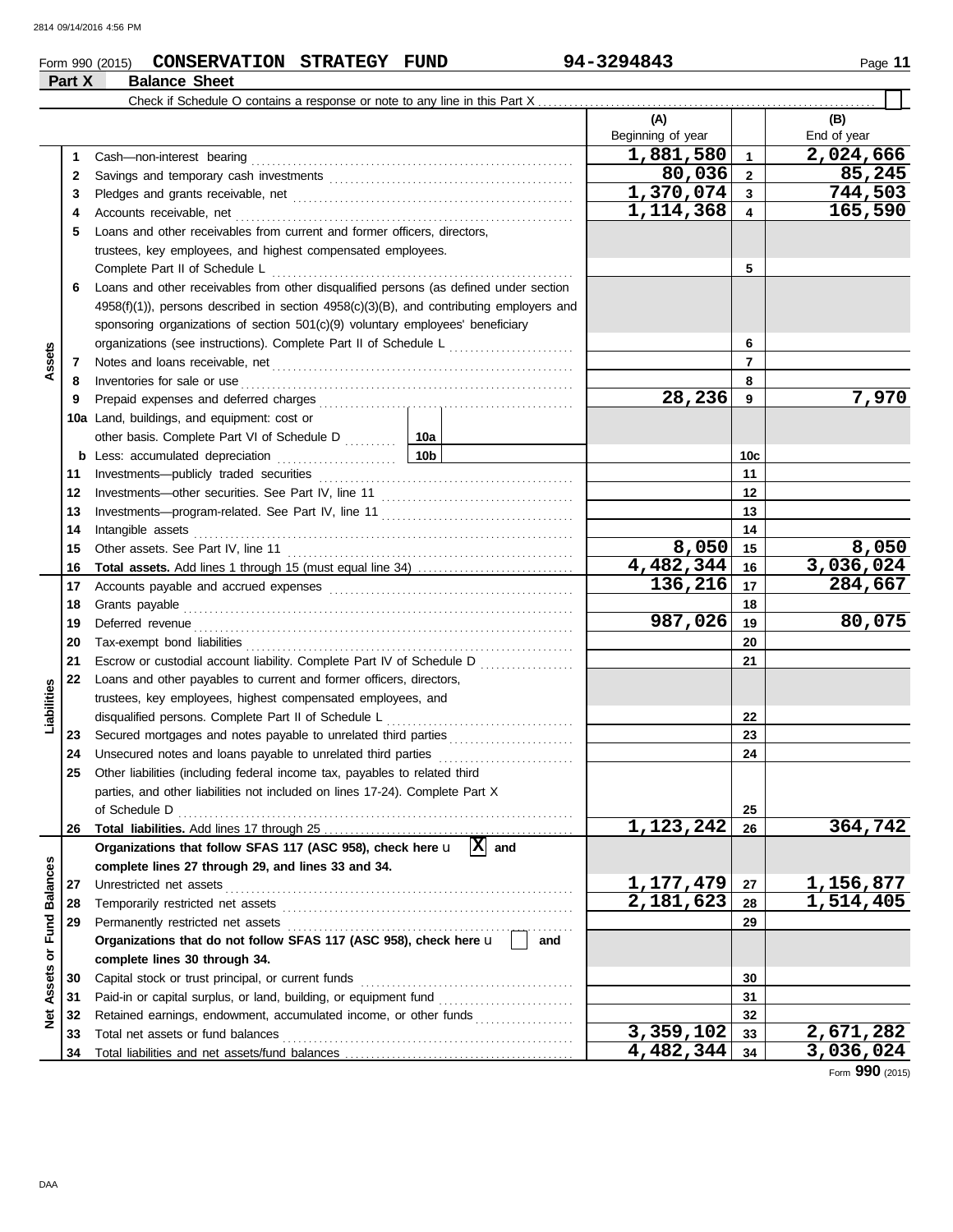|    | 94-3294843<br>Form 990 (2015) CONSERVATION STRATEGY FUND                                                                                                                                                                       |                         |                |            | Page 12         |
|----|--------------------------------------------------------------------------------------------------------------------------------------------------------------------------------------------------------------------------------|-------------------------|----------------|------------|-----------------|
|    | <b>Reconciliation of Net Assets</b><br>Part XI                                                                                                                                                                                 |                         |                |            |                 |
|    |                                                                                                                                                                                                                                |                         |                |            |                 |
| 1  |                                                                                                                                                                                                                                | $\mathbf{1}$            | 1,916,768      |            |                 |
| 2  |                                                                                                                                                                                                                                | $\overline{2}$          | 2,604,588      |            |                 |
| 3  | Revenue less expenses. Subtract line 2 from line 1                                                                                                                                                                             | $\overline{3}$          |                | $-687,820$ |                 |
| 4  |                                                                                                                                                                                                                                | $\overline{\mathbf{4}}$ | 3,359,102      |            |                 |
| 5  | Net unrealized gains (losses) on investments [11] match and the contract of the state of the state of the state of the state of the state of the state of the state of the state of the state of the state of the state of the | 5                       |                |            |                 |
| 6  |                                                                                                                                                                                                                                | 6                       |                |            |                 |
| 7  | Investment expenses                                                                                                                                                                                                            | $\overline{7}$          |                |            |                 |
| 8  | Prior period adjustments [11] production and an intervention of the contract of the contract of the contract of the contract of the contract of the contract of the contract of the contract of the contract of the contract o | 8                       |                |            |                 |
| 9  |                                                                                                                                                                                                                                | 9                       |                |            |                 |
| 10 | Net assets or fund balances at end of year. Combine lines 3 through 9 (must equal Part X, line                                                                                                                                 |                         |                |            |                 |
|    | 33, column (B))                                                                                                                                                                                                                | 10                      | 2,671,282      |            |                 |
|    | <b>Financial Statements and Reporting</b><br>Part XII                                                                                                                                                                          |                         |                |            |                 |
|    |                                                                                                                                                                                                                                |                         |                |            | x               |
|    |                                                                                                                                                                                                                                |                         |                | Yes        | No              |
| 1  | x<br>Cash<br>Accounting method used to prepare the Form 990:<br>Accrual<br>Other                                                                                                                                               |                         |                |            |                 |
|    | If the organization changed its method of accounting from a prior year or checked "Other," explain in                                                                                                                          |                         |                |            |                 |
|    | Schedule O.                                                                                                                                                                                                                    |                         |                |            |                 |
|    | 2a Were the organization's financial statements compiled or reviewed by an independent accountant?                                                                                                                             |                         | 2a             |            | х               |
|    | If "Yes," check a box below to indicate whether the financial statements for the year were compiled or                                                                                                                         |                         |                |            |                 |
|    | reviewed on a separate basis, consolidated basis, or both:                                                                                                                                                                     |                         |                |            |                 |
|    | Separate basis<br>Consolidated basis<br>Both consolidated and separate basis                                                                                                                                                   |                         |                |            |                 |
|    |                                                                                                                                                                                                                                |                         | 2b             | x          |                 |
|    | If "Yes," check a box below to indicate whether the financial statements for the year were audited on a                                                                                                                        |                         |                |            |                 |
|    | separate basis, consolidated basis, or both:                                                                                                                                                                                   |                         |                |            |                 |
|    | X<br>Separate basis<br>Both consolidated and separate basis<br>Consolidated basis                                                                                                                                              |                         |                |            |                 |
|    | c If "Yes" to line 2a or 2b, does the organization have a committee that assumes responsibility for oversight                                                                                                                  |                         |                |            |                 |
|    | of the audit, review, or compilation of its financial statements and selection of an independent accountant?                                                                                                                   |                         | 2c             | x          |                 |
|    | If the organization changed either its oversight process or selection process during the tax year, explain in                                                                                                                  |                         |                |            |                 |
|    | Schedule O.                                                                                                                                                                                                                    |                         |                |            |                 |
|    | 3a As a result of a federal award, was the organization required to undergo an audit or audits as set forth in                                                                                                                 |                         |                |            |                 |
|    | the Single Audit Act and OMB Circular A-133?                                                                                                                                                                                   |                         | За             |            | x               |
|    | b If "Yes," did the organization undergo the required audit or audits? If the organization did not undergo the                                                                                                                 |                         |                |            |                 |
|    | required audit or audits, explain why in Schedule O and describe any steps taken to undergo such audits.                                                                                                                       |                         | 3 <sub>b</sub> |            |                 |
|    |                                                                                                                                                                                                                                |                         |                |            | Form 990 (2015) |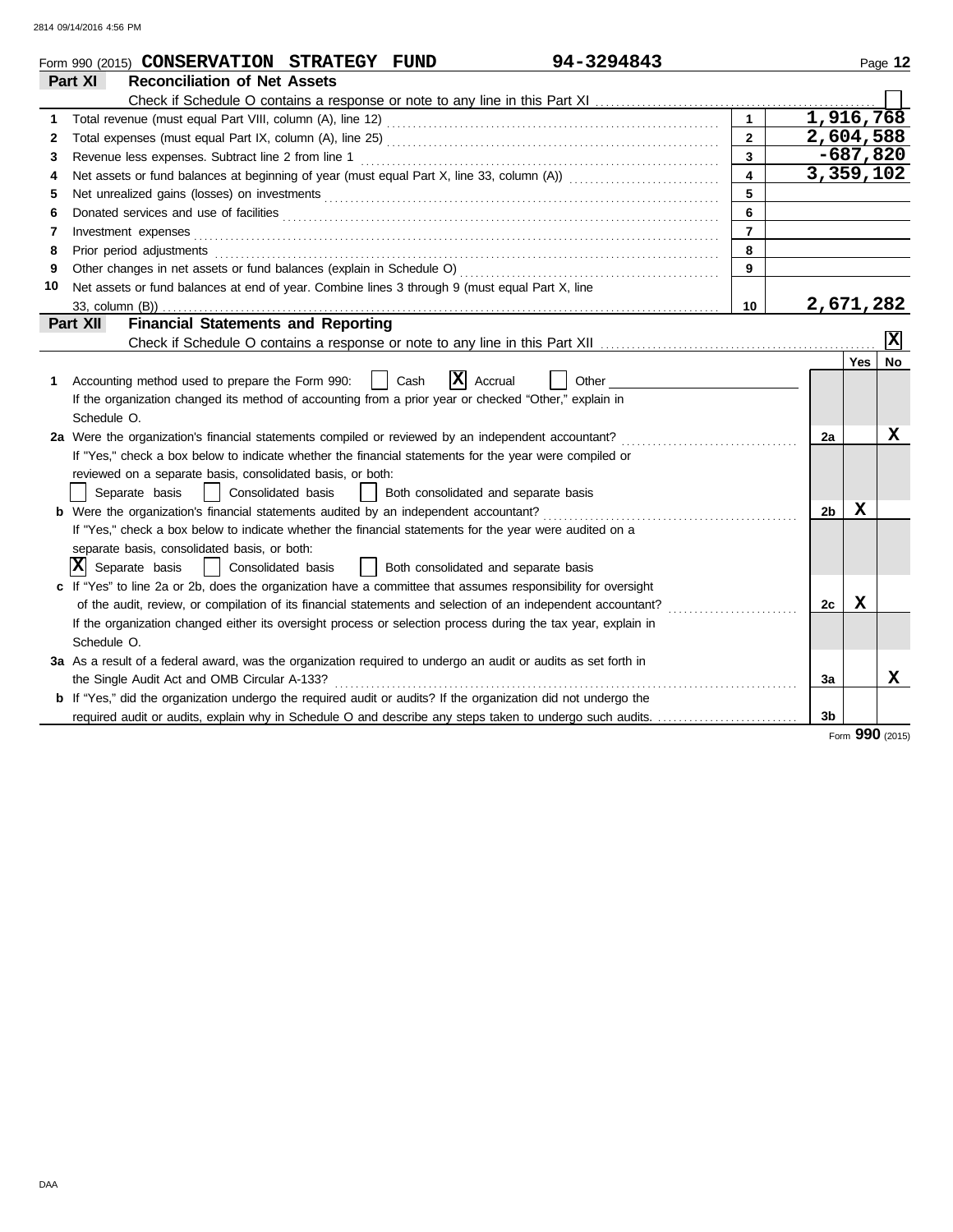| <b>SCHEDULE A</b><br>(Form 990 or 990-EZ) |                                                                        | <b>Public Charity Status and Public Support</b>                                                                              |     |                          |                                                                                                                                            | OMB No. 1545-0047              |  |
|-------------------------------------------|------------------------------------------------------------------------|------------------------------------------------------------------------------------------------------------------------------|-----|--------------------------|--------------------------------------------------------------------------------------------------------------------------------------------|--------------------------------|--|
|                                           |                                                                        | Complete if the organization is a section $501(c)(3)$ organization or a section<br>4947(a)(1) nonexempt charitable trust.    |     |                          |                                                                                                                                            | 5                              |  |
| Department of the Treasury                | La Attach to Form 990 or Form 990-EZ.                                  |                                                                                                                              |     |                          |                                                                                                                                            |                                |  |
| Internal Revenue Service                  |                                                                        | u Information about Schedule A (Form 990 or 990-EZ) and its instructions is at www.irs.gov/form990.                          |     |                          |                                                                                                                                            | Open to Public<br>Inspection   |  |
| Name of the organization                  |                                                                        |                                                                                                                              |     |                          |                                                                                                                                            | Employer identification number |  |
| Part I                                    |                                                                        | CONSERVATION STRATEGY FUND                                                                                                   |     |                          | 94-3294843<br>Reason for Public Charity Status (All organizations must complete this part.) See instructions.                              |                                |  |
|                                           |                                                                        | The organization is not a private foundation because it is: (For lines 1 through 11, check only one box.)                    |     |                          |                                                                                                                                            |                                |  |
| 1                                         |                                                                        | A church, convention of churches, or association of churches described in <b>section 170(b)(1)(A)(i).</b>                    |     |                          |                                                                                                                                            |                                |  |
| 2                                         |                                                                        | A school described in section 170(b)(1)(A)(ii). (Attach Schedule E (Form 990 or 990-EZ).)                                    |     |                          |                                                                                                                                            |                                |  |
| 3                                         |                                                                        | A hospital or a cooperative hospital service organization described in section 170(b)(1)(A)(iii).                            |     |                          |                                                                                                                                            |                                |  |
| 4                                         |                                                                        |                                                                                                                              |     |                          | A medical research organization operated in conjunction with a hospital described in section 170(b)(1)(A)(iii). Enter the hospital's name, |                                |  |
| city, and state:                          |                                                                        |                                                                                                                              |     |                          |                                                                                                                                            |                                |  |
| 5                                         |                                                                        | An organization operated for the benefit of a college or university owned or operated by a governmental unit described in    |     |                          |                                                                                                                                            |                                |  |
|                                           | section 170(b)(1)(A)(iv). (Complete Part II.)                          |                                                                                                                              |     |                          |                                                                                                                                            |                                |  |
| 6                                         |                                                                        | A federal, state, or local government or governmental unit described in section 170(b)(1)(A)(v).                             |     |                          |                                                                                                                                            |                                |  |
| 7                                         |                                                                        |                                                                                                                              |     |                          | An organization that normally receives a substantial part of its support from a governmental unit or from the general public               |                                |  |
| 8                                         | described in section 170(b)(1)(A)(vi). (Complete Part II.)             | A community trust described in section 170(b)(1)(A)(vi). (Complete Part II.)                                                 |     |                          |                                                                                                                                            |                                |  |
| X<br>9                                    |                                                                        |                                                                                                                              |     |                          | An organization that normally receives: (1) more than 33 1/3% of its support from contributions, membership fees, and gross                |                                |  |
|                                           |                                                                        |                                                                                                                              |     |                          | receipts from activities related to its exempt functions—subject to certain exceptions, and (2) no more than 33 1/3% of its                |                                |  |
|                                           |                                                                        | support from gross investment income and unrelated business taxable income (less section 511 tax) from businesses            |     |                          |                                                                                                                                            |                                |  |
|                                           |                                                                        | acquired by the organization after June 30, 1975. See section 509(a)(2). (Complete Part III.)                                |     |                          |                                                                                                                                            |                                |  |
| 10                                        |                                                                        | An organization organized and operated exclusively to test for public safety. See section 509(a)(4).                         |     |                          |                                                                                                                                            |                                |  |
| 11                                        |                                                                        |                                                                                                                              |     |                          | An organization organized and operated exclusively for the benefit of, to perform the functions of, or to carry out the purposes of        |                                |  |
|                                           |                                                                        |                                                                                                                              |     |                          | one or more publicly supported organizations described in section 509(a)(1) or section 509(a)(2). See section 509(a)(3). Check             |                                |  |
|                                           |                                                                        | the box in lines 11a through 11d that describes the type of supporting organization and complete lines 11e, 11f, and 11g.    |     |                          |                                                                                                                                            |                                |  |
| а                                         |                                                                        | Type I. A supporting organization operated, supervised, or controlled by its supported organization(s), typically by giving  |     |                          |                                                                                                                                            |                                |  |
|                                           |                                                                        |                                                                                                                              |     |                          | the supported organization(s) the power to regularly appoint or elect a majority of the directors or trustees of the supporting            |                                |  |
| b                                         | organization. You must complete Part IV, Sections A and B.             | Type II. A supporting organization supervised or controlled in connection with its supported organization(s), by having      |     |                          |                                                                                                                                            |                                |  |
|                                           |                                                                        | control or management of the supporting organization vested in the same persons that control or manage the supported         |     |                          |                                                                                                                                            |                                |  |
|                                           | organization(s). You must complete Part IV, Sections A and C.          |                                                                                                                              |     |                          |                                                                                                                                            |                                |  |
| c                                         |                                                                        | Type III functionally integrated. A supporting organization operated in connection with, and functionally integrated with,   |     |                          |                                                                                                                                            |                                |  |
|                                           |                                                                        | its supported organization(s) (see instructions). You must complete Part IV, Sections A, D, and E.                           |     |                          |                                                                                                                                            |                                |  |
| d                                         |                                                                        |                                                                                                                              |     |                          | Type III non-functionally integrated. A supporting organization operated in connection with its supported organization(s)                  |                                |  |
|                                           |                                                                        | that is not functionally integrated. The organization generally must satisfy a distribution requirement and an attentiveness |     |                          |                                                                                                                                            |                                |  |
|                                           |                                                                        | requirement (see instructions). You must complete Part IV, Sections A and D, and Part V.                                     |     |                          |                                                                                                                                            |                                |  |
| е                                         |                                                                        | Check this box if the organization received a written determination from the IRS that it is a Type I, Type II, Type III      |     |                          |                                                                                                                                            |                                |  |
| f                                         | Enter the number of supported organizations                            | functionally integrated, or Type III non-functionally integrated supporting organization.                                    |     |                          |                                                                                                                                            |                                |  |
| g                                         | Provide the following information about the supported organization(s). |                                                                                                                              |     |                          |                                                                                                                                            |                                |  |
| (i) Name of supported                     | (ii) EIN                                                               | (iii) Type of organization                                                                                                   |     | (iv) Is the organization | (v) Amount of monetary                                                                                                                     | (vi) Amount of                 |  |
| organization                              |                                                                        | (described on lines 1-9                                                                                                      |     | listed in your governing | support (see                                                                                                                               | other support (see             |  |
|                                           |                                                                        | above (see instructions))                                                                                                    |     | document?                | instructions)                                                                                                                              | instructions)                  |  |
|                                           |                                                                        |                                                                                                                              | Yes | No                       |                                                                                                                                            |                                |  |
| (A)                                       |                                                                        |                                                                                                                              |     |                          |                                                                                                                                            |                                |  |
| (B)                                       |                                                                        |                                                                                                                              |     |                          |                                                                                                                                            |                                |  |
|                                           |                                                                        |                                                                                                                              |     |                          |                                                                                                                                            |                                |  |
| (C)                                       |                                                                        |                                                                                                                              |     |                          |                                                                                                                                            |                                |  |
| (D)                                       |                                                                        |                                                                                                                              |     |                          |                                                                                                                                            |                                |  |
| (E)                                       |                                                                        |                                                                                                                              |     |                          |                                                                                                                                            |                                |  |
|                                           |                                                                        |                                                                                                                              |     |                          |                                                                                                                                            |                                |  |
| Total                                     |                                                                        |                                                                                                                              |     |                          |                                                                                                                                            |                                |  |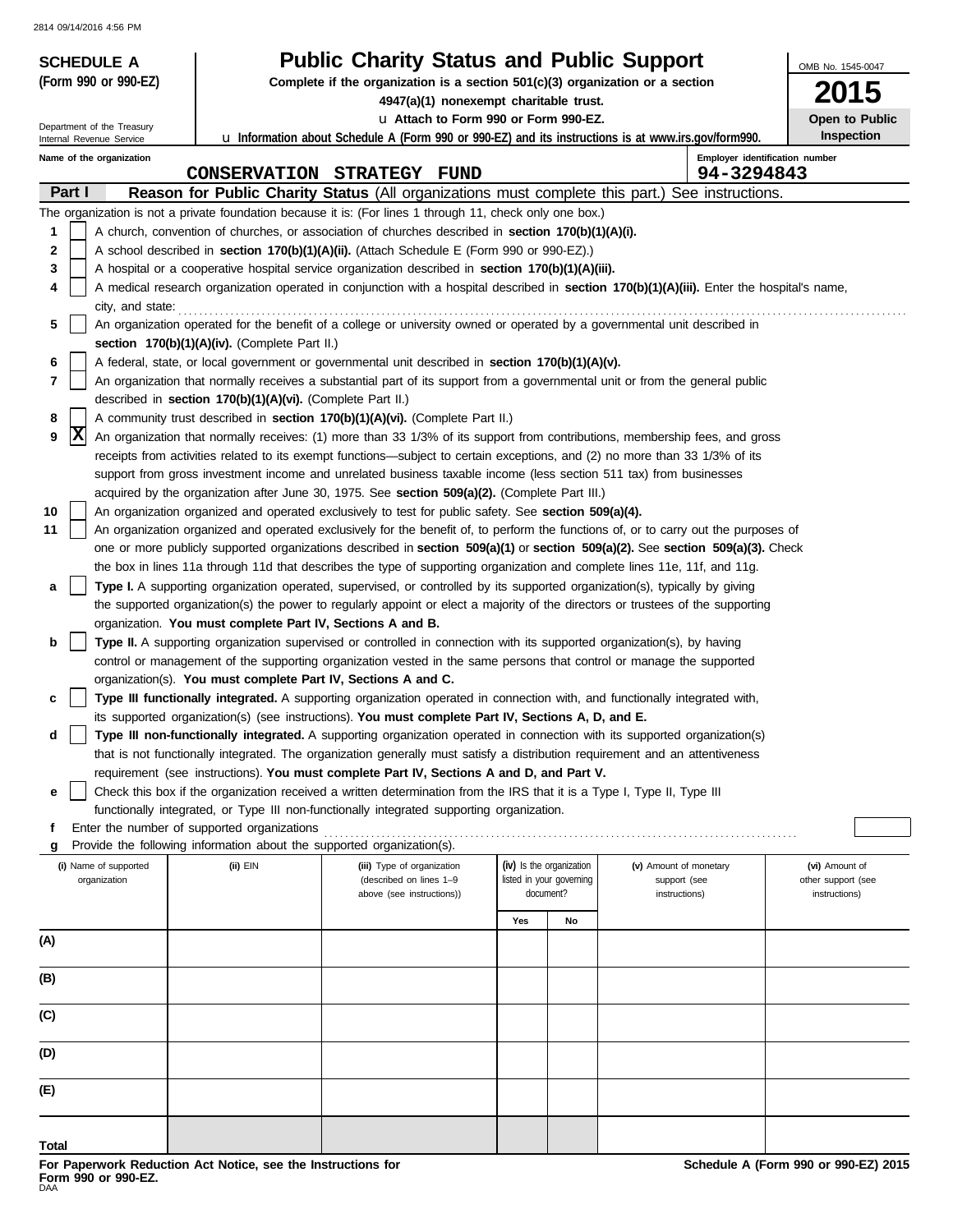|              | 2814 09/14/2016 4:56 PM                                                                                                                                                                                                                     |          |          |            |            |            |           |
|--------------|---------------------------------------------------------------------------------------------------------------------------------------------------------------------------------------------------------------------------------------------|----------|----------|------------|------------|------------|-----------|
|              | Schedule A (Form 990 or 990-EZ) 2015 CONSERVATION STRATEGY FUND                                                                                                                                                                             |          |          |            |            | 94-3294843 | Page 2    |
|              | Support Schedule for Organizations Described in Sections 170(b)(1)(A)(iv) and 170(b)(1)(A)(vi)<br>Part II                                                                                                                                   |          |          |            |            |            |           |
|              | (Complete only if you checked the box on line 5, 7, or 8 of Part I or if the organization failed to qualify under                                                                                                                           |          |          |            |            |            |           |
|              | Part III. If the organization fails to qualify under the tests listed below, please complete Part III.)                                                                                                                                     |          |          |            |            |            |           |
|              | <b>Section A. Public Support</b>                                                                                                                                                                                                            |          |          |            |            |            |           |
|              | Calendar year (or fiscal year beginning in) u                                                                                                                                                                                               | (a) 2011 | (b) 2012 | $(c)$ 2013 | (d) $2014$ | (e) $2015$ | (f) Total |
| 1            | Gifts, grants, contributions, and<br>membership fees received. (Do not<br>include any "unusual grants.")                                                                                                                                    |          |          |            |            |            |           |
| $\mathbf{2}$ | Tax revenues levied for the<br>organization's benefit and either paid<br>to or expended on its behalf                                                                                                                                       |          |          |            |            |            |           |
| 3            | The value of services or facilities<br>furnished by a governmental unit to the<br>organization without charge                                                                                                                               |          |          |            |            |            |           |
| 4            | Total. Add lines 1 through 3                                                                                                                                                                                                                |          |          |            |            |            |           |
| 5            | The portion of total contributions by<br>each person (other than a                                                                                                                                                                          |          |          |            |            |            |           |
|              | governmental unit or publicly<br>supported organization) included on<br>line 1 that exceeds 2% of the amount                                                                                                                                |          |          |            |            |            |           |
|              | shown on line 11, column (f) $\ldots$                                                                                                                                                                                                       |          |          |            |            |            |           |
|              | Public support. Subtract line 5 from line 4.<br><b>Section B. Total Support</b>                                                                                                                                                             |          |          |            |            |            |           |
|              | Calendar year (or fiscal year beginning in) u                                                                                                                                                                                               |          |          |            |            |            |           |
|              |                                                                                                                                                                                                                                             | (a) 2011 | (b) 2012 | $(c)$ 2013 | (d) $2014$ | (e) $2015$ | (f) Total |
| 7<br>8       | Amounts from line 4                                                                                                                                                                                                                         |          |          |            |            |            |           |
|              | Gross income from interest, dividends,<br>payments received on securities loans,<br>rents, royalties and income from similar                                                                                                                |          |          |            |            |            |           |
|              |                                                                                                                                                                                                                                             |          |          |            |            |            |           |
| 9            | Net income from unrelated business<br>activities, whether or not the business<br>is regularly carried on                                                                                                                                    |          |          |            |            |            |           |
| 10           | Other income. Do not include gain or                                                                                                                                                                                                        |          |          |            |            |            |           |
|              | loss from the sale of capital assets<br>(Explain in Part VI.)                                                                                                                                                                               |          |          |            |            |            |           |
| 11           | Total support. Add lines 7 through 10                                                                                                                                                                                                       |          |          |            |            |            |           |
| 12           |                                                                                                                                                                                                                                             |          |          |            |            | 12         |           |
| 13           | First five years. If the Form 990 is for the organization's first, second, third, fourth, or fifth tax year as a section 501(c)(3)                                                                                                          |          |          |            |            |            |           |
|              |                                                                                                                                                                                                                                             |          |          |            |            |            |           |
|              | Section C. Computation of Public Support Percentage                                                                                                                                                                                         |          |          |            |            |            |           |
| 14           | Public support percentage for 2015 (line 6, column (f) divided by line 11, column (f)) [[[[[[[[[[[[[[[[[[[[[[                                                                                                                               |          |          |            |            | 14         | %         |
| 15           |                                                                                                                                                                                                                                             |          |          |            |            | 15         | %         |
| 16a          | 33 1/3% support test-2015. If the organization did not check the box on line 13, and line 14 is 33 1/3% or more, check this                                                                                                                 |          |          |            |            |            |           |
|              |                                                                                                                                                                                                                                             |          |          |            |            |            |           |
| b            | 33 1/3% support test-2014. If the organization did not check a box on line 13 or 16a, and line 15 is 33 1/3% or more,                                                                                                                       |          |          |            |            |            |           |
|              |                                                                                                                                                                                                                                             |          |          |            |            |            |           |
|              | 17a 10%-facts-and-circumstances test-2015. If the organization did not check a box on line 13, 16a, or 16b, and line 14 is                                                                                                                  |          |          |            |            |            |           |
|              | 10% or more, and if the organization meets the "facts-and-circumstances" test, check this box and stop here. Explain in                                                                                                                     |          |          |            |            |            |           |
|              | Part VI how the organization meets the "facts-and-circumstances" test. The organization qualifies as a publicly supported                                                                                                                   |          |          |            |            |            |           |
|              | organization                                                                                                                                                                                                                                |          |          |            |            |            |           |
| b            | 10%-facts-and-circumstances test-2014. If the organization did not check a box on line 13, 16a, 16b, or 17a, and line<br>15 is 10% or more, and if the organization meets the "facts-and-circumstances" test, check this box and stop here. |          |          |            |            |            |           |

|    | supported organization                                                                                                       |
|----|------------------------------------------------------------------------------------------------------------------------------|
| 18 | <b>Private foundation.</b> If the organization did not check a box on line 13, 16a, 16b, 17a, or 17b, check this box and see |
|    | instructions                                                                                                                 |

Explain in Part VI how the organization meets the "facts-and-circumstances" test. The organization qualifies as a publicly

**Schedule A (Form 990 or 990-EZ) 2015**

DAA

 $\blacktriangleright \Box$ 

▶ 「

| Support Schedule for Organizations Described in Sections 170(b)(1)(A)(iv) and 170(b)(1)(A)(vi)                    |
|-------------------------------------------------------------------------------------------------------------------|
| (Complete only if you checked the box on line 5, 7, or 8 of Part I or if the organization failed to qualify under |
| Part III. If the organization fails to qualify under the tests listed below, please complete Part III.)           |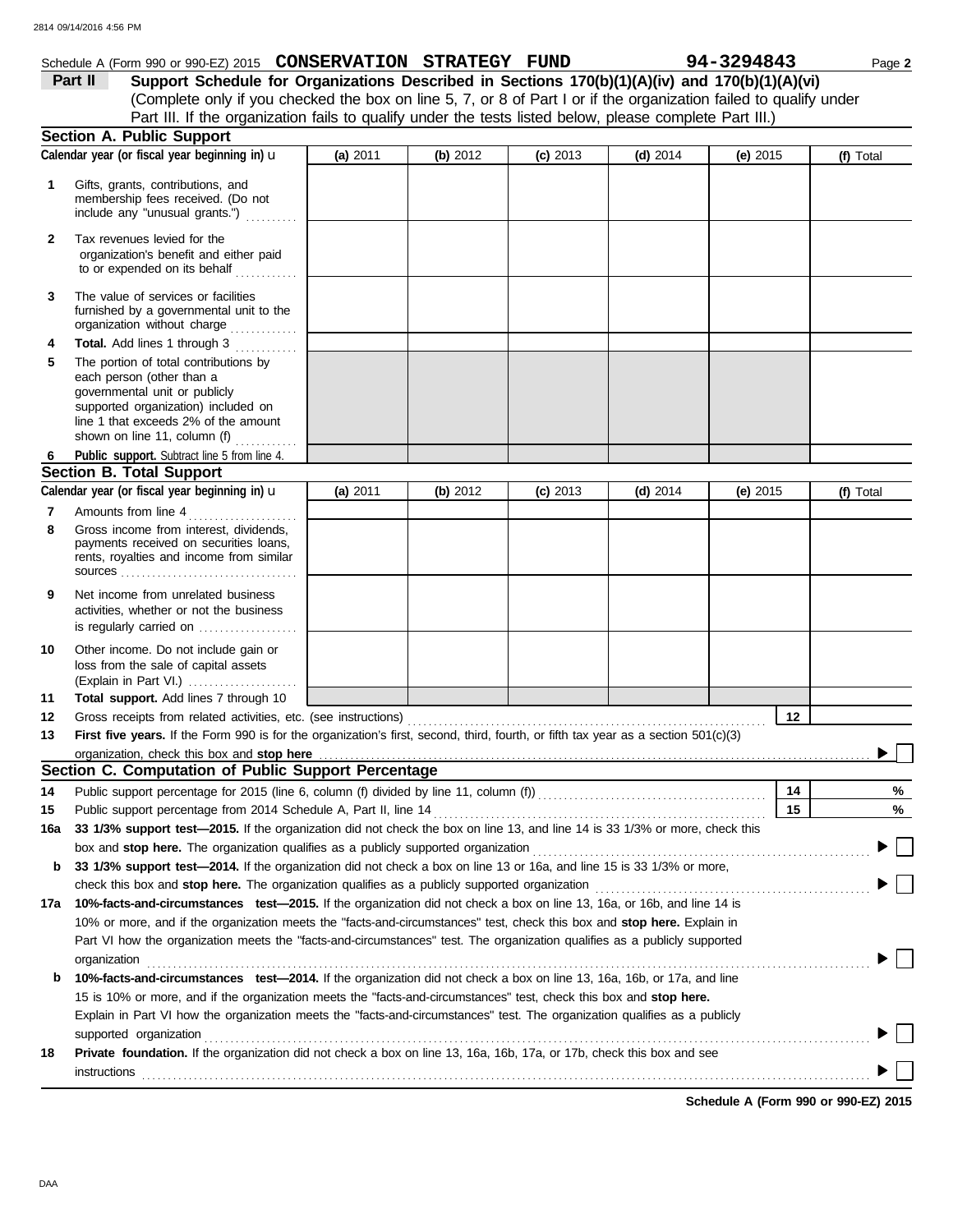### Schedule A (Form 990 or 990-EZ) 2015 **CONSERVATION STRATEGY FUND** 94-3294843 Page 3

**Part III** Support Schedule for Organizations Described in Section 509(a)(2) (Complete only if you checked the box on line 9 of Part I or if the organization failed to qualify under Part II. If the organization fails to qualify under the tests listed below, please complete Part II.)

|              | <b>Section A. Public Support</b>                                                                                                                                                                                                                                |             |                    |                    |                    |                    |                                |
|--------------|-----------------------------------------------------------------------------------------------------------------------------------------------------------------------------------------------------------------------------------------------------------------|-------------|--------------------|--------------------|--------------------|--------------------|--------------------------------|
|              | Calendar year (or fiscal year beginning in) u                                                                                                                                                                                                                   | (a) 2011    | (b) 2012           | $(c)$ 2013         | $(d)$ 2014         | (e) $2015$         | (f) Total                      |
| $\mathbf{1}$ | Gifts, grants, contributions, and membership<br>fees received. (Do not include any "unusual<br>grants.") $\ldots \ldots \ldots \ldots \ldots \ldots \ldots \ldots \ldots \ldots \ldots \ldots$                                                                  | 3,148,680   | 1,061,202          | 1,059,610          | 2,515,753          | 1,045,762          | 8,831,007                      |
| $\mathbf{2}$ | Gross receipts from admissions, merchandise<br>sold or services performed, or facilities<br>furnished in any activity that is related to the<br>organization's tax-exempt purpose                                                                               | 331,034     | 560,480            | 779,810            | 734,800            | 870,960            | 3,277,084                      |
| 3            | Gross receipts from activities that are not an<br>unrelated trade or business under section 513                                                                                                                                                                 |             |                    |                    |                    |                    |                                |
| 4            | Tax revenues levied for the<br>organization's benefit and either paid<br>to or expended on its behalf<br>.                                                                                                                                                      |             |                    |                    |                    |                    |                                |
| 5            | The value of services or facilities<br>furnished by a governmental unit to the<br>organization without charge                                                                                                                                                   |             |                    |                    |                    |                    |                                |
| 6            | Total. Add lines 1 through 5<br>.                                                                                                                                                                                                                               | 3, 479, 714 | 1,621,682          | 1,839,420          | 3,250,553          | 1,916,722          | 12,108,091                     |
|              | <b>7a</b> Amounts included on lines 1, 2, and 3<br>received from disqualified persons                                                                                                                                                                           | 15,000      | 10,500             | 17,050             | 22,013             | 6,500              | 71,063                         |
| b            | Amounts included on lines 2 and 3<br>received from other than disqualified<br>persons that exceed the greater of \$5,000<br>or 1% of the amount on line 13 for the year $\ldots$                                                                                | 92,742      |                    |                    |                    |                    |                                |
|              | c Add lines 7a and 7b                                                                                                                                                                                                                                           | 107,742     | 413,624<br>424,124 | 608,726<br>625,776 | 103,372<br>125,385 | 401,202<br>407,702 | 1,619,666<br>1,690,729         |
| 8            | Public support. (Subtract line 7c from                                                                                                                                                                                                                          |             |                    |                    |                    |                    |                                |
|              | line 6.) $\ldots$ $\ldots$ $\ldots$ $\ldots$ $\ldots$ $\ldots$ $\ldots$ $\ldots$ $\ldots$                                                                                                                                                                       |             |                    |                    |                    |                    | 10,417,362                     |
|              | <b>Section B. Total Support</b>                                                                                                                                                                                                                                 |             |                    |                    |                    |                    |                                |
|              | Calendar year (or fiscal year beginning in) u                                                                                                                                                                                                                   | (a) 2011    | (b) 2012           | $(c)$ 2013         | $(d)$ 2014         | (e) 2015           | (f) Total                      |
| 9            | Amounts from line 6                                                                                                                                                                                                                                             | 3, 479, 714 | 1,621,682          | 1,839,420          | 3,250,553          | 1,916,722          | 12,108,091                     |
| 10a          | Gross income from interest, dividends,<br>payments received on securities loans, rents,<br>royalties and income from similar sources                                                                                                                            | 1,345       | 567                | 1,278              | ا 9                | 46                 | 3,245                          |
|              | <b>b</b> Unrelated business taxable income (less<br>section 511 taxes) from businesses<br>acquired after June 30, 1975                                                                                                                                          |             |                    |                    |                    |                    |                                |
|              | c Add lines 10a and 10b                                                                                                                                                                                                                                         | 1,345       | 567                | 1,278              | او                 | 46                 | 3,245                          |
| 11           | Net income from unrelated business<br>activities not included in line 10b, whether<br>or not the business is regularly carried on                                                                                                                               |             |                    |                    |                    |                    |                                |
| 12           | Other income. Do not include gain or<br>loss from the sale of capital assets<br>(Explain in Part VI.)<br>.                                                                                                                                                      |             | 3,000              | 3,000              |                    |                    | 6,000                          |
| 13           | Total support. (Add lines 9, 10c, 11,<br>and 12.) $\ldots$                                                                                                                                                                                                      | 3,481,059   | 1,625,249          | 1,843,698          | 3,250,562          | 1,916,768          | 12, 117, 336                   |
| 14           | First five years. If the Form 990 is for the organization's first, second, third, fourth, or fifth tax year as a section 501(c)(3)<br>organization, check this box and stop here                                                                                |             |                    |                    |                    |                    |                                |
|              | Section C. Computation of Public Support Percentage                                                                                                                                                                                                             |             |                    |                    |                    |                    |                                |
| 15           | Public support percentage for 2015 (line 8, column (f) divided by line 13, column (f)) [[[[[[[[[[[[[[[[[[[[[[                                                                                                                                                   |             |                    |                    |                    | 15                 | 85.97%                         |
| 16           |                                                                                                                                                                                                                                                                 |             |                    |                    |                    | 16                 | 80.38%                         |
|              | Section D. Computation of Investment Income Percentage                                                                                                                                                                                                          |             |                    |                    |                    |                    |                                |
| 17           |                                                                                                                                                                                                                                                                 |             |                    |                    |                    | 17                 | %                              |
| 18           |                                                                                                                                                                                                                                                                 |             |                    |                    |                    | 18                 | %                              |
| 19a          | 33 1/3% support tests-2015. If the organization did not check the box on line 14, and line 15 is more than 33 1/3%, and line                                                                                                                                    |             |                    |                    |                    |                    |                                |
| b            | 17 is not more than 33 1/3%, check this box and stop here. The organization qualifies as a publicly supported organization<br>33 1/3% support tests-2014. If the organization did not check a box on line 14 or line 19a, and line 16 is more than 33 1/3%, and |             |                    |                    |                    |                    | $\blacktriangleright$ $\mid$ X |
|              | line 18 is not more than 33 1/3%, check this box and stop here. The organization qualifies as a publicly supported organization                                                                                                                                 |             |                    |                    |                    |                    |                                |
| 20           | Private foundation. If the organization did not check a box on line 14, 19a, or 19b, check this box and see instructions                                                                                                                                        |             |                    |                    |                    |                    |                                |

**Schedule A (Form 990 or 990-EZ) 2015**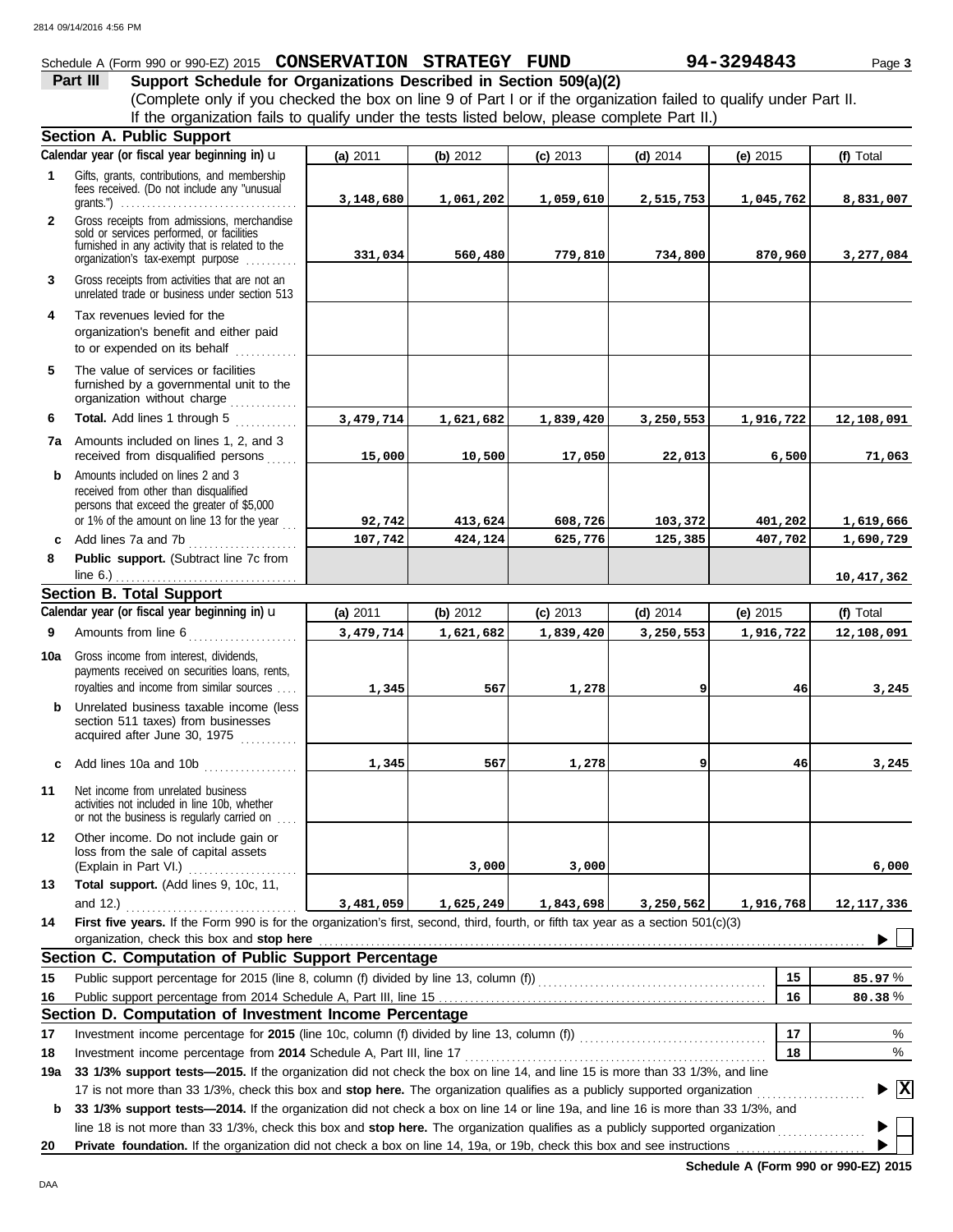|              | Schedule A (Form 990 or 990-EZ) 2015 CONSERVATION STRATEGY FUND                                                                                                                                                             | 94-3294843     |     | Page 4 |
|--------------|-----------------------------------------------------------------------------------------------------------------------------------------------------------------------------------------------------------------------------|----------------|-----|--------|
|              | Part IV<br><b>Supporting Organizations</b>                                                                                                                                                                                  |                |     |        |
|              | (Complete only if you checked a box in line 11 on Part I. If you checked 11a of Part I, complete Sections A                                                                                                                 |                |     |        |
|              | and B. If you checked 11b of Part I, complete Sections A and C. If you checked 11c of Part I, complete<br>Sections A, D, and E. If you checked 11d of Part I, complete Sections A and D, and complete Part V.)              |                |     |        |
|              | Section A. All Supporting Organizations                                                                                                                                                                                     |                |     |        |
|              |                                                                                                                                                                                                                             |                | Yes | No     |
| 1            | Are all of the organization's supported organizations listed by name in the organization's governing                                                                                                                        |                |     |        |
|              | documents? If "No," describe in Part VI how the supported organizations are designated. If designated by                                                                                                                    |                |     |        |
|              | class or purpose, describe the designation. If historic and continuing relationship, explain.                                                                                                                               | 1              |     |        |
| $\mathbf{2}$ | Did the organization have any supported organization that does not have an IRS determination of status                                                                                                                      |                |     |        |
|              | under section $509(a)(1)$ or (2)? If "Yes," explain in <b>Part VI</b> how the organization determined that the supported                                                                                                    |                |     |        |
|              | organization was described in section 509(a)(1) or (2).                                                                                                                                                                     | 2              |     |        |
| За           | Did the organization have a supported organization described in section $501(c)(4)$ , $(5)$ , or $(6)$ ? If "Yes," answer                                                                                                   |                |     |        |
|              | (b) and (c) below.                                                                                                                                                                                                          | 3a             |     |        |
| b            | Did the organization confirm that each supported organization qualified under section $501(c)(4)$ , $(5)$ , or $(6)$ and                                                                                                    |                |     |        |
|              | satisfied the public support tests under section $509(a)(2)?$ If "Yes," describe in <b>Part VI</b> when and how the                                                                                                         |                |     |        |
|              | organization made the determination.<br>Did the organization ensure that all support to such organizations was used exclusively for section $170(c)(2)(B)$                                                                  | 3b             |     |        |
| c            | purposes? If "Yes," explain in Part VI what controls the organization put in place to ensure such use.                                                                                                                      | 3c             |     |        |
| 4a           | Was any supported organization not organized in the United States ("foreign supported organization")? If                                                                                                                    |                |     |        |
|              | "Yes," and if you checked 11a or 11b in Part I, answer (b) and (c) below.                                                                                                                                                   | 4a             |     |        |
| b            | Did the organization have ultimate control and discretion in deciding whether to make grants to the foreign                                                                                                                 |                |     |        |
|              | supported organization? If "Yes," describe in Part VI how the organization had such control and discretion                                                                                                                  |                |     |        |
|              | despite being controlled or supervised by or in connection with its supported organizations.                                                                                                                                | 4b             |     |        |
| c            | Did the organization support any foreign supported organization that does not have an IRS determination                                                                                                                     |                |     |        |
|              | under sections $501(c)(3)$ and $509(a)(1)$ or (2)? If "Yes," explain in <b>Part VI</b> what controls the organization used                                                                                                  |                |     |        |
|              | to ensure that all support to the foreign supported organization was used exclusively for section $170(c)(2)(B)$                                                                                                            |                |     |        |
|              | purposes.                                                                                                                                                                                                                   | 4c             |     |        |
| 5a           | Did the organization add, substitute, or remove any supported organizations during the tax year? If "Yes,"                                                                                                                  |                |     |        |
|              | answer (b) and (c) below (if applicable). Also, provide detail in Part VI, including (i) the names and EIN<br>numbers of the supported organizations added, substituted, or removed; (ii) the reasons for each such action; |                |     |        |
|              | (iii) the authority under the organization's organizing document authorizing such action; and (iv) how the action                                                                                                           |                |     |        |
|              | was accomplished (such as by amendment to the organizing document).                                                                                                                                                         | 5а             |     |        |
| b            | Type I or Type II only. Was any added or substituted supported organization part of a class already                                                                                                                         |                |     |        |
|              | designated in the organization's organizing document?                                                                                                                                                                       | 5b             |     |        |
| c            | <b>Substitutions only.</b> Was the substitution the result of an event beyond the organization's control?                                                                                                                   | 5 <sub>c</sub> |     |        |
| 6            | Did the organization provide support (whether in the form of grants or the provision of services or facilities) to                                                                                                          |                |     |        |
|              | anyone other than (i) its supported organizations, (ii) individuals that are part of the charitable class benefited                                                                                                         |                |     |        |
|              | by one or more of its supported organizations, or (iii) other supporting organizations that also support or                                                                                                                 |                |     |        |
|              | benefit one or more of the filing organization's supported organizations? If "Yes," provide detail in Part VI.                                                                                                              | 6              |     |        |
| 7            | Did the organization provide a grant, loan, compensation, or other similar payment to a substantial contributor                                                                                                             |                |     |        |
|              | (defined in section $4958(c)(3)(C)$ ), a family member of a substantial contributor, or a 35% controlled entity with                                                                                                        |                |     |        |
|              | regard to a substantial contributor? If "Yes," complete Part I of Schedule L (Form 990 or 990-EZ).                                                                                                                          | 7              |     |        |
| 8            | Did the organization make a loan to a disqualified person (as defined in section 4958) not described in line 7?                                                                                                             | 8              |     |        |
| 9а           | If "Yes," complete Part I of Schedule L (Form 990 or 990-EZ).<br>Was the organization controlled directly or indirectly at any time during the tax year by one or more                                                      |                |     |        |
|              | disqualified persons as defined in section 4946 (other than foundation managers and organizations described                                                                                                                 |                |     |        |
|              | in section $509(a)(1)$ or $(2)$ ? If "Yes," provide detail in Part VI.                                                                                                                                                      | 9а             |     |        |
| b            | Did one or more disqualified persons (as defined in line 9a) hold a controlling interest in any entity in which                                                                                                             |                |     |        |
|              | the supporting organization had an interest? If "Yes," provide detail in Part VI.                                                                                                                                           | 9b             |     |        |
| c            | Did a disqualified person (as defined in line 9a) have an ownership interest in, or derive any personal benefit                                                                                                             |                |     |        |
|              | from, assets in which the supporting organization also had an interest? If "Yes," provide detail in Part VI.                                                                                                                | 9c             |     |        |

- **10a** Was the organization subject to the excess business holdings rules of section 4943 because of section 4943(f) (regarding certain Type II supporting organizations, and all Type III non-functionally integrated supporting organizations)? If "Yes," answer 10b below.
	- **b** Did the organization have any excess business holdings in the tax year? (Use Schedule C, Form 4720, to determine whether the organization had excess business holdings.)

**Schedule A (Form 990 or 990-EZ) 2015 10b**

**10a**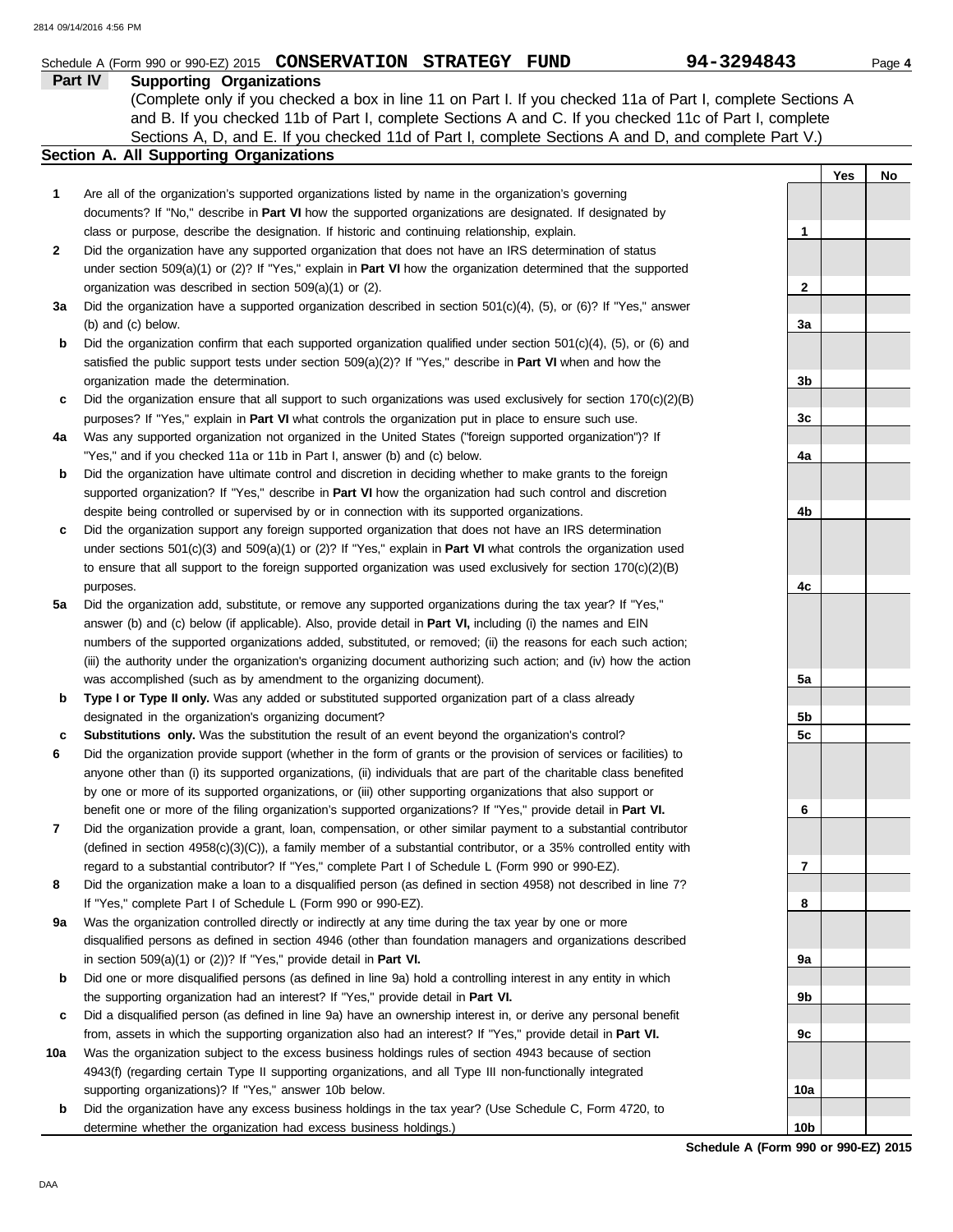|              | Schedule A (Form 990 or 990-EZ) 2015 CONSERVATION STRATEGY FUND                                                                          | 94-3294843      |     | Page 5 |
|--------------|------------------------------------------------------------------------------------------------------------------------------------------|-----------------|-----|--------|
|              | Part IV<br><b>Supporting Organizations (continued)</b>                                                                                   |                 |     |        |
|              |                                                                                                                                          |                 | Yes | No     |
| 11           | Has the organization accepted a gift or contribution from any of the following persons?                                                  |                 |     |        |
| a            | A person who directly or indirectly controls, either alone or together with persons described in (b) and (c)                             |                 |     |        |
|              | below, the governing body of a supported organization?                                                                                   | 11a             |     |        |
|              | <b>b</b> A family member of a person described in (a) above?                                                                             | 11 <sub>b</sub> |     |        |
|              | c A 35% controlled entity of a person described in (a) or (b) above? If "Yes" to a, b, or c, provide detail in Part VI.                  | 11c             |     |        |
|              | <b>Section B. Type I Supporting Organizations</b>                                                                                        |                 |     |        |
|              |                                                                                                                                          |                 | Yes | No     |
| 1            | Did the directors, trustees, or membership of one or more supported organizations have the power to                                      |                 |     |        |
|              | regularly appoint or elect at least a majority of the organization's directors or trustees at all times during the                       |                 |     |        |
|              | tax year? If "No," describe in Part VI how the supported organization(s) effectively operated, supervised, or                            |                 |     |        |
|              | controlled the organization's activities. If the organization had more than one supported organization,                                  |                 |     |        |
|              | describe how the powers to appoint and/or remove directors or trustees were allocated among the supported                                |                 |     |        |
|              | organizations and what conditions or restrictions, if any, applied to such powers during the tax year.                                   | 1               |     |        |
| $\mathbf{2}$ | Did the organization operate for the benefit of any supported organization other than the supported                                      |                 |     |        |
|              | organization(s) that operated, supervised, or controlled the supporting organization? If "Yes," explain in Part                          |                 |     |        |
|              | VI how providing such benefit carried out the purposes of the supported organization(s) that operated,                                   |                 |     |        |
|              | supervised, or controlled the supporting organization.                                                                                   | $\mathbf{2}$    |     |        |
|              | Section C. Type II Supporting Organizations                                                                                              |                 |     |        |
|              | Were a majority of the organization's directors or trustees during the tax year also a majority of the directors                         |                 | Yes | No     |
| 1            |                                                                                                                                          |                 |     |        |
|              | or trustees of each of the organization's supported organization(s)? If "No," describe in Part VI how control                            |                 |     |        |
|              | or management of the supporting organization was vested in the same persons that controlled or managed<br>the supported organization(s). | 1               |     |        |
|              | Section D. All Type III Supporting Organizations                                                                                         |                 |     |        |
|              |                                                                                                                                          |                 | Yes | No     |
| 1            | Did the organization provide to each of its supported organizations, by the last day of the fifth month of the                           |                 |     |        |
|              | organization's tax year, (i) a written notice describing the type and amount of support provided during the prior tax                    |                 |     |        |
|              | year, (ii) a copy of the Form 990 that was most recently filed as of the date of notification, and (iii) copies of the                   |                 |     |        |
|              | organization's governing documents in effect on the date of notification, to the extent not previously provided?                         | 1               |     |        |
| $\mathbf{2}$ | Were any of the organization's officers, directors, or trustees either (i) appointed or elected by the supported                         |                 |     |        |
|              | organization(s) or (ii) serving on the governing body of a supported organization? If "No," explain in Part VI how                       |                 |     |        |
|              | the organization maintained a close and continuous working relationship with the supported organization(s).                              | 2               |     |        |
| 3            | By reason of the relationship described in (2), did the organization's supported organizations have a                                    |                 |     |        |
|              | significant voice in the organization's investment policies and in directing the use of the organization's                               |                 |     |        |
|              | income or assets at all times during the tax year? If "Yes," describe in Part VI the role the organization's                             |                 |     |        |
|              | supported organizations played in this regard.                                                                                           | 3               |     |        |
|              | Section E. Type III Functionally-Integrated Supporting Organizations                                                                     |                 |     |        |
| 1            | Check the box next to the method that the organization used to satisfy the Integral Part Test during the year (see instructions):        |                 |     |        |
| a            | The organization satisfied the Activities Test. Complete line 2 below.                                                                   |                 |     |        |
| b            | The organization is the parent of each of its supported organizations. Complete line 3 below.                                            |                 |     |        |
| с            | The organization supported a governmental entity. Describe in Part VI how you supported a government entity (see instructions).          |                 |     |        |
|              |                                                                                                                                          |                 |     |        |
| $\mathbf{2}$ | Activities Test. Answer (a) and (b) below.                                                                                               |                 | Yes | No     |
| a            | Did substantially all of the organization's activities during the tax year directly further the exempt purposes of                       |                 |     |        |
|              | the supported organization(s) to which the organization was responsive? If "Yes," then in Part VI identify                               |                 |     |        |
|              | those supported organizations and explain how these activities directly furthered their exempt purposes,                                 |                 |     |        |
|              | how the organization was responsive to those supported organizations, and how the organization determined                                |                 |     |        |
|              | that these activities constituted substantially all of its activities.                                                                   | 2a              |     |        |
| b            | Did the activities described in (a) constitute activities that, but for the organization's involvement, one or more                      |                 |     |        |
|              | of the organization's supported organization(s) would have been engaged in? If "Yes," explain in Part VI the                             |                 |     |        |
|              | reasons for the organization's position that its supported organization(s) would have engaged in these                                   |                 |     |        |
|              | activities but for the organization's involvement.                                                                                       | 2b              |     |        |
| 3            | Parent of Supported Organizations. Answer (a) and (b) below.                                                                             |                 |     |        |
| а            | Did the organization have the power to regularly appoint or elect a majority of the officers, directors, or                              |                 |     |        |
|              | trustees of each of the supported organizations? Provide details in Part VI.                                                             | 3a              |     |        |

**b** Did the organization exercise a substantial degree of direction over the policies, programs, and activities of each of its supported organizations? If "Yes," describe in **Part VI** the role played by the organization in this regard.

DAA **Schedule A (Form 990 or 990-EZ) 2015 3b**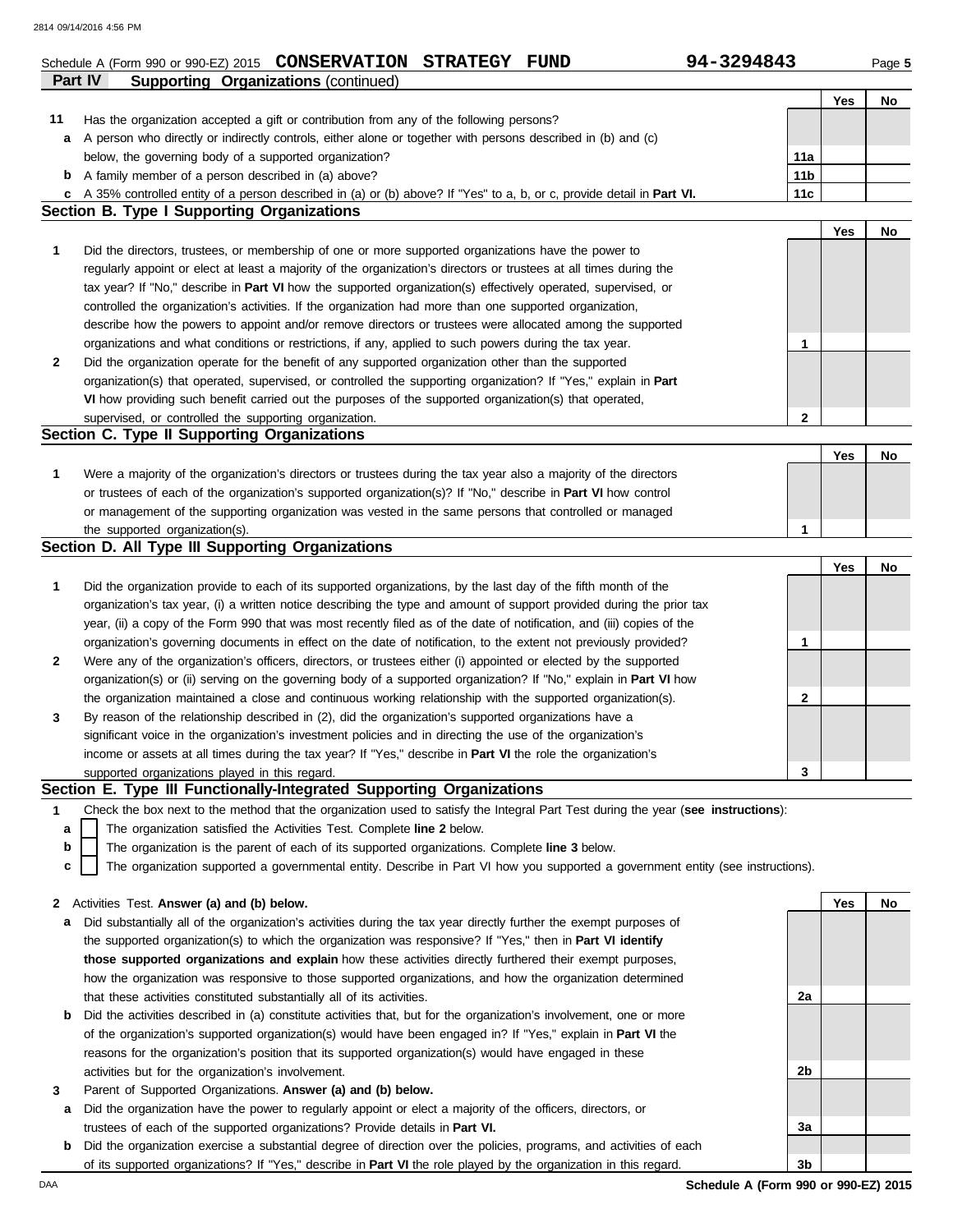| 94-3294843<br>Schedule A (Form 990 or 990-EZ) 2015 CONSERVATION STRATEGY FUND<br>Page 6                                            |                                                                                                         |                |                |                                |  |  |  |  |
|------------------------------------------------------------------------------------------------------------------------------------|---------------------------------------------------------------------------------------------------------|----------------|----------------|--------------------------------|--|--|--|--|
| <b>Part V</b>                                                                                                                      | Type III Non-Functionally Integrated 509(a)(3) Supporting Organizations                                 |                |                |                                |  |  |  |  |
| Check here if the organization satisfied the Integral Part Test as a qualifying trust on Nov. 20, 1970. See instructions. All<br>1 |                                                                                                         |                |                |                                |  |  |  |  |
|                                                                                                                                    | other Type III non-functionally integrated supporting organizations must complete Sections A through E. |                |                |                                |  |  |  |  |
| Section A - Adjusted Net Income                                                                                                    |                                                                                                         |                | (A) Prior Year | (B) Current Year<br>(optional) |  |  |  |  |
| Net short-term capital gain<br>1                                                                                                   |                                                                                                         | 1              |                |                                |  |  |  |  |
| 2<br>Recoveries of prior-year distributions                                                                                        |                                                                                                         | $\mathbf{2}$   |                |                                |  |  |  |  |
| 3 <sup>1</sup><br>Other gross income (see instructions)                                                                            |                                                                                                         | 3              |                |                                |  |  |  |  |
| 4<br>Add lines 1 through 3                                                                                                         |                                                                                                         | 4              |                |                                |  |  |  |  |
| 5<br>Depreciation and depletion                                                                                                    |                                                                                                         | 5              |                |                                |  |  |  |  |
|                                                                                                                                    | 6 Portion of operating expenses paid or incurred for production or                                      |                |                |                                |  |  |  |  |
|                                                                                                                                    | collection of gross income or for management, conservation, or                                          |                |                |                                |  |  |  |  |
|                                                                                                                                    | maintenance of property held for production of income (see instructions)                                | 6              |                |                                |  |  |  |  |
| 7<br>Other expenses (see instructions)                                                                                             |                                                                                                         | $\overline{7}$ |                |                                |  |  |  |  |
| 8                                                                                                                                  | Adjusted Net Income (subtract lines 5, 6 and 7 from line 4)                                             | 8              |                |                                |  |  |  |  |
| <b>Section B - Minimum Asset Amount</b>                                                                                            |                                                                                                         |                | (A) Prior Year | (B) Current Year<br>(optional) |  |  |  |  |
| 1                                                                                                                                  | Aggregate fair market value of all non-exempt-use assets (see                                           |                |                |                                |  |  |  |  |
|                                                                                                                                    | instructions for short tax year or assets held for part of year):                                       |                |                |                                |  |  |  |  |
| a                                                                                                                                  | Average monthly value of securities                                                                     | 1a             |                |                                |  |  |  |  |
| <b>b</b> Average monthly cash balances                                                                                             |                                                                                                         | 1 <sub>b</sub> |                |                                |  |  |  |  |
|                                                                                                                                    | c Fair market value of other non-exempt-use assets                                                      | 1 <sub>c</sub> |                |                                |  |  |  |  |
| <b>d</b> Total (add lines 1a, 1b, and 1c)                                                                                          |                                                                                                         | 1d             |                |                                |  |  |  |  |
| e –                                                                                                                                | <b>Discount</b> claimed for blockage or other                                                           |                |                |                                |  |  |  |  |
| factors (explain in detail in Part VI):                                                                                            |                                                                                                         |                |                |                                |  |  |  |  |
| $\mathbf{2}$                                                                                                                       | Acquisition indebtedness applicable to non-exempt-use assets                                            | $\mathbf{2}$   |                |                                |  |  |  |  |
| 3<br>Subtract line 2 from line 1d                                                                                                  |                                                                                                         | 3              |                |                                |  |  |  |  |
| 4                                                                                                                                  | Cash deemed held for exempt use. Enter 1-1/2% of line 3 (for greater amount,                            |                |                |                                |  |  |  |  |
| see instructions).                                                                                                                 |                                                                                                         | 4              |                |                                |  |  |  |  |
| 5.                                                                                                                                 | Net value of non-exempt-use assets (subtract line 4 from line 3)                                        | 5              |                |                                |  |  |  |  |
| 6<br>Multiply line 5 by .035                                                                                                       |                                                                                                         | 6              |                |                                |  |  |  |  |
| $\mathbf{7}$<br>Recoveries of prior-year distributions                                                                             |                                                                                                         | $\overline{7}$ |                |                                |  |  |  |  |
| 8                                                                                                                                  | Minimum Asset Amount (add line 7 to line 6)                                                             | 8              |                |                                |  |  |  |  |
| Section C - Distributable Amount                                                                                                   |                                                                                                         |                |                | <b>Current Year</b>            |  |  |  |  |
| 1                                                                                                                                  | Adjusted net income for prior year (from Section A, line 8, Column A)                                   | $\mathbf{1}$   |                |                                |  |  |  |  |
| $\mathbf{2}$<br>Enter 85% of line 1                                                                                                |                                                                                                         | $\mathbf{2}$   |                |                                |  |  |  |  |
| 3                                                                                                                                  | Minimum asset amount for prior year (from Section B, line 8, Column A)                                  | 3              |                |                                |  |  |  |  |
| 4<br>Enter greater of line 2 or line 3                                                                                             |                                                                                                         | 4              |                |                                |  |  |  |  |
| 5<br>Income tax imposed in prior year                                                                                              |                                                                                                         | 5              |                |                                |  |  |  |  |
| 6                                                                                                                                  | <b>Distributable Amount.</b> Subtract line 5 from line 4, unless subject to                             |                |                |                                |  |  |  |  |
|                                                                                                                                    | emergency temporary reduction (see instructions)                                                        | 6              |                |                                |  |  |  |  |

**7** Check here if the current year is the organization's first as a non-functionally-integrated Type III supporting organization (see instructions).

**Schedule A (Form 990 or 990-EZ) 2015**

DAA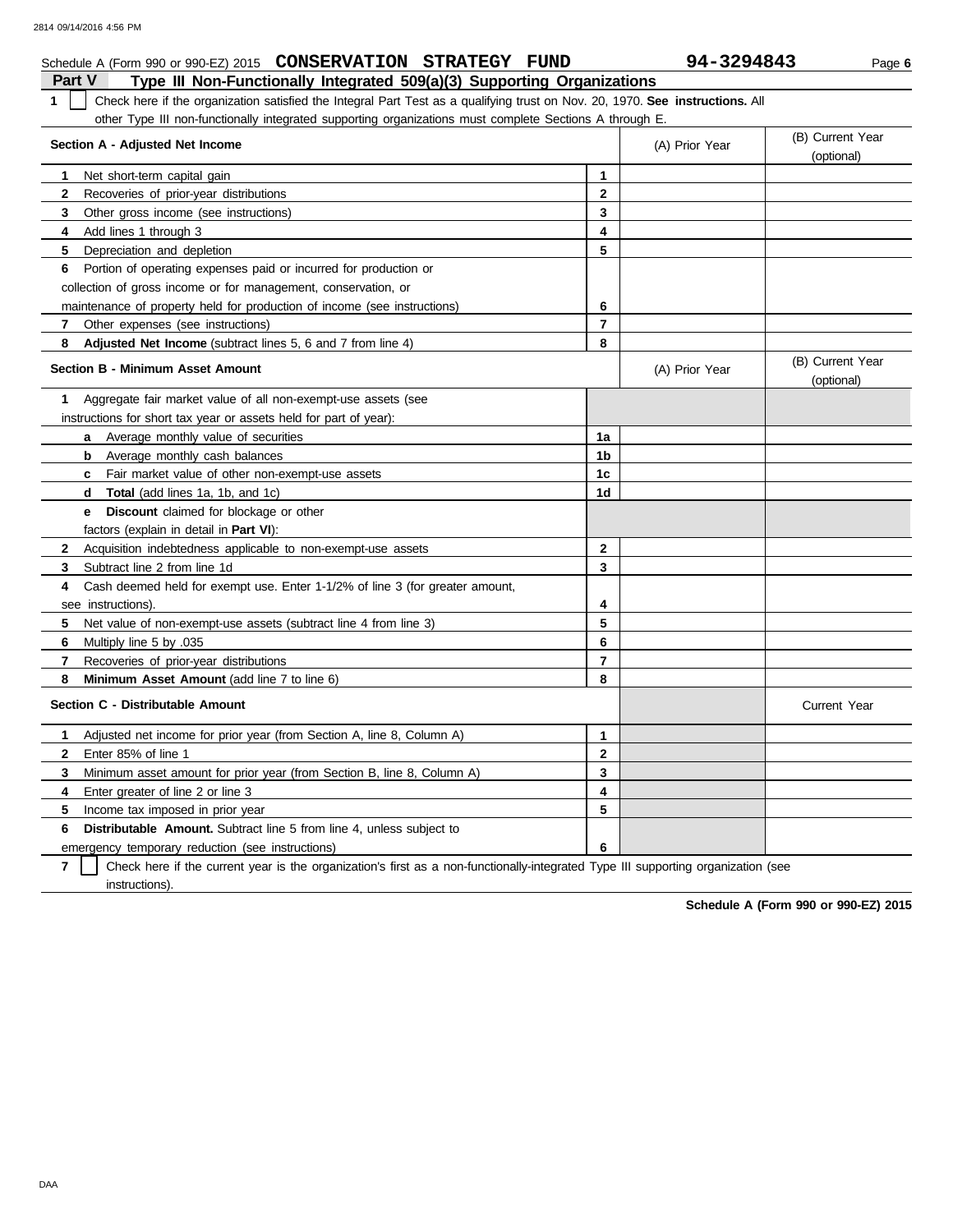| <b>Part V</b> | Type III Non-Functionally Integrated 509(a)(3) Supporting Organizations (continued)        |                             |                                       |                                         |
|---------------|--------------------------------------------------------------------------------------------|-----------------------------|---------------------------------------|-----------------------------------------|
|               | Section D - Distributions                                                                  |                             |                                       | <b>Current Year</b>                     |
| 1             | Amounts paid to supported organizations to accomplish exempt purposes                      |                             |                                       |                                         |
| $\mathbf{2}$  | Amounts paid to perform activity that directly furthers exempt purposes of supported       |                             |                                       |                                         |
|               | organizations, in excess of income from activity                                           |                             |                                       |                                         |
| 3             | Administrative expenses paid to accomplish exempt purposes of supported organizations      |                             |                                       |                                         |
| 4             | Amounts paid to acquire exempt-use assets                                                  |                             |                                       |                                         |
| 5             | Qualified set-aside amounts (prior IRS approval required)                                  |                             |                                       |                                         |
| 6             | Other distributions (describe in Part VI). See instructions.                               |                             |                                       |                                         |
| 7             | Total annual distributions. Add lines 1 through 6.                                         |                             |                                       |                                         |
| 8             | Distributions to attentive supported organizations to which the organization is responsive |                             |                                       |                                         |
|               | (provide details in Part VI). See instructions.                                            |                             |                                       |                                         |
| 9             | Distributable amount for 2015 from Section C, line 6                                       |                             |                                       |                                         |
| 10            | Line 8 amount divided by Line 9 amount                                                     |                             |                                       |                                         |
|               |                                                                                            | (i)                         | (ii)                                  | (iii)                                   |
|               | Section E - Distribution Allocations (see instructions)                                    | <b>Excess Distributions</b> | <b>Underdistributions</b><br>Pre-2015 | <b>Distributable</b><br>Amount for 2015 |
| 1             | Distributable amount for 2015 from Section C, line 6                                       |                             |                                       |                                         |
| $\mathbf{2}$  | Underdistributions, if any, for years prior to 2015                                        |                             |                                       |                                         |
|               | (reasonable cause required-see instructions)                                               |                             |                                       |                                         |
| 3             | Excess distributions carryover, if any, to 2015:                                           |                             |                                       |                                         |
| a             |                                                                                            |                             |                                       |                                         |
| b             |                                                                                            |                             |                                       |                                         |
| c             |                                                                                            |                             |                                       |                                         |
|               |                                                                                            |                             |                                       |                                         |
|               |                                                                                            |                             |                                       |                                         |
|               | f Total of lines 3a through e                                                              |                             |                                       |                                         |
|               | g Applied to underdistributions of prior years                                             |                             |                                       |                                         |
|               | <b>h</b> Applied to 2015 distributable amount                                              |                             |                                       |                                         |
|               | Carryover from 2010 not applied (see instructions)                                         |                             |                                       |                                         |
|               | Remainder. Subtract lines 3g, 3h, and 3i from 3f.                                          |                             |                                       |                                         |
| 4             | Distributions for 2015 from Section                                                        |                             |                                       |                                         |
|               | \$<br>D, line 7:                                                                           |                             |                                       |                                         |
|               | a Applied to underdistributions of prior years                                             |                             |                                       |                                         |
|               | <b>b</b> Applied to 2015 distributable amount                                              |                             |                                       |                                         |
|               | c Remainder. Subtract lines 4a and 4b from 4.                                              |                             |                                       |                                         |
| 5             | Remaining underdistributions for years prior to 2015, if                                   |                             |                                       |                                         |
|               | any. Subtract lines 3g and 4a from line 2 (if amount                                       |                             |                                       |                                         |
|               | greater than zero, see instructions).                                                      |                             |                                       |                                         |
| 6             | Remaining underdistributions for 2015. Subtract lines 3h                                   |                             |                                       |                                         |
|               | and 4b from line 1 (if amount greater than zero, see                                       |                             |                                       |                                         |
|               | instructions).                                                                             |                             |                                       |                                         |
| 7             | Excess distributions carryover to 2016. Add lines 3j                                       |                             |                                       |                                         |
|               | and 4c.                                                                                    |                             |                                       |                                         |
| 8             | Breakdown of line 7:                                                                       |                             |                                       |                                         |
| a             |                                                                                            |                             |                                       |                                         |
| b             |                                                                                            |                             |                                       |                                         |
|               |                                                                                            |                             |                                       |                                         |
|               |                                                                                            |                             |                                       |                                         |
|               |                                                                                            |                             |                                       |                                         |
|               |                                                                                            |                             |                                       |                                         |

Schedule A (Form 990 or 990-EZ) 2015 **CONSERVATION STRATEGY FUND** 94-3294843 Page 7

**CONSERVATION STRATEGY FUND 94-3294843**

**Schedule A (Form 990 or 990-EZ) 2015**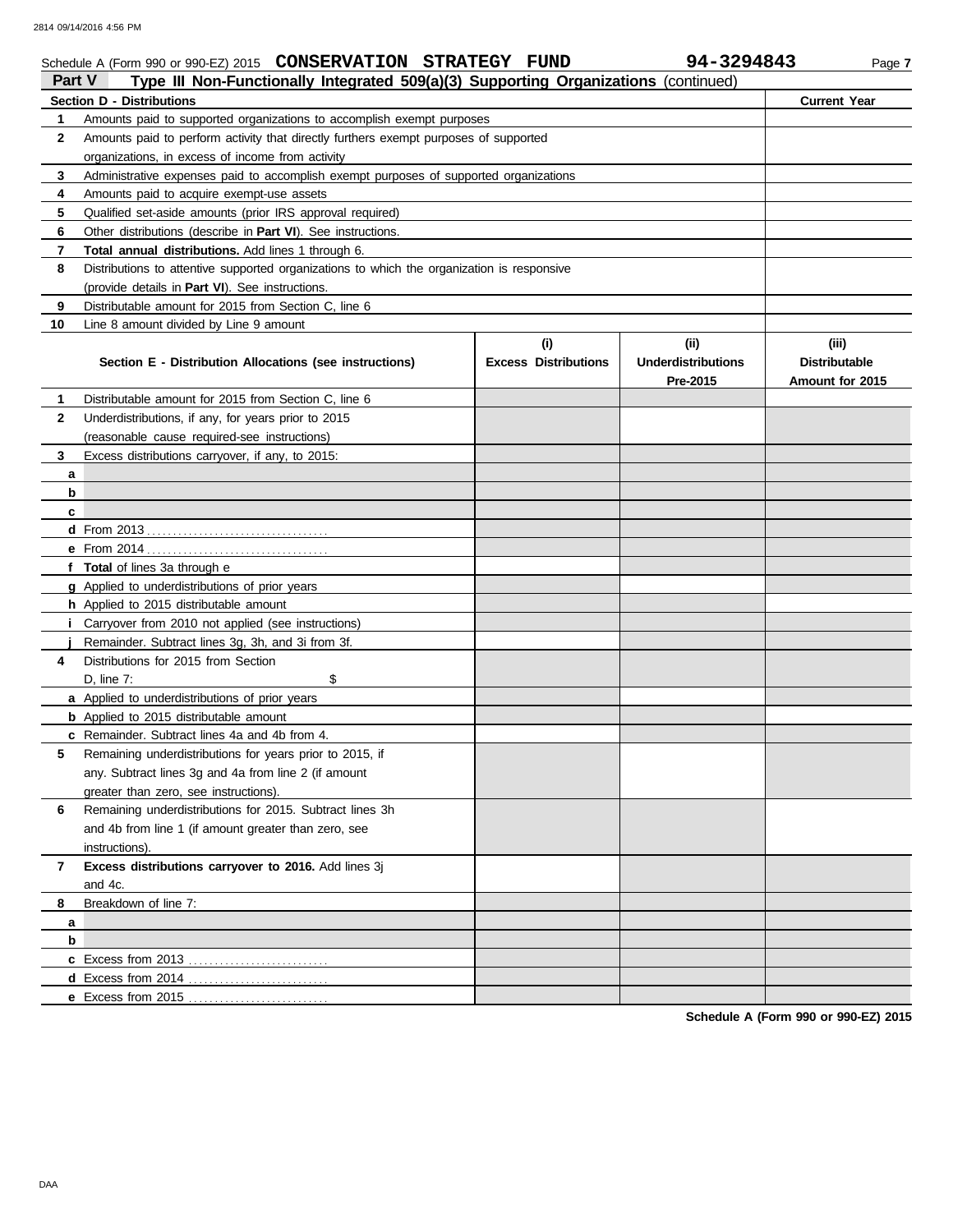| Part VI    | Schedule A (Form 990 or 990-EZ) 2015 CONSERVATION STRATEGY FUND | lines 2, 5, and 6. Also complete this part for any additional information. (See instructions.) |    |       | 94-3294843<br>Supplemental Information. Provide the explanations required by Part II, line 10; Part II, line 17a or 17b; Part<br>III, line 12; Part IV, Section A, lines 1, 2, 3b, 3c, 4b, 4c, 5a, 6, 9a, 9b, 9c, 11a, 11b, and 11c; Part IV, Section<br>B, lines 1 and 2; Part IV, Section C, line 1; Part IV, Section D, lines 2 and 3; Part IV, Section E, lines 1c, 2a, 2b,<br>3a and 3b; Part V, line 1; Part V, Section B, line 1e; Part V, Section D, lines 5, 6, and 8; and Part V, Section E, | Page 8 |  |  |  |  |  |
|------------|-----------------------------------------------------------------|------------------------------------------------------------------------------------------------|----|-------|--------------------------------------------------------------------------------------------------------------------------------------------------------------------------------------------------------------------------------------------------------------------------------------------------------------------------------------------------------------------------------------------------------------------------------------------------------------------------------------------------------|--------|--|--|--|--|--|
|            | PART III, LINE 12 - OTHER INCOME DETAIL                         |                                                                                                |    |       |                                                                                                                                                                                                                                                                                                                                                                                                                                                                                                        |        |  |  |  |  |  |
| HONORARIUM |                                                                 |                                                                                                | \$ | 6,000 |                                                                                                                                                                                                                                                                                                                                                                                                                                                                                                        |        |  |  |  |  |  |
|            |                                                                 |                                                                                                |    |       |                                                                                                                                                                                                                                                                                                                                                                                                                                                                                                        |        |  |  |  |  |  |
|            |                                                                 |                                                                                                |    |       |                                                                                                                                                                                                                                                                                                                                                                                                                                                                                                        |        |  |  |  |  |  |
|            |                                                                 |                                                                                                |    |       |                                                                                                                                                                                                                                                                                                                                                                                                                                                                                                        |        |  |  |  |  |  |
|            |                                                                 |                                                                                                |    |       |                                                                                                                                                                                                                                                                                                                                                                                                                                                                                                        |        |  |  |  |  |  |
|            |                                                                 |                                                                                                |    |       |                                                                                                                                                                                                                                                                                                                                                                                                                                                                                                        |        |  |  |  |  |  |
|            |                                                                 |                                                                                                |    |       |                                                                                                                                                                                                                                                                                                                                                                                                                                                                                                        |        |  |  |  |  |  |
|            |                                                                 |                                                                                                |    |       |                                                                                                                                                                                                                                                                                                                                                                                                                                                                                                        |        |  |  |  |  |  |
|            |                                                                 |                                                                                                |    |       |                                                                                                                                                                                                                                                                                                                                                                                                                                                                                                        |        |  |  |  |  |  |
|            |                                                                 |                                                                                                |    |       |                                                                                                                                                                                                                                                                                                                                                                                                                                                                                                        |        |  |  |  |  |  |
|            |                                                                 |                                                                                                |    |       |                                                                                                                                                                                                                                                                                                                                                                                                                                                                                                        |        |  |  |  |  |  |
|            |                                                                 |                                                                                                |    |       |                                                                                                                                                                                                                                                                                                                                                                                                                                                                                                        |        |  |  |  |  |  |
|            |                                                                 |                                                                                                |    |       |                                                                                                                                                                                                                                                                                                                                                                                                                                                                                                        |        |  |  |  |  |  |
|            |                                                                 |                                                                                                |    |       |                                                                                                                                                                                                                                                                                                                                                                                                                                                                                                        |        |  |  |  |  |  |
|            |                                                                 |                                                                                                |    |       |                                                                                                                                                                                                                                                                                                                                                                                                                                                                                                        |        |  |  |  |  |  |
|            |                                                                 |                                                                                                |    |       |                                                                                                                                                                                                                                                                                                                                                                                                                                                                                                        |        |  |  |  |  |  |
|            |                                                                 |                                                                                                |    |       |                                                                                                                                                                                                                                                                                                                                                                                                                                                                                                        |        |  |  |  |  |  |
|            |                                                                 |                                                                                                |    |       |                                                                                                                                                                                                                                                                                                                                                                                                                                                                                                        |        |  |  |  |  |  |
|            |                                                                 |                                                                                                |    |       |                                                                                                                                                                                                                                                                                                                                                                                                                                                                                                        |        |  |  |  |  |  |
|            |                                                                 |                                                                                                |    |       |                                                                                                                                                                                                                                                                                                                                                                                                                                                                                                        |        |  |  |  |  |  |
|            |                                                                 |                                                                                                |    |       |                                                                                                                                                                                                                                                                                                                                                                                                                                                                                                        |        |  |  |  |  |  |
|            |                                                                 |                                                                                                |    |       |                                                                                                                                                                                                                                                                                                                                                                                                                                                                                                        |        |  |  |  |  |  |
|            |                                                                 |                                                                                                |    |       |                                                                                                                                                                                                                                                                                                                                                                                                                                                                                                        |        |  |  |  |  |  |
|            |                                                                 |                                                                                                |    |       |                                                                                                                                                                                                                                                                                                                                                                                                                                                                                                        |        |  |  |  |  |  |
|            |                                                                 |                                                                                                |    |       |                                                                                                                                                                                                                                                                                                                                                                                                                                                                                                        |        |  |  |  |  |  |
|            |                                                                 |                                                                                                |    |       |                                                                                                                                                                                                                                                                                                                                                                                                                                                                                                        |        |  |  |  |  |  |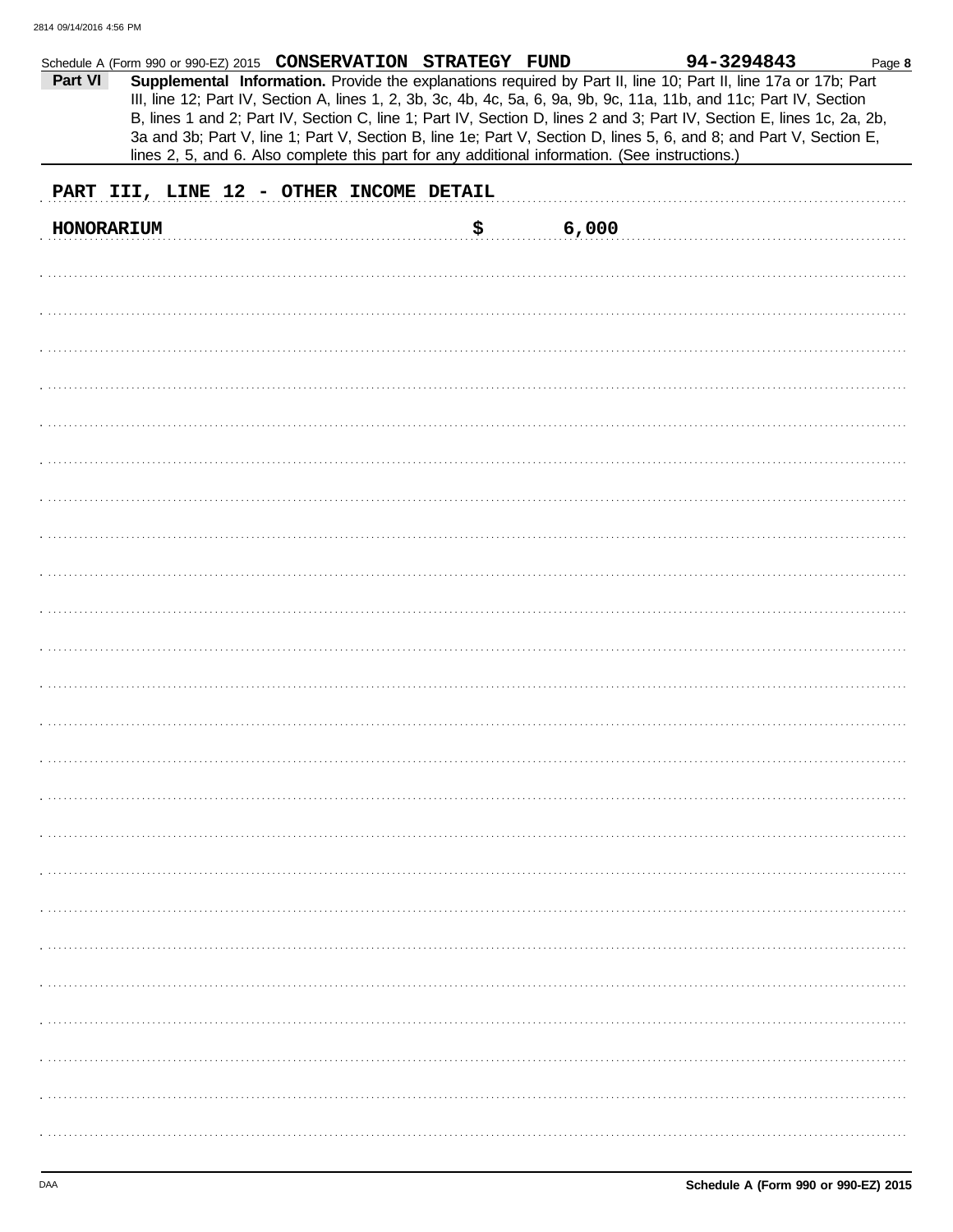**(Form 990)**

Department of the Treasury Internal Revenue Service

# **SCHEDULE D Supplemental Financial Statements**

u **Attach to Form 990. Part IV, line 6, 7, 8, 9, 10, 11a, 11b, 11c, 11d, 11e, 11f, 12a, or 12b.** u **Complete if the organization answered "Yes" on Form 990,**

**2015** OMB No. 1545-0047 **Open to Public Inspection**

u **Information about Schedule D (Form 990) and its instructions is at www.irs.gov/form990.**

|    | Name of the organization                                                                                                                                                 | Employer identification number                     |    |                                 |     |    |
|----|--------------------------------------------------------------------------------------------------------------------------------------------------------------------------|----------------------------------------------------|----|---------------------------------|-----|----|
|    | CONSERVATION STRATEGY FUND                                                                                                                                               |                                                    |    | 94-3294843                      |     |    |
|    | Organizations Maintaining Donor Advised Funds or Other Similar Funds or Accounts.<br>Part I<br>Complete if the organization answered "Yes" on Form 990, Part IV, line 6. |                                                    |    |                                 |     |    |
|    |                                                                                                                                                                          | (a) Donor advised funds                            |    | (b) Funds and other accounts    |     |    |
|    |                                                                                                                                                                          |                                                    |    |                                 |     |    |
| 1. |                                                                                                                                                                          |                                                    |    |                                 |     |    |
| 2  | Aggregate value of contributions to (during year)                                                                                                                        | the control of the control of the control of       |    |                                 |     |    |
| 3  |                                                                                                                                                                          |                                                    |    |                                 |     |    |
| 5  | Did the organization inform all donors and donor advisors in writing that the assets held in donor advised                                                               |                                                    |    |                                 |     |    |
|    |                                                                                                                                                                          |                                                    |    |                                 | Yes | No |
| 6  | Did the organization inform all grantees, donors, and donor advisors in writing that grant funds can be used                                                             |                                                    |    |                                 |     |    |
|    | only for charitable purposes and not for the benefit of the donor or donor advisor, or for any other purpose                                                             |                                                    |    |                                 |     |    |
|    |                                                                                                                                                                          |                                                    |    |                                 | Yes | No |
|    | Part II<br><b>Conservation Easements.</b>                                                                                                                                |                                                    |    |                                 |     |    |
|    | Complete if the organization answered "Yes" on Form 990, Part IV, line 7.                                                                                                |                                                    |    |                                 |     |    |
|    | Purpose(s) of conservation easements held by the organization (check all that apply).                                                                                    |                                                    |    |                                 |     |    |
|    | Preservation of land for public use (e.g., recreation or education)                                                                                                      | Preservation of a historically important land area |    |                                 |     |    |
|    | Protection of natural habitat                                                                                                                                            | Preservation of a certified historic structure     |    |                                 |     |    |
|    | Preservation of open space                                                                                                                                               |                                                    |    |                                 |     |    |
| 2  | Complete lines 2a through 2d if the organization held a qualified conservation contribution in the form of a conservation                                                |                                                    |    |                                 |     |    |
|    | easement on the last day of the tax year.                                                                                                                                |                                                    |    | Held at the End of the Tax Year |     |    |
| а  |                                                                                                                                                                          |                                                    | 2a |                                 |     |    |
|    |                                                                                                                                                                          |                                                    | 2b |                                 |     |    |
| с  | Number of conservation easements on a certified historic structure included in (a) [[[[[[[[[[[[[[[[[[[[[[[[[]]]]]]]                                                      |                                                    | 2c |                                 |     |    |
| d  | Number of conservation easements included in (c) acquired after 8/17/06, and not on a                                                                                    |                                                    |    |                                 |     |    |
|    | historic structure listed in the National Register                                                                                                                       |                                                    | 2d |                                 |     |    |
| 3  | Number of conservation easements modified, transferred, released, extinguished, or terminated by the organization during the                                             |                                                    |    |                                 |     |    |
|    | tax year $\mathbf{u}$                                                                                                                                                    |                                                    |    |                                 |     |    |
|    | Number of states where property subject to conservation easement is located u                                                                                            |                                                    |    |                                 |     |    |
| 5  | Does the organization have a written policy regarding the periodic monitoring, inspection, handling of                                                                   |                                                    |    |                                 |     |    |
|    |                                                                                                                                                                          |                                                    |    |                                 | Yes | No |
| 6  | Staff and volunteer hours devoted to monitoring, inspecting, handling of violations, and enforcing conservation easements during the year                                |                                                    |    |                                 |     |    |
|    | u<br>.                                                                                                                                                                   |                                                    |    |                                 |     |    |
| 7  | Amount of expenses incurred in monitoring, inspecting, handling of violations, and enforcing conservation easements during the year                                      |                                                    |    |                                 |     |    |
|    | u\$                                                                                                                                                                      |                                                    |    |                                 |     |    |
|    | Does each conservation easement reported on line 2(d) above satisfy the requirements of section 170(h)(4)(B)(i)                                                          |                                                    |    |                                 |     |    |
|    | and section $170(h)(4)(B)(ii)?$                                                                                                                                          |                                                    |    |                                 | Yes | No |
| 9  | In Part XIII, describe how the organization reports conservation easements in its revenue and expense statement, and                                                     |                                                    |    |                                 |     |    |
|    | balance sheet, and include, if applicable, the text of the footnote to the organization's financial statements that describes the                                        |                                                    |    |                                 |     |    |
|    | organization's accounting for conservation easements.                                                                                                                    |                                                    |    |                                 |     |    |
|    | Organizations Maintaining Collections of Art, Historical Treasures, or Other Similar Assets.<br>Part III                                                                 |                                                    |    |                                 |     |    |
|    | Complete if the organization answered "Yes" on Form 990, Part IV, line 8.                                                                                                |                                                    |    |                                 |     |    |
|    | 1a If the organization elected, as permitted under SFAS 116 (ASC 958), not to report in its revenue statement and balance sheet                                          |                                                    |    |                                 |     |    |
|    | works of art, historical treasures, or other similar assets held for public exhibition, education, or research in furtherance of                                         |                                                    |    |                                 |     |    |
|    | public service, provide, in Part XIII, the text of the footnote to its financial statements that describes these items.                                                  |                                                    |    |                                 |     |    |
| b  | If the organization elected, as permitted under SFAS 116 (ASC 958), to report in its revenue statement and balance sheet                                                 |                                                    |    |                                 |     |    |
|    | works of art, historical treasures, or other similar assets held for public exhibition, education, or research in furtherance of                                         |                                                    |    |                                 |     |    |
|    | public service, provide the following amounts relating to these items:                                                                                                   |                                                    |    |                                 |     |    |
|    |                                                                                                                                                                          |                                                    |    |                                 |     |    |
|    |                                                                                                                                                                          |                                                    |    | <b>u</b> \$                     |     |    |
| 2  | If the organization received or held works of art, historical treasures, or other similar assets for financial gain, provide the                                         |                                                    |    |                                 |     |    |
|    | following amounts required to be reported under SFAS 116 (ASC 958) relating to these items:                                                                              |                                                    |    |                                 |     |    |
| а  |                                                                                                                                                                          |                                                    |    |                                 |     |    |
|    |                                                                                                                                                                          |                                                    |    |                                 |     |    |

DAA **For Paperwork Reduction Act Notice, see the Instructions for Form 990.**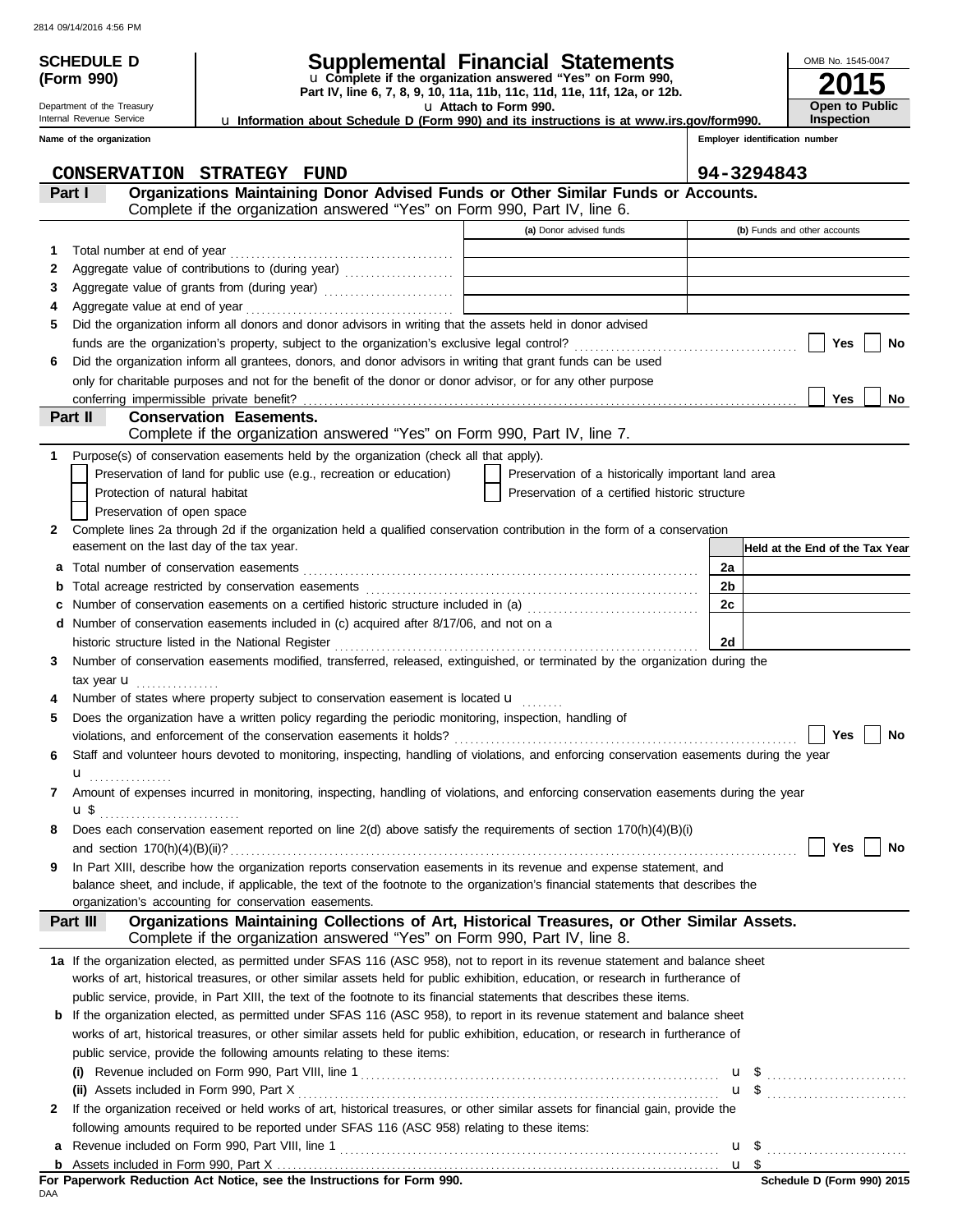|    | Schedule D (Form 990) 2015 CONSERVATION STRATEGY FUND                                                                                                                                                                                |                         |                           |                    | 94-3294843      |                      |   |                     |     | Page 2    |
|----|--------------------------------------------------------------------------------------------------------------------------------------------------------------------------------------------------------------------------------------|-------------------------|---------------------------|--------------------|-----------------|----------------------|---|---------------------|-----|-----------|
|    | Organizations Maintaining Collections of Art, Historical Treasures, or Other Similar Assets (continued)<br>Part III                                                                                                                  |                         |                           |                    |                 |                      |   |                     |     |           |
|    | 3 Using the organization's acquisition, accession, and other records, check any of the following that are a significant use of its<br>collection items (check all that apply):                                                       |                         |                           |                    |                 |                      |   |                     |     |           |
| a  | Public exhibition                                                                                                                                                                                                                    | d                       | Loan or exchange programs |                    |                 |                      |   |                     |     |           |
| b  | Scholarly research                                                                                                                                                                                                                   | е                       |                           |                    |                 |                      |   |                     |     |           |
| c  | Preservation for future generations                                                                                                                                                                                                  |                         |                           |                    |                 |                      |   |                     |     |           |
|    | Provide a description of the organization's collections and explain how they further the organization's exempt purpose in Part                                                                                                       |                         |                           |                    |                 |                      |   |                     |     |           |
|    | XIII.                                                                                                                                                                                                                                |                         |                           |                    |                 |                      |   |                     |     |           |
| 5. | During the year, did the organization solicit or receive donations of art, historical treasures, or other similar                                                                                                                    |                         |                           |                    |                 |                      |   |                     |     |           |
|    | assets to be sold to raise funds rather than to be maintained as part of the organization's collection?                                                                                                                              |                         |                           |                    |                 |                      |   | Yes                 |     | No        |
|    | <b>Part IV</b><br><b>Escrow and Custodial Arrangements.</b>                                                                                                                                                                          |                         |                           |                    |                 |                      |   |                     |     |           |
|    | Complete if the organization answered "Yes" on Form 990, Part IV, line 9, or reported an amount on Form                                                                                                                              |                         |                           |                    |                 |                      |   |                     |     |           |
|    | 990, Part X, line 21.                                                                                                                                                                                                                |                         |                           |                    |                 |                      |   |                     |     |           |
|    | 1a Is the organization an agent, trustee, custodian or other intermediary for contributions or other assets not                                                                                                                      |                         |                           |                    |                 |                      |   |                     |     |           |
|    |                                                                                                                                                                                                                                      |                         |                           |                    |                 |                      |   | Yes                 |     | No        |
|    | <b>b</b> If "Yes," explain the arrangement in Part XIII and complete the following table:                                                                                                                                            |                         |                           |                    |                 |                      |   |                     |     |           |
|    |                                                                                                                                                                                                                                      |                         |                           |                    |                 |                      |   | Amount              |     |           |
|    | c Beginning balance <b>contract to the contract of the set of the contract of the contract of the contract of the contract of the contract of the contract of the contract of the contract of the contract of the contract of th</b> |                         |                           |                    |                 | 1с                   |   |                     |     |           |
|    |                                                                                                                                                                                                                                      |                         |                           |                    |                 | 1d                   |   |                     |     |           |
|    |                                                                                                                                                                                                                                      |                         |                           |                    |                 | 1е                   |   |                     |     |           |
| f  | Ending balance <i>communical contract contract contract contract contract contract contract contract contract contract contract contract contract contract contract contract contract contract contract contract contract contra</i> |                         |                           |                    |                 | 1f                   |   |                     |     |           |
|    |                                                                                                                                                                                                                                      |                         |                           |                    |                 |                      |   | <b>Yes</b>          |     | <b>No</b> |
|    |                                                                                                                                                                                                                                      |                         |                           |                    |                 |                      |   |                     |     |           |
|    | Part V<br><b>Endowment Funds.</b>                                                                                                                                                                                                    |                         |                           |                    |                 |                      |   |                     |     |           |
|    | Complete if the organization answered "Yes" on Form 990, Part IV, line 10.                                                                                                                                                           |                         |                           |                    |                 |                      |   |                     |     |           |
|    |                                                                                                                                                                                                                                      | (a) Current year        | (b) Prior year            | (c) Two years back |                 | (d) Three years back |   | (e) Four years back |     |           |
|    | 1a Beginning of year balance                                                                                                                                                                                                         |                         |                           |                    |                 |                      |   |                     |     |           |
|    | <b>b</b> Contributions <b>contributions</b>                                                                                                                                                                                          |                         |                           |                    |                 |                      |   |                     |     |           |
|    | c Net investment earnings, gains, and                                                                                                                                                                                                |                         |                           |                    |                 |                      |   |                     |     |           |
|    |                                                                                                                                                                                                                                      |                         |                           |                    |                 |                      |   |                     |     |           |
|    | d Grants or scholarships                                                                                                                                                                                                             |                         |                           |                    |                 |                      |   |                     |     |           |
|    | e Other expenditures for facilities and                                                                                                                                                                                              |                         |                           |                    |                 |                      |   |                     |     |           |
|    |                                                                                                                                                                                                                                      |                         |                           |                    |                 |                      |   |                     |     |           |
|    | f Administrative expenses                                                                                                                                                                                                            |                         |                           |                    |                 |                      |   |                     |     |           |
|    |                                                                                                                                                                                                                                      |                         |                           |                    |                 |                      |   |                     |     |           |
|    | 2 Provide the estimated percentage of the current year end balance (line 1g, column (a)) held as:                                                                                                                                    |                         |                           |                    |                 |                      |   |                     |     |           |
|    | a Board designated or quasi-endowment <b>u</b> %                                                                                                                                                                                     |                         |                           |                    |                 |                      |   |                     |     |           |
|    | <b>b</b> Permanent endowment <b>u</b> %                                                                                                                                                                                              |                         |                           |                    |                 |                      |   |                     |     |           |
|    | c Temporarily restricted endowment <b>u</b> %                                                                                                                                                                                        |                         |                           |                    |                 |                      |   |                     |     |           |
|    | The percentages on lines 2a, 2b, and 2c should equal 100%.                                                                                                                                                                           |                         |                           |                    |                 |                      |   |                     |     |           |
|    | 3a Are there endowment funds not in the possession of the organization that are held and administered for the                                                                                                                        |                         |                           |                    |                 |                      |   |                     |     |           |
|    | organization by:                                                                                                                                                                                                                     |                         |                           |                    |                 |                      |   |                     | Yes | No        |
|    |                                                                                                                                                                                                                                      |                         |                           |                    |                 |                      |   | 3a(i)               |     |           |
|    |                                                                                                                                                                                                                                      |                         |                           |                    |                 |                      |   | 3a(ii)              |     |           |
|    |                                                                                                                                                                                                                                      |                         |                           |                    |                 |                      |   | 3b                  |     |           |
|    | Describe in Part XIII the intended uses of the organization's endowment funds.                                                                                                                                                       |                         |                           |                    |                 |                      |   |                     |     |           |
|    | Land, Buildings, and Equipment.<br>Part VI                                                                                                                                                                                           |                         |                           |                    |                 |                      |   |                     |     |           |
|    | Complete if the organization answered "Yes" on Form 990, Part IV, line 11a. See Form 990, Part X, line 10.<br>Description of property                                                                                                | (a) Cost or other basis | (b) Cost or other basis   |                    | (c) Accumulated |                      |   |                     |     |           |
|    |                                                                                                                                                                                                                                      | (investment)            | (other)                   |                    | depreciation    |                      |   | (d) Book value      |     |           |
|    |                                                                                                                                                                                                                                      |                         |                           |                    |                 |                      |   |                     |     |           |
|    |                                                                                                                                                                                                                                      |                         |                           |                    |                 |                      |   |                     |     |           |
|    |                                                                                                                                                                                                                                      |                         |                           |                    |                 |                      |   |                     |     |           |
|    | c Leasehold improvements                                                                                                                                                                                                             |                         |                           |                    |                 |                      |   |                     |     |           |
|    |                                                                                                                                                                                                                                      |                         |                           |                    |                 |                      |   |                     |     |           |
|    | Total. Add lines 1a through 1e. (Column (d) must equal Form 990, Part X, column (B), line 10c.)                                                                                                                                      |                         |                           |                    |                 |                      |   |                     |     |           |
|    |                                                                                                                                                                                                                                      |                         |                           |                    |                 |                      | u |                     |     |           |

**Schedule D (Form 990) 2015**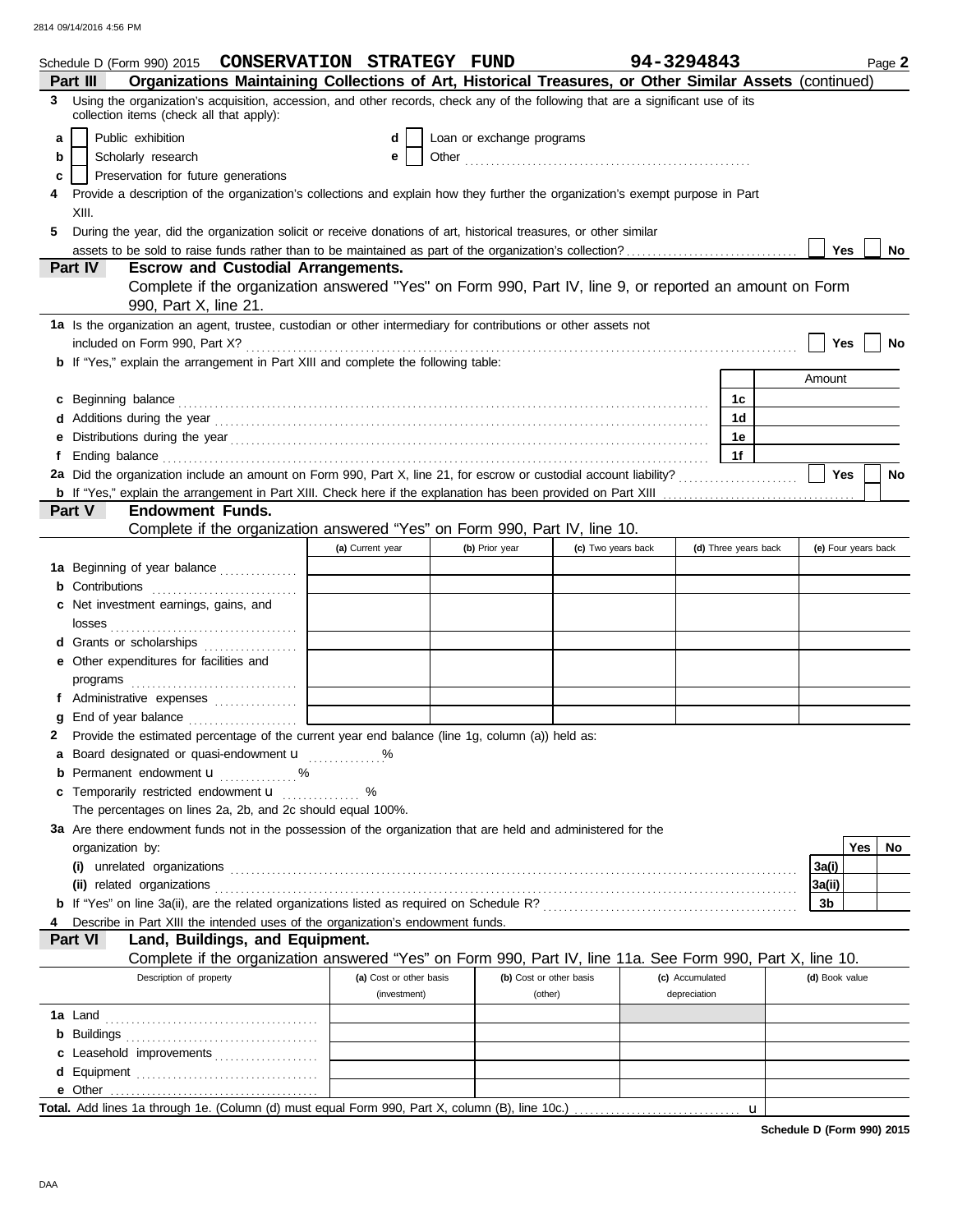|                           | CONSERVATION STRATEGY FUND<br>Schedule D (Form 990) 2015                                                             |                | 94-3294843                       | Page 3         |
|---------------------------|----------------------------------------------------------------------------------------------------------------------|----------------|----------------------------------|----------------|
| Part VII                  | Investments-Other Securities.                                                                                        |                |                                  |                |
|                           | Complete if the organization answered "Yes" on Form 990, Part IV, line 11b. See Form 990, Part X, line 12.           |                |                                  |                |
|                           | (a) Description of security or category                                                                              | (b) Book value | (c) Method of valuation:         |                |
|                           | (including name of security)                                                                                         |                | Cost or end-of-year market value |                |
|                           |                                                                                                                      |                |                                  |                |
|                           |                                                                                                                      |                |                                  |                |
|                           | $(3)$ Other                                                                                                          |                |                                  |                |
|                           |                                                                                                                      |                |                                  |                |
| $\mathbf{B}$              |                                                                                                                      |                |                                  |                |
| (C)                       |                                                                                                                      |                |                                  |                |
| $\Box$ (D)                |                                                                                                                      |                |                                  |                |
| (E)                       |                                                                                                                      |                |                                  |                |
| $\mathcal{F}(\mathsf{F})$ |                                                                                                                      |                |                                  |                |
| (G)                       |                                                                                                                      |                |                                  |                |
| (H)                       |                                                                                                                      |                |                                  |                |
|                           | Total. (Column (b) must equal Form 990, Part X, col. (B) line 12.) u                                                 |                |                                  |                |
| Part VIII                 | Investments-Program Related.                                                                                         |                |                                  |                |
|                           | Complete if the organization answered "Yes" on Form 990, Part IV, line 11c. See Form 990, Part X, line 13.           |                |                                  |                |
|                           | (a) Description of investment                                                                                        | (b) Book value | (c) Method of valuation:         |                |
|                           |                                                                                                                      |                | Cost or end-of-year market value |                |
| (1)                       |                                                                                                                      |                |                                  |                |
| (2)                       |                                                                                                                      |                |                                  |                |
| (3)                       |                                                                                                                      |                |                                  |                |
| (4)                       |                                                                                                                      |                |                                  |                |
| (5)                       |                                                                                                                      |                |                                  |                |
| (6)                       |                                                                                                                      |                |                                  |                |
| (7)                       |                                                                                                                      |                |                                  |                |
| (8)                       |                                                                                                                      |                |                                  |                |
| (9)                       |                                                                                                                      |                |                                  |                |
|                           | Total. (Column (b) must equal Form 990, Part X, col. (B) line 13.) u                                                 |                |                                  |                |
| Part IX                   | <b>Other Assets.</b>                                                                                                 |                |                                  |                |
|                           | Complete if the organization answered "Yes" on Form 990, Part IV, line 11d. See Form 990, Part X, line 15.           |                |                                  |                |
|                           | (a) Description                                                                                                      |                |                                  | (b) Book value |
| (1)                       |                                                                                                                      |                |                                  |                |
| (2)                       |                                                                                                                      |                |                                  |                |
| (3)                       |                                                                                                                      |                |                                  |                |
| (4)                       |                                                                                                                      |                |                                  |                |
| (5)                       |                                                                                                                      |                |                                  |                |
| (6)                       |                                                                                                                      |                |                                  |                |
| (7)                       |                                                                                                                      |                |                                  |                |
| (8)                       |                                                                                                                      |                |                                  |                |
| (9)                       |                                                                                                                      |                |                                  |                |
|                           |                                                                                                                      |                | u                                |                |
| Part X                    | Other Liabilities.                                                                                                   |                |                                  |                |
|                           | Complete if the organization answered "Yes" on Form 990, Part IV, line 11e or 11f. See Form 990, Part X,<br>line 25. |                |                                  |                |
| 1.                        | (a) Description of liability                                                                                         | (b) Book value |                                  |                |
| (1)                       | Federal income taxes                                                                                                 |                |                                  |                |
| (2)                       |                                                                                                                      |                |                                  |                |
| (3)                       |                                                                                                                      |                |                                  |                |
| (4)                       |                                                                                                                      |                |                                  |                |
| (5)                       |                                                                                                                      |                |                                  |                |
| (6)                       |                                                                                                                      |                |                                  |                |
| (7)                       |                                                                                                                      |                |                                  |                |
| (8)                       |                                                                                                                      |                |                                  |                |

Liability for uncertain tax positions. In Part XIII, provide the text of the footnote to the organization's financial statements that reports the **2.** organization's liability for uncertain tax positions under FIN 48 (ASC 740). Check here if the text of the footnote has been provided in Part XIII . Total. (Column (b) must equal Form 990, Part X, col. (B) line 25.) u

**X**

 $(9)$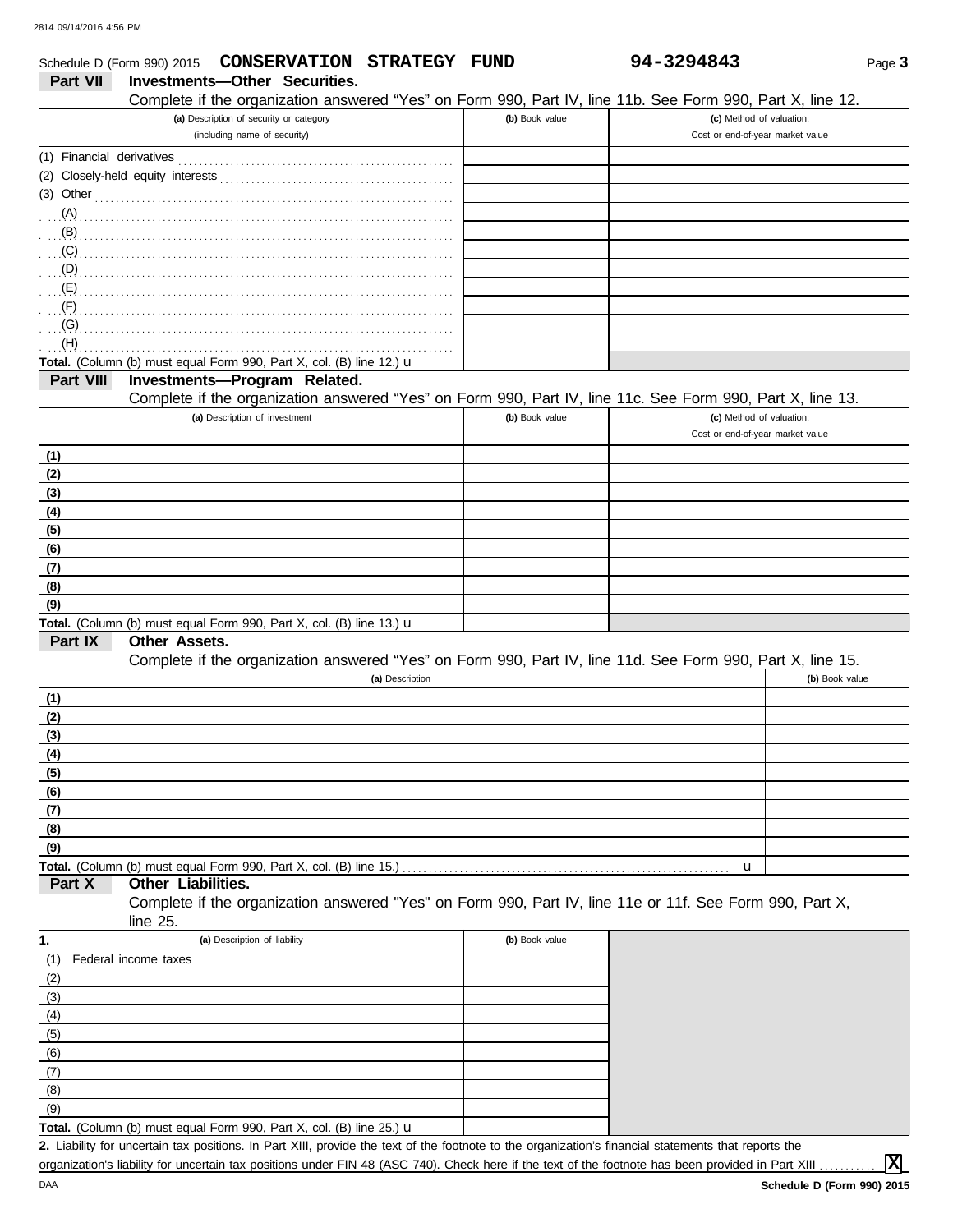|    | Schedule D (Form 990) 2015 CONSERVATION STRATEGY FUND                                                                                                                                                                          |                | 94-3294843 |              | Page 4    |
|----|--------------------------------------------------------------------------------------------------------------------------------------------------------------------------------------------------------------------------------|----------------|------------|--------------|-----------|
|    | Reconciliation of Revenue per Audited Financial Statements With Revenue per Return.<br>Part XI                                                                                                                                 |                |            |              |           |
|    | Complete if the organization answered "Yes" on Form 990, Part IV, line 12a.                                                                                                                                                    |                |            |              |           |
| 1. | Total revenue, gains, and other support per audited financial statements <i>communically contained</i> and other support                                                                                                       |                |            | $\mathbf{1}$ | 1,916,768 |
| 2  | Amounts included on line 1 but not on Form 990, Part VIII, line 12:                                                                                                                                                            |                |            |              |           |
| а  |                                                                                                                                                                                                                                | 2a             |            |              |           |
| b  |                                                                                                                                                                                                                                | 2 <sub>b</sub> |            |              |           |
| c  |                                                                                                                                                                                                                                | 2c             |            |              |           |
|    |                                                                                                                                                                                                                                | 2d             |            |              |           |
| е  | Add lines 2a through 2d [11] results and the contract of the contract of the contract of the contract of the contract of the contract of the contract of the contract of the contract of the contract of the contract of the c |                |            | 2e           |           |
| З  |                                                                                                                                                                                                                                |                |            | 3            | 1,916,768 |
| 4  | Amounts included on Form 990, Part VIII, line 12, but not on line 1:                                                                                                                                                           |                |            |              |           |
| a  |                                                                                                                                                                                                                                | 4a             |            |              |           |
| b  |                                                                                                                                                                                                                                | 4b             |            |              |           |
|    | c Add lines 4a and 4b                                                                                                                                                                                                          |                |            | 4c           |           |
| 5. |                                                                                                                                                                                                                                |                |            | 5            | 1,916,768 |
|    | Reconciliation of Expenses per Audited Financial Statements With Expenses per Return.<br><b>Part XII</b>                                                                                                                       |                |            |              |           |
|    | Complete if the organization answered "Yes" on Form 990, Part IV, line 12a.                                                                                                                                                    |                |            |              |           |
| 1  |                                                                                                                                                                                                                                |                |            | 1            | 2,604,588 |
| 2  | Amounts included on line 1 but not on Form 990, Part IX, line 25:                                                                                                                                                              |                |            |              |           |
| а  |                                                                                                                                                                                                                                | 2a             |            |              |           |
| b  |                                                                                                                                                                                                                                | 2 <sub>b</sub> |            |              |           |
| c  |                                                                                                                                                                                                                                | 2c             |            |              |           |
|    |                                                                                                                                                                                                                                | 2d             |            |              |           |
|    |                                                                                                                                                                                                                                |                |            | 2e           |           |
| З  |                                                                                                                                                                                                                                |                |            | 3            | 2,604,588 |
| 4  | Amounts included on Form 990, Part IX, line 25, but not on line 1:                                                                                                                                                             |                |            |              |           |
| а  | Investment expenses not included on Form 990, Part VIII, line 7b [                                                                                                                                                             | 4a             |            |              |           |
| b  |                                                                                                                                                                                                                                | 4b             |            |              |           |
|    | c Add lines 4a and 4b                                                                                                                                                                                                          |                |            | 4с           |           |
|    |                                                                                                                                                                                                                                |                |            | 5            | 2,604,588 |
|    | Part XIII Supplemental Information.                                                                                                                                                                                            |                |            |              |           |
|    | Provide the descriptions required for Part II, lines 3, 5, and 9; Part III, lines 1a and 4; Part IV, lines 1b and 2b; Part V, line 4; Part X, line                                                                             |                |            |              |           |
|    | 2; Part XI, lines 2d and 4b; and Part XII, lines 2d and 4b. Also complete this part to provide any additional information.                                                                                                     |                |            |              |           |
|    | PART X - FIN 48 FOOTNOTE                                                                                                                                                                                                       |                |            |              |           |
|    |                                                                                                                                                                                                                                |                |            |              |           |
|    | IS EXEMPT FROM FEDERAL AND CALIFORNIA INCOME TAX AS A NON-PROFIT<br>CSF                                                                                                                                                        |                |            |              |           |
|    |                                                                                                                                                                                                                                |                |            |              |           |
|    | ORGANIZATION UNDER SECTION $501(C)(3)$ OF THE INTERNAL REVENUE CODE AND                                                                                                                                                        |                |            |              |           |
|    |                                                                                                                                                                                                                                |                |            |              |           |
|    | SIMILAR STATE PROVISIONS.                                                                                                                                                                                                      |                |            |              |           |
|    |                                                                                                                                                                                                                                |                |            |              |           |
|    |                                                                                                                                                                                                                                |                |            |              |           |
|    |                                                                                                                                                                                                                                |                |            |              |           |
|    | THE OPEN AUDIT PERIODS ARE 2011 THROUGH 2014. CSF HAS ANALYZED THE TAX                                                                                                                                                         |                |            |              |           |
|    |                                                                                                                                                                                                                                |                |            |              |           |
|    | POSITIONS TAKEN FOR FILING WITH THE INTERNAL REVENUE SERVICE AND THE STATE                                                                                                                                                     |                |            |              |           |
|    |                                                                                                                                                                                                                                |                |            |              |           |
|    | OF CALIFORNIA. THE ORGANIZATION BELIEVES THAT INCOME TAX FILING POSITIONS                                                                                                                                                      |                |            |              |           |
|    |                                                                                                                                                                                                                                |                |            |              |           |
|    | WILL BE SUSTAINED UPON EXAMINATION AND DOES NOT ANTICIPATE ANY ADJUSTMENTS                                                                                                                                                     |                |            |              |           |
|    |                                                                                                                                                                                                                                |                |            |              |           |
|    |                                                                                                                                                                                                                                |                |            |              |           |
|    | THAT WOULD RESULT IN A MATERIAL ADVERSE AFFECT ON THE FINANCIAL STATEMENTS.                                                                                                                                                    |                |            |              |           |
|    |                                                                                                                                                                                                                                |                |            |              |           |
|    | ACCORDINGLY, THE COMPANY HAS NOT RECORDED ANY RESERVES, OR RELATED ACCRUALS                                                                                                                                                    |                |            |              |           |
|    |                                                                                                                                                                                                                                |                |            |              |           |
|    | FOR INTEREST AND PENALTIES FOR UNCERTAIN INCOME TAX POSITIONS AT DECEMBER                                                                                                                                                      |                |            |              |           |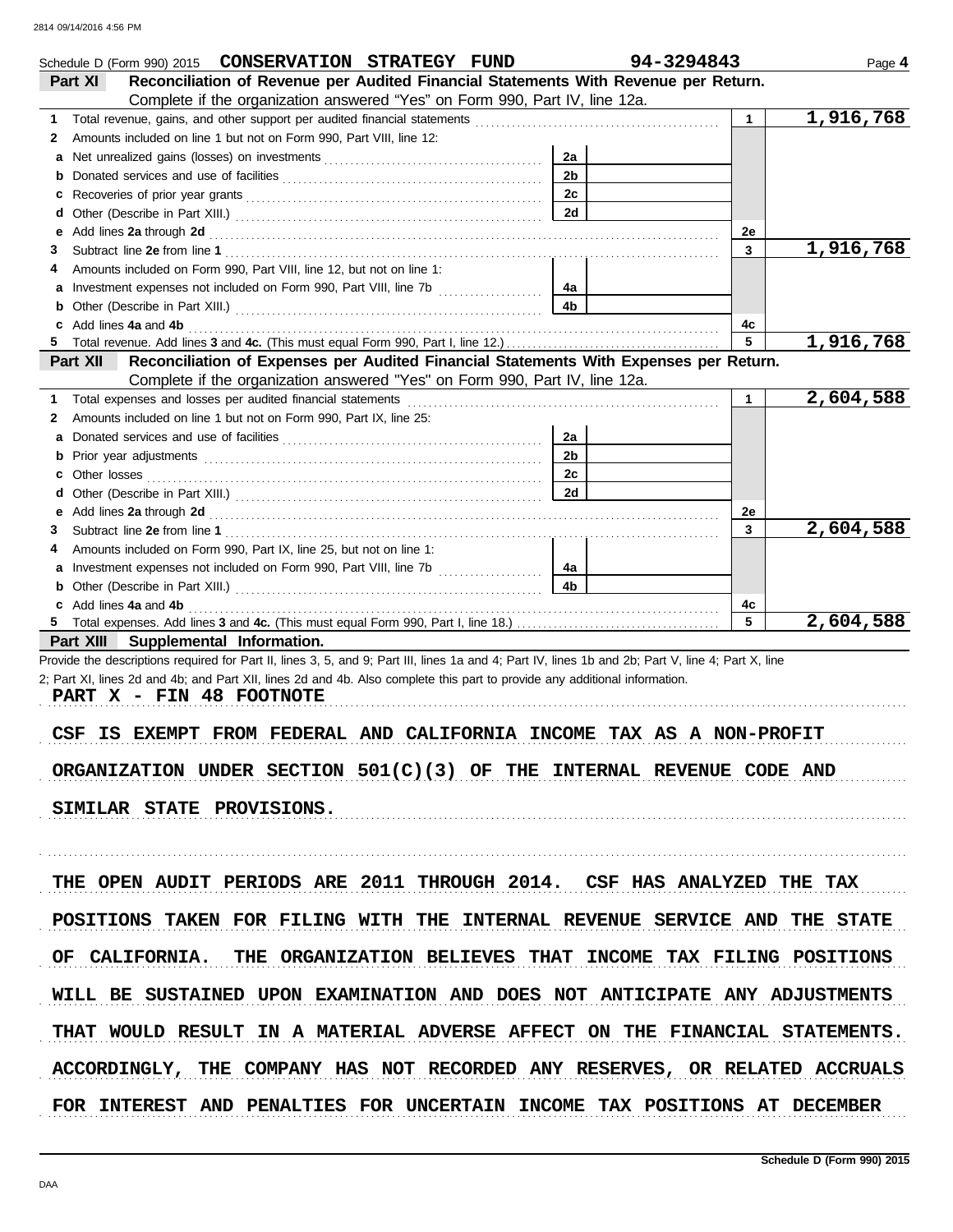|           |                                      | Schedule D (Form 990) 2015 CONSERVATION STRATEGY FUND | 94-3294843 | Page 5 |
|-----------|--------------------------------------|-------------------------------------------------------|------------|--------|
| Part XIII | Supplemental Information (continued) |                                                       |            |        |
|           |                                      |                                                       |            |        |
| 31, 2015. |                                      |                                                       |            |        |
|           |                                      |                                                       |            |        |
|           |                                      |                                                       |            |        |
|           |                                      |                                                       |            |        |
|           |                                      |                                                       |            |        |
|           |                                      |                                                       |            |        |
|           |                                      |                                                       |            |        |
|           |                                      |                                                       |            |        |
|           |                                      |                                                       |            |        |
|           |                                      |                                                       |            |        |
|           |                                      |                                                       |            |        |
|           |                                      |                                                       |            |        |
|           |                                      |                                                       |            |        |
|           |                                      |                                                       |            |        |
|           |                                      |                                                       |            |        |
|           |                                      |                                                       |            |        |
|           |                                      |                                                       |            |        |
|           |                                      |                                                       |            |        |
|           |                                      |                                                       |            |        |
|           |                                      |                                                       |            |        |
|           |                                      |                                                       |            |        |
|           |                                      |                                                       |            |        |
|           |                                      |                                                       |            |        |
|           |                                      |                                                       |            |        |
|           |                                      |                                                       |            |        |
|           |                                      |                                                       |            |        |
|           |                                      |                                                       |            |        |
|           |                                      |                                                       |            |        |
|           |                                      |                                                       |            |        |
|           |                                      |                                                       |            |        |
|           |                                      |                                                       |            |        |
|           |                                      |                                                       |            |        |
|           |                                      |                                                       |            |        |
|           |                                      |                                                       |            |        |
|           |                                      |                                                       |            |        |
|           |                                      |                                                       |            |        |
|           |                                      |                                                       |            |        |
|           |                                      |                                                       |            |        |
|           |                                      |                                                       |            |        |
|           |                                      |                                                       |            |        |
|           |                                      |                                                       |            |        |
|           |                                      |                                                       |            |        |
|           |                                      |                                                       |            |        |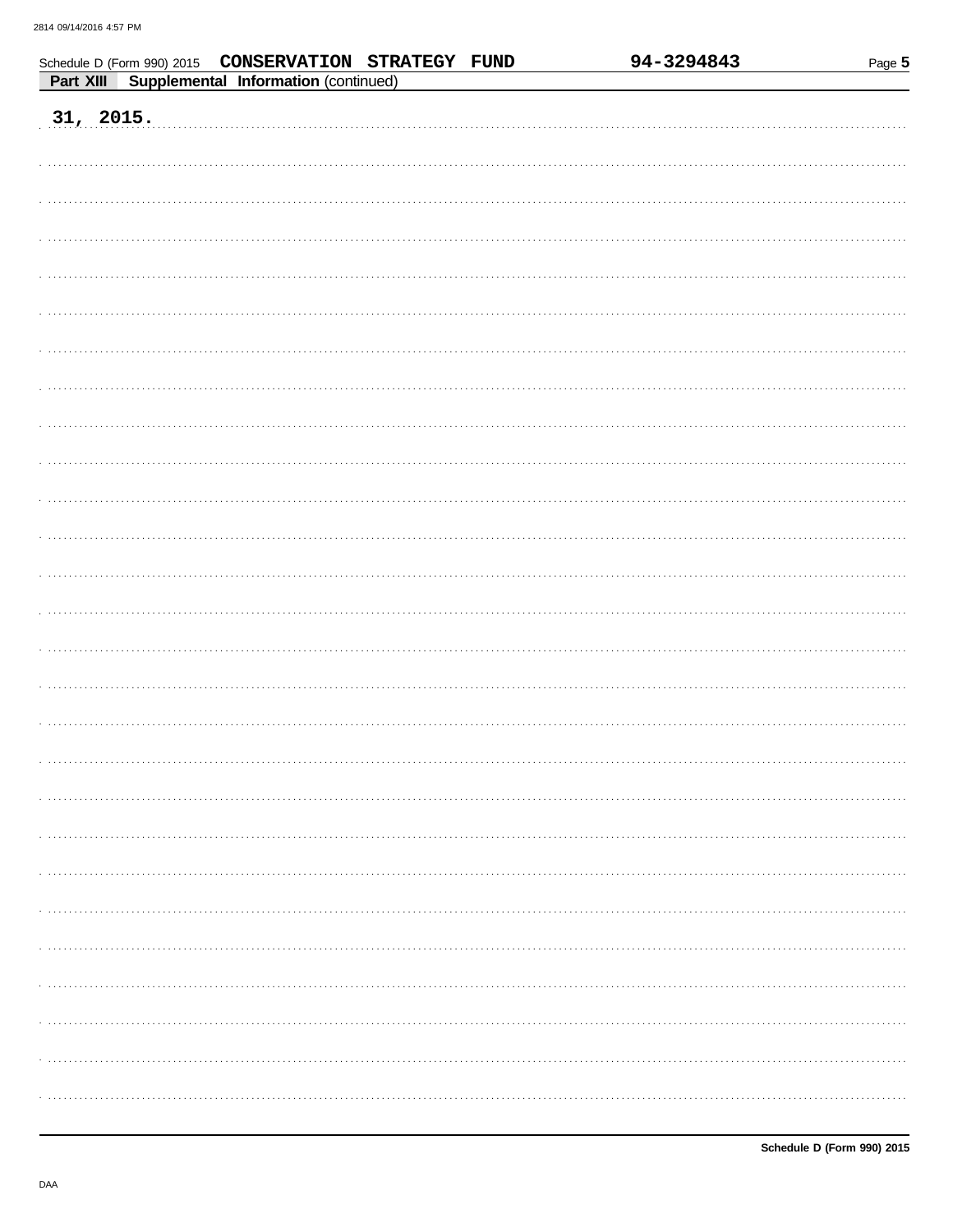| <b>SCHEDULE F</b><br>(Form 990)                                             |  |                                           |                                                                                       | <b>Statement of Activities Outside the United States</b><br>u Complete if the organization answered "Yes" on Form 990, Part IV, line 14b, 15, or 16.                                                                           |                 |                                                                                                             | OMB No. 1545-0047<br>015                                      |
|-----------------------------------------------------------------------------|--|-------------------------------------------|---------------------------------------------------------------------------------------|--------------------------------------------------------------------------------------------------------------------------------------------------------------------------------------------------------------------------------|-----------------|-------------------------------------------------------------------------------------------------------------|---------------------------------------------------------------|
| Department of the Treasury                                                  |  |                                           |                                                                                       | u Attach to Form 990.                                                                                                                                                                                                          |                 |                                                                                                             | Open to Public                                                |
| Internal Revenue Service<br>Name of the organization                        |  |                                           | CONSERVATION STRATEGY FUND                                                            | u Information about Schedule F (Form 990) and its instructions is at www.irs.gov/form990.                                                                                                                                      |                 | Employer identification number<br>94-3294843                                                                | Inspection                                                    |
| Part I                                                                      |  |                                           |                                                                                       | General Information on Activities Outside the United States. Complete if the organization answered "Yes" on                                                                                                                    |                 |                                                                                                             |                                                               |
| $1 \quad$                                                                   |  | Form 990, Part IV, line 14b.              |                                                                                       | For grantmakers. Does the organization maintain records to substantiate the amount of its grants and other<br>assistance, the grantees' eligibility for the grants or assistance, and the selection criteria used to award the |                 |                                                                                                             | $ X $ Yes<br>No                                               |
| 2                                                                           |  | assistance outside the United States.     |                                                                                       | For grantmakers. Describe in Part V the organization's procedures for monitoring the use of its grants and other                                                                                                               |                 |                                                                                                             |                                                               |
| 3                                                                           |  |                                           |                                                                                       | Activities per Region. (The following Part I, line 3 table can be duplicated if additional space is needed.)                                                                                                                   |                 |                                                                                                             |                                                               |
| (a) Region                                                                  |  | (b) Number of<br>offices in the<br>region | (c) Number of<br>employees,<br>agents, and<br>independent<br>contractors<br>in region | (d) Activities conducted in<br>region (by type) (e.g.,<br>fundraising, program services,<br>investments,<br>grants to recipients<br>located in the region)                                                                     |                 | (e) If activity listed in (d) is<br>a program service,<br>describe specific type of<br>service(s) in region | (f) Total<br>expenditures for<br>and investments<br>in region |
| (1)                                                                         |  |                                           |                                                                                       | PROGRAM SERVICES                                                                                                                                                                                                               |                 |                                                                                                             |                                                               |
| SOUTH AMERICA<br>(2)                                                        |  | 1                                         |                                                                                       | 5 AND GRANT                                                                                                                                                                                                                    | <b>ECONOMIC</b> | <b>ANALYSIS</b>                                                                                             | 114,022                                                       |
| (3)                                                                         |  |                                           |                                                                                       |                                                                                                                                                                                                                                |                 |                                                                                                             |                                                               |
|                                                                             |  |                                           |                                                                                       |                                                                                                                                                                                                                                |                 |                                                                                                             |                                                               |
| (4)                                                                         |  |                                           |                                                                                       |                                                                                                                                                                                                                                |                 |                                                                                                             |                                                               |
| (5)                                                                         |  |                                           |                                                                                       |                                                                                                                                                                                                                                |                 |                                                                                                             |                                                               |
| (6)                                                                         |  |                                           |                                                                                       |                                                                                                                                                                                                                                |                 |                                                                                                             |                                                               |
| (7)                                                                         |  |                                           |                                                                                       |                                                                                                                                                                                                                                |                 |                                                                                                             |                                                               |
| (8)                                                                         |  |                                           |                                                                                       |                                                                                                                                                                                                                                |                 |                                                                                                             |                                                               |
| (9)                                                                         |  |                                           |                                                                                       |                                                                                                                                                                                                                                |                 |                                                                                                             |                                                               |
| (10)                                                                        |  |                                           |                                                                                       |                                                                                                                                                                                                                                |                 |                                                                                                             |                                                               |
| (11)                                                                        |  |                                           |                                                                                       |                                                                                                                                                                                                                                |                 |                                                                                                             |                                                               |
| (12)                                                                        |  |                                           |                                                                                       |                                                                                                                                                                                                                                |                 |                                                                                                             |                                                               |
| (13)                                                                        |  |                                           |                                                                                       |                                                                                                                                                                                                                                |                 |                                                                                                             |                                                               |
| (14)                                                                        |  |                                           |                                                                                       |                                                                                                                                                                                                                                |                 |                                                                                                             |                                                               |
| (15)                                                                        |  |                                           |                                                                                       |                                                                                                                                                                                                                                |                 |                                                                                                             |                                                               |
| (16)                                                                        |  |                                           |                                                                                       |                                                                                                                                                                                                                                |                 |                                                                                                             |                                                               |
| (17)                                                                        |  |                                           |                                                                                       |                                                                                                                                                                                                                                |                 |                                                                                                             |                                                               |
| <b>3a</b> Sub-total<br><b>b</b> Total from continuation<br>sheets to Part I |  | 1                                         | 5                                                                                     |                                                                                                                                                                                                                                |                 |                                                                                                             | 114,022                                                       |
| c Totals (add<br>lines 3a and 3b)                                           |  | 1                                         | 5                                                                                     |                                                                                                                                                                                                                                |                 |                                                                                                             | 114,022                                                       |
|                                                                             |  |                                           | For Paperwork Reduction Act Notice, see the Instructions for Form 990.                |                                                                                                                                                                                                                                |                 |                                                                                                             | Schedule F (Form 990) 2015                                    |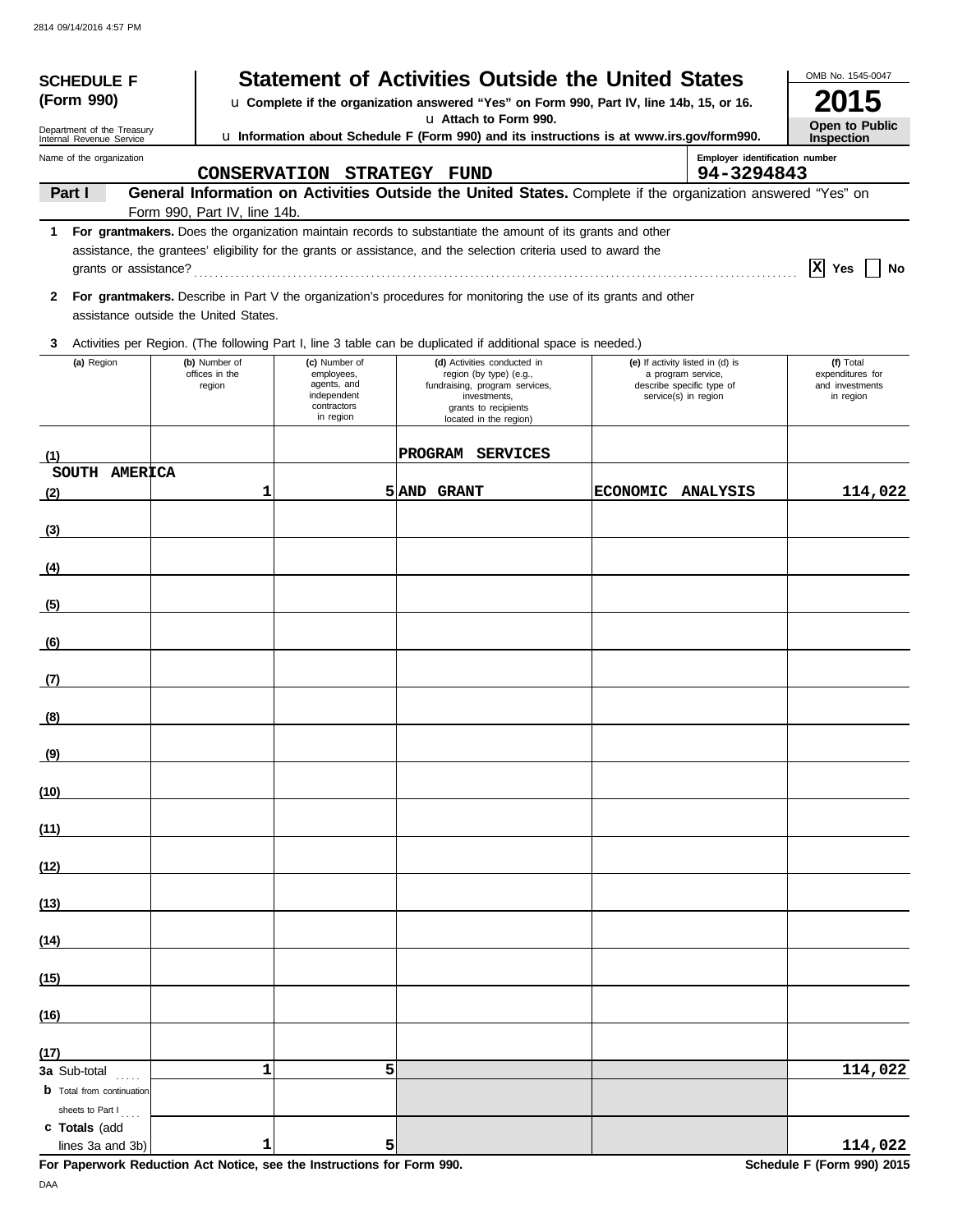|         | Schedule F (Form 990) 2015 CONSERVATION STRATEGY FUND |  | 94-3294843 | Page 2                                                                                                                                       |
|---------|-------------------------------------------------------|--|------------|----------------------------------------------------------------------------------------------------------------------------------------------|
| Part II |                                                       |  |            | Grants and Other Assistance to Organizations or Entities Outside the United States. Complete if the organization answered "Yes" on Form 990, |
|         |                                                       |  |            | Part IV, line 15, for any recipient who received more than \$5,000. Part II can be duplicated if additional space is needed.                 |

| $\mathbf{1}$ | (a) Name of<br>organization | (b) IRS code<br>section and EIN<br>(if applicable) | (c) Region    | (d) Purpose of<br>grant | (e) Amount of<br>cash grant | (f) Manner of<br>cash<br>disbursement | (g) Amount of<br>non-cash<br>assistance | (h) Description<br>of non-cash assistance | (i) Method of<br>valuation<br>(book, FMV,<br>appraisal,<br>other) |
|--------------|-----------------------------|----------------------------------------------------|---------------|-------------------------|-----------------------------|---------------------------------------|-----------------------------------------|-------------------------------------------|-------------------------------------------------------------------|
|              |                             |                                                    |               | PROGRAM SERVICES        | 114,022                     | WIRE TRANSFER                         |                                         |                                           |                                                                   |
| (1)          |                             |                                                    | SOUTH AMERICA |                         |                             |                                       |                                         |                                           |                                                                   |
| (2)          |                             |                                                    |               |                         |                             |                                       |                                         |                                           |                                                                   |
| (3)          |                             |                                                    |               |                         |                             |                                       |                                         |                                           |                                                                   |
| (4)          |                             |                                                    |               |                         |                             |                                       |                                         |                                           |                                                                   |
| (5)          |                             |                                                    |               |                         |                             |                                       |                                         |                                           |                                                                   |
| (6)          |                             |                                                    |               |                         |                             |                                       |                                         |                                           |                                                                   |
| (7)          |                             |                                                    |               |                         |                             |                                       |                                         |                                           |                                                                   |
| (8)          |                             |                                                    |               |                         |                             |                                       |                                         |                                           |                                                                   |
| (9)          |                             |                                                    |               |                         |                             |                                       |                                         |                                           |                                                                   |
| (10)         |                             |                                                    |               |                         |                             |                                       |                                         |                                           |                                                                   |
| (11)         |                             |                                                    |               |                         |                             |                                       |                                         |                                           |                                                                   |
| (12)         |                             |                                                    |               |                         |                             |                                       |                                         |                                           |                                                                   |
| (13)         |                             |                                                    |               |                         |                             |                                       |                                         |                                           |                                                                   |
| (14)         |                             |                                                    |               |                         |                             |                                       |                                         |                                           |                                                                   |
| (15)         |                             |                                                    |               |                         |                             |                                       |                                         |                                           |                                                                   |
| (16)         |                             |                                                    |               |                         |                             |                                       |                                         |                                           |                                                                   |

**2** Enter total number of recipient organizations listed above that are recognized as charities by the foreign country, recognized as tax-exempt by the IRS, or for which the grantee or counsel has provided a section 501(c)(3) equivalency letter . . . . . . . . . . . . . . . . . . . . . . . . . . . . . . . . . . . . . . . . . . . . . . . . . . . . . . . . . . . . . . . . . . . . . . . . . u

**3** Enter total number of other organizations or entities . . . . . . . . . . . . . . . . . . . . . . . . . . . . . . . . . . . . . . . . . . . . . . . . . . . . . . . . . . . . . . . . . . . . . . . . . . . . . . . . . . . . . . . . . . . . . . . . . . . . . . . . . . . . . . . . . . . . . . . . . . u **0**

| <b>Schedule F (Form 990) 2015</b> |  |  |
|-----------------------------------|--|--|
|-----------------------------------|--|--|

**1**

DAA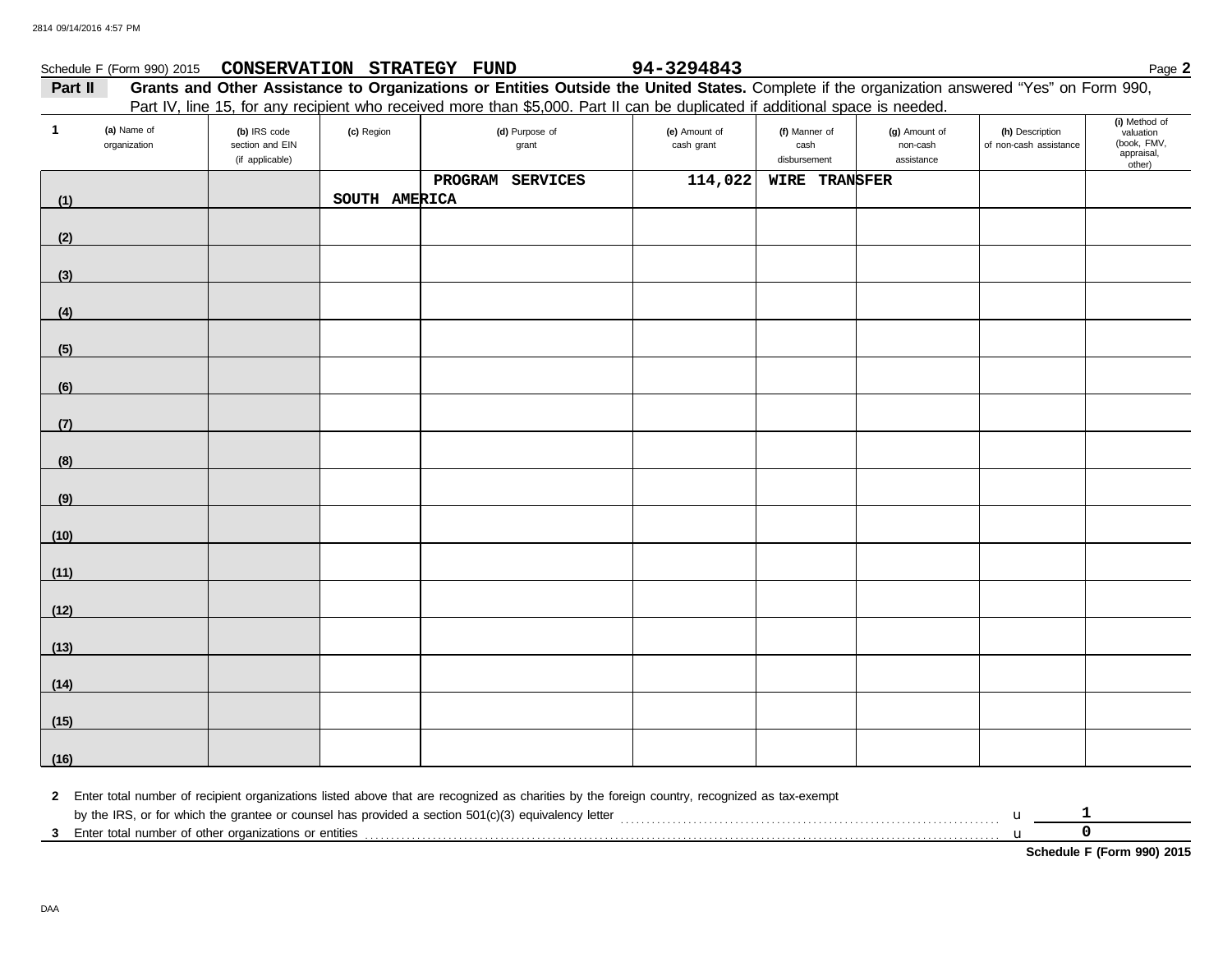### Schedule F (Form 990) 2015 Page **3 CONSERVATION STRATEGY FUND 94-3294843**

| Part III | Grants and Other Assistance to Individuals Outside the United States. Complete if the organization answered "Yes" on Form 990, Part IV, line 16. |  |  |  |  |
|----------|--------------------------------------------------------------------------------------------------------------------------------------------------|--|--|--|--|
|          | Part III can be duplicated if additional space is needed.                                                                                        |  |  |  |  |
|          |                                                                                                                                                  |  |  |  |  |

|                                                |            | <b>Early the barrists advisored in additional operations</b> increased. |                             |                                       |                                         |                                           |                                                                   |
|------------------------------------------------|------------|-------------------------------------------------------------------------|-----------------------------|---------------------------------------|-----------------------------------------|-------------------------------------------|-------------------------------------------------------------------|
| (a) Type of grant or assistance                | (b) Region | (c) Number of<br>recipients                                             | (d) Amount of<br>cash grant | (e) Manner of<br>cash<br>disbursement | (f) Amount of<br>non-cash<br>assistance | (g) Description<br>of non-cash assistance | (h) Method of<br>valuation<br>(book, FMV,<br>appraisal,<br>other) |
| (1)<br><u> 1980 - Johann Barbara, martxa a</u> |            |                                                                         |                             |                                       |                                         |                                           |                                                                   |
| (2)                                            |            |                                                                         |                             |                                       |                                         |                                           |                                                                   |
| (3)                                            |            |                                                                         |                             |                                       |                                         |                                           |                                                                   |
| (4)                                            |            |                                                                         |                             |                                       |                                         |                                           |                                                                   |
| (5)                                            |            |                                                                         |                             |                                       |                                         |                                           |                                                                   |
| (6)                                            |            |                                                                         |                             |                                       |                                         |                                           |                                                                   |
| (7)                                            |            |                                                                         |                             |                                       |                                         |                                           |                                                                   |
| (8)                                            |            |                                                                         |                             |                                       |                                         |                                           |                                                                   |
| (9)                                            |            |                                                                         |                             |                                       |                                         |                                           |                                                                   |
| (10)                                           |            |                                                                         |                             |                                       |                                         |                                           |                                                                   |
| (11)                                           |            |                                                                         |                             |                                       |                                         |                                           |                                                                   |
| (12)                                           |            |                                                                         |                             |                                       |                                         |                                           |                                                                   |
| (13)                                           |            |                                                                         |                             |                                       |                                         |                                           |                                                                   |
| (14)                                           |            |                                                                         |                             |                                       |                                         |                                           |                                                                   |
| (15)                                           |            |                                                                         |                             |                                       |                                         |                                           |                                                                   |
| (16)                                           |            |                                                                         |                             |                                       |                                         |                                           |                                                                   |
| (17)                                           |            |                                                                         |                             |                                       |                                         |                                           |                                                                   |
| (18)                                           |            |                                                                         |                             |                                       |                                         |                                           |                                                                   |

**Schedule F (Form 990) 2015**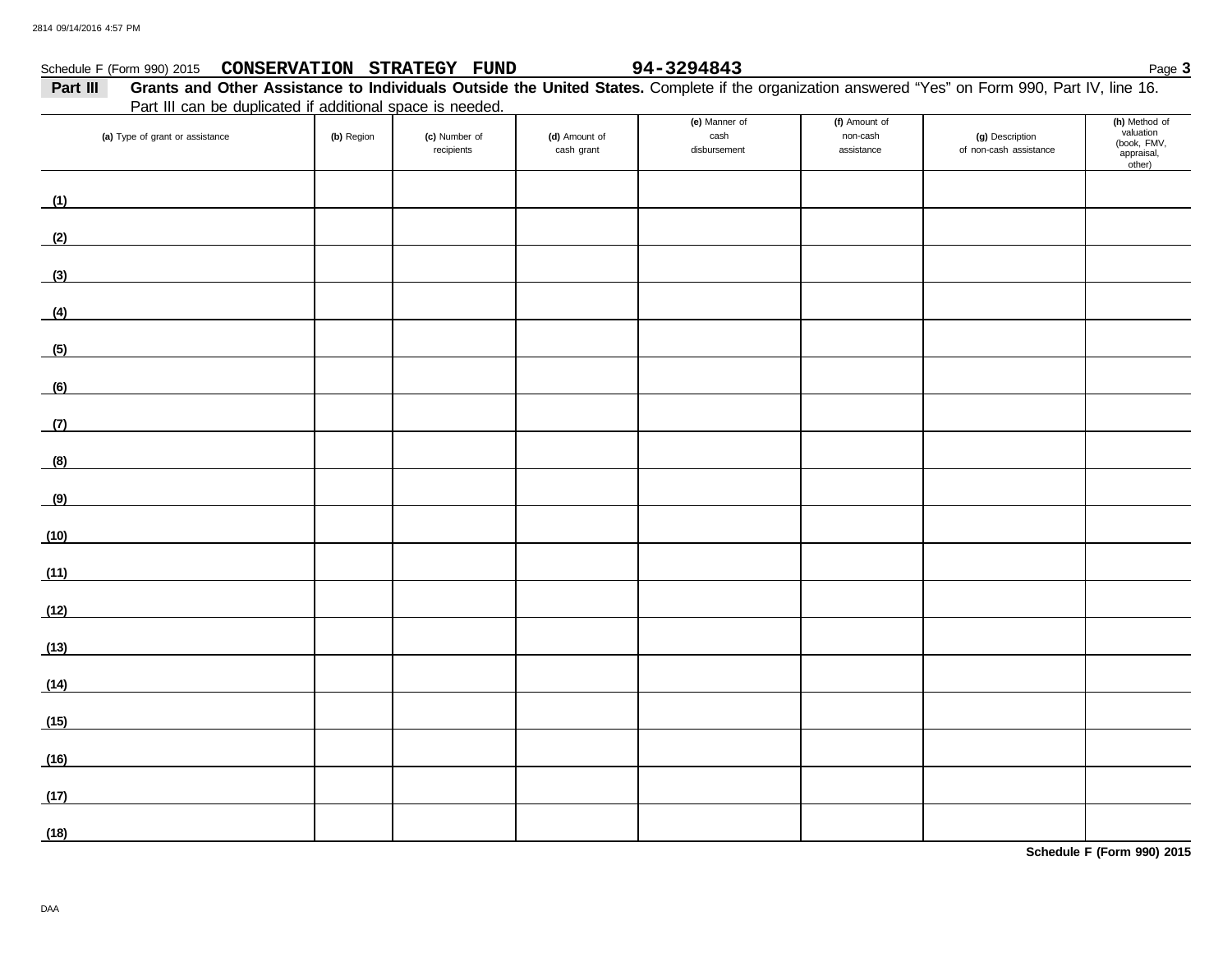|   | 94-3294843<br>Schedule F (Form 990) 2015<br>CONSERVATION STRATEGY FUND                                                                                                                                                                                                                                                                                                                                                                    |     | Page 4               |
|---|-------------------------------------------------------------------------------------------------------------------------------------------------------------------------------------------------------------------------------------------------------------------------------------------------------------------------------------------------------------------------------------------------------------------------------------------|-----|----------------------|
|   | Part IV<br><b>Foreign Forms</b>                                                                                                                                                                                                                                                                                                                                                                                                           |     |                      |
| 1 | Was the organization a U.S. transferor of property to a foreign corporation during the tax year? If "Yes,"<br>the organization may be required to file Form 926, Return by a U.S. Transferor of Property to a Foreign                                                                                                                                                                                                                     | Yes | $ \mathbf{x} $<br>No |
| 2 | Did the organization have an interest in a foreign trust during the tax year? If "Yes," the organization<br>may be required to separately file Form 3520, Annual Return To Report Transactions With Foreign<br>Trusts and Receipt of Certain Foreign Gifts, and/or Form 3520-A, Annual Information Return of Foreign                                                                                                                      | Yes | x <br>No             |
| 3 | Did the organization have an ownership interest in a foreign corporation during the tax year? If "Yes,"<br>the organization may be required to file Form 5471, Information Return of U.S. Persons With Respect to                                                                                                                                                                                                                         | Yes | $ X $ No             |
|   | Was the organization a direct or indirect shareholder of a passive foreign investment company or a<br>qualified electing fund during the tax year? If "Yes," the organization may be required to file Form 8621,<br>Information Return by a Shareholder of a Passive Foreign Investment Company or Qualified Electing<br>Fund (see Instructions for Form 8621) Matter Construction (Section 2010) and the USA construction of Section 201 | Yes | x <br>No             |
| 5 | Did the organization have an ownership interest in a foreign partnership during the tax year? If "Yes,"<br>the organization may be required to file Form 8865, Return of U.S. Persons With Respect to Certain                                                                                                                                                                                                                             | Yes | $ \mathbf{X} $ No    |
| 6 | Did the organization have any operations in or related to any boycotting countries during the tax year? If<br>"Yes," the organization may be required to separately file Form 5713, International Boycott Report (see                                                                                                                                                                                                                     | Yes | x <br>No             |

**Schedule F (Form 990) 2015**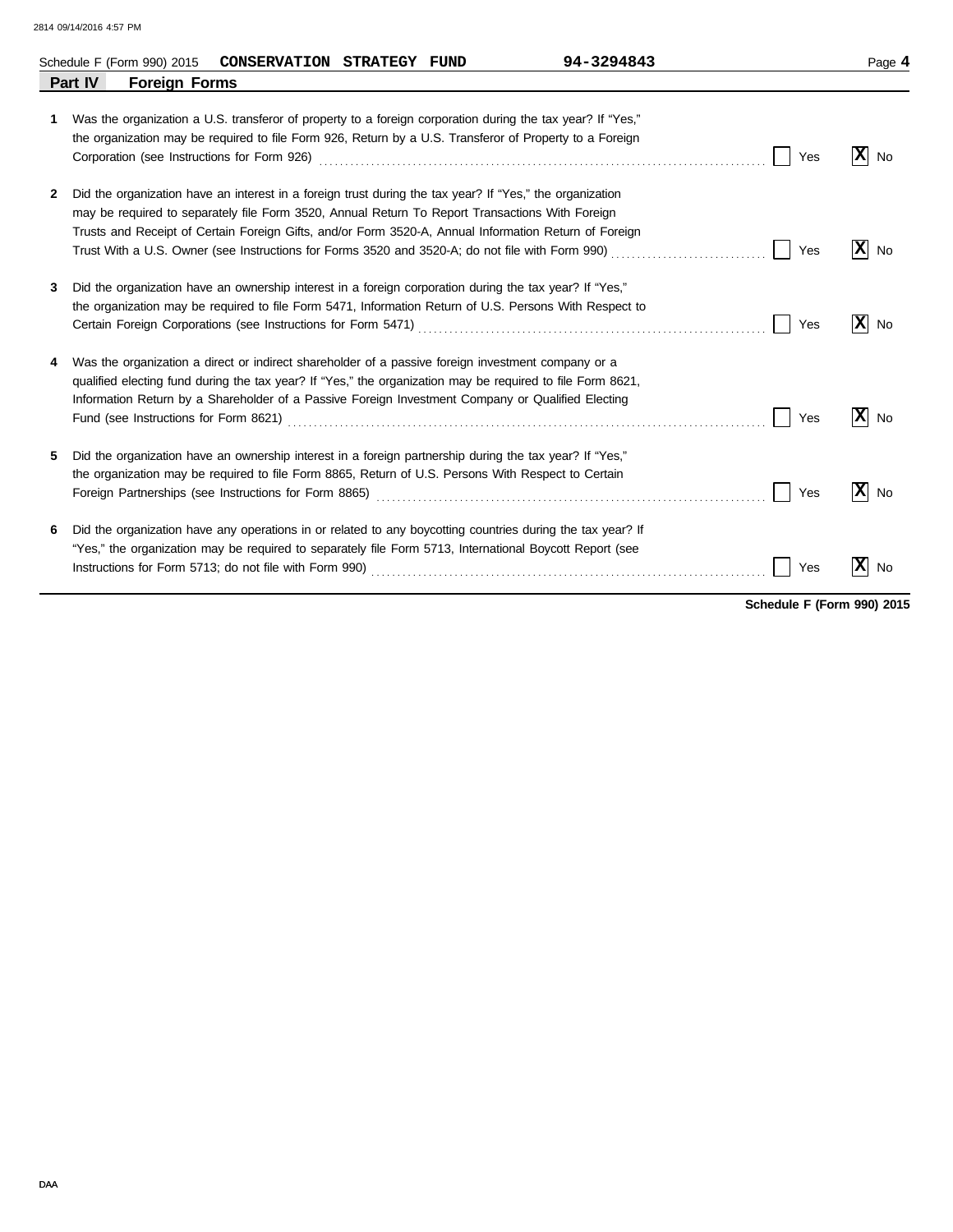| Part V           | Schedule F (Form 990) 2015<br>CONSERVATION STRATEGY FUND<br><b>Supplemental Information</b><br>Provide the information required by Part I, line 2 (monitoring of funds); Part I, line 3, column (f) (accounting method;<br>amounts of investments vs. expenditures per region); Part II, line 1 (accounting method); Part III (accounting method); and<br>Part III, column (c) (estimated number of recipients), as applicable. Also complete this part to provide any additional<br>information (see instructions). | 94-3294843               | Page 5             |
|------------------|----------------------------------------------------------------------------------------------------------------------------------------------------------------------------------------------------------------------------------------------------------------------------------------------------------------------------------------------------------------------------------------------------------------------------------------------------------------------------------------------------------------------|--------------------------|--------------------|
|                  | PART I, LINE 3 - ACTIVITIES PER REGION                                                                                                                                                                                                                                                                                                                                                                                                                                                                               |                          |                    |
| <b>REGION</b>    |                                                                                                                                                                                                                                                                                                                                                                                                                                                                                                                      | <b>EXPENDITURES</b>      | <b>INVESTMENTS</b> |
|                  |                                                                                                                                                                                                                                                                                                                                                                                                                                                                                                                      | \$<br>$0$ \$             | $\mathbf 0$        |
|                  | SOUTH AMERICA                                                                                                                                                                                                                                                                                                                                                                                                                                                                                                        | \$<br>$114,022$ \$       | 0                  |
| <b>PART</b><br>V | <b>ADDITIONAL</b><br><b>INFORMATION</b><br>CSF PROCEDURES FOR MONITORING THE USE OF<br>RECEIVING DETAILED QUARTERLY REPORTS OF EXPENDITURES WHICH ARE COMPARED                                                                                                                                                                                                                                                                                                                                                       | <b>GRANT FUNDS IS BY</b> | TO                 |
|                  |                                                                                                                                                                                                                                                                                                                                                                                                                                                                                                                      |                          |                    |
| <b>GRANT</b>     | <b>BUDGET.</b>                                                                                                                                                                                                                                                                                                                                                                                                                                                                                                       |                          |                    |
|                  |                                                                                                                                                                                                                                                                                                                                                                                                                                                                                                                      |                          |                    |
|                  |                                                                                                                                                                                                                                                                                                                                                                                                                                                                                                                      |                          |                    |
|                  |                                                                                                                                                                                                                                                                                                                                                                                                                                                                                                                      |                          |                    |
|                  |                                                                                                                                                                                                                                                                                                                                                                                                                                                                                                                      |                          |                    |
|                  |                                                                                                                                                                                                                                                                                                                                                                                                                                                                                                                      |                          |                    |
|                  |                                                                                                                                                                                                                                                                                                                                                                                                                                                                                                                      |                          |                    |
|                  |                                                                                                                                                                                                                                                                                                                                                                                                                                                                                                                      |                          |                    |
|                  |                                                                                                                                                                                                                                                                                                                                                                                                                                                                                                                      |                          |                    |
|                  |                                                                                                                                                                                                                                                                                                                                                                                                                                                                                                                      |                          |                    |
|                  |                                                                                                                                                                                                                                                                                                                                                                                                                                                                                                                      |                          |                    |
|                  |                                                                                                                                                                                                                                                                                                                                                                                                                                                                                                                      |                          |                    |
|                  |                                                                                                                                                                                                                                                                                                                                                                                                                                                                                                                      |                          |                    |
|                  |                                                                                                                                                                                                                                                                                                                                                                                                                                                                                                                      |                          |                    |
|                  |                                                                                                                                                                                                                                                                                                                                                                                                                                                                                                                      |                          |                    |
|                  |                                                                                                                                                                                                                                                                                                                                                                                                                                                                                                                      |                          |                    |
|                  |                                                                                                                                                                                                                                                                                                                                                                                                                                                                                                                      |                          |                    |
|                  |                                                                                                                                                                                                                                                                                                                                                                                                                                                                                                                      |                          |                    |
|                  |                                                                                                                                                                                                                                                                                                                                                                                                                                                                                                                      |                          |                    |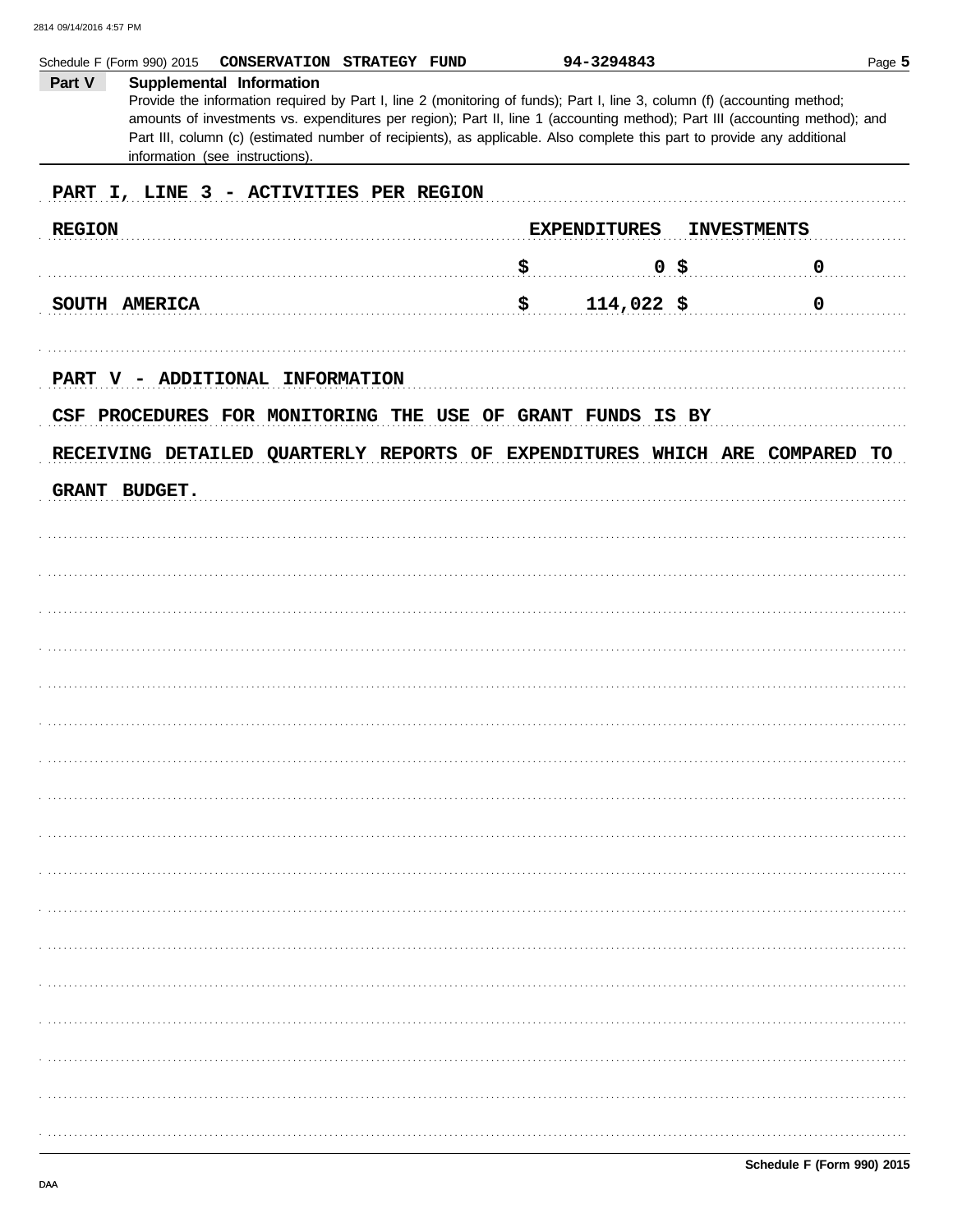|   | <b>SCHEDULE J</b>                                                                   |                                                                                                                                                     | <b>Compensation Information</b>                                                                                                                                                                                                         |                                | OMB No. 1545-0047 |                            |
|---|-------------------------------------------------------------------------------------|-----------------------------------------------------------------------------------------------------------------------------------------------------|-----------------------------------------------------------------------------------------------------------------------------------------------------------------------------------------------------------------------------------------|--------------------------------|-------------------|----------------------------|
|   | For certain Officers, Directors, Trustees, Key Employees, and Highest<br>(Form 990) |                                                                                                                                                     |                                                                                                                                                                                                                                         |                                |                   |                            |
|   |                                                                                     |                                                                                                                                                     | <b>Compensated Employees</b>                                                                                                                                                                                                            |                                |                   | <b>2015</b>                |
|   | Department of the Treasury                                                          |                                                                                                                                                     | u Complete if the organization answered "Yes" on Form 990, Part IV, line 23.<br>u Attach to Form 990.                                                                                                                                   |                                |                   | Open to Public             |
|   | Internal Revenue Service                                                            |                                                                                                                                                     | ulnformation about Schedule J (Form 990) and its instructions is at www.irs.gov/form990.                                                                                                                                                |                                |                   | Inspection                 |
|   | Name of the organization                                                            |                                                                                                                                                     |                                                                                                                                                                                                                                         | Employer identification number |                   |                            |
|   |                                                                                     | CONSERVATION STRATEGY FUND                                                                                                                          |                                                                                                                                                                                                                                         | 94-3294843                     |                   |                            |
|   | Part I                                                                              | <b>Questions Regarding Compensation</b>                                                                                                             |                                                                                                                                                                                                                                         |                                |                   |                            |
|   |                                                                                     |                                                                                                                                                     |                                                                                                                                                                                                                                         |                                |                   | Yes<br>No                  |
|   |                                                                                     |                                                                                                                                                     | 1a Check the appropriate box(es) if the organization provided any of the following to or for a person listed on Form<br>990, Part VII, Section A, line 1a. Complete Part III to provide any relevant information regarding these items. |                                |                   |                            |
|   | First-class or charter travel                                                       |                                                                                                                                                     | Housing allowance or residence for personal use                                                                                                                                                                                         |                                |                   |                            |
|   | Travel for companions                                                               |                                                                                                                                                     | Payments for business use of personal residence                                                                                                                                                                                         |                                |                   |                            |
|   |                                                                                     | Tax indemnification and gross-up payments                                                                                                           | Health or social club dues or initiation fees                                                                                                                                                                                           |                                |                   |                            |
|   | Discretionary spending account                                                      |                                                                                                                                                     | Personal services (e.g., maid, chauffeur, chef)                                                                                                                                                                                         |                                |                   |                            |
|   |                                                                                     |                                                                                                                                                     |                                                                                                                                                                                                                                         |                                |                   |                            |
|   |                                                                                     |                                                                                                                                                     | <b>b</b> If any of the boxes on line 1a are checked, did the organization follow a written policy regarding payment                                                                                                                     |                                |                   |                            |
|   |                                                                                     | or reimbursement or provision of all of the expenses described above? If "No," complete Part III to                                                 |                                                                                                                                                                                                                                         |                                |                   |                            |
|   |                                                                                     |                                                                                                                                                     |                                                                                                                                                                                                                                         |                                | 1b                |                            |
|   |                                                                                     |                                                                                                                                                     |                                                                                                                                                                                                                                         |                                |                   |                            |
| 2 |                                                                                     | Did the organization require substantiation prior to reimbursing or allowing expenses incurred by all                                               |                                                                                                                                                                                                                                         |                                |                   |                            |
|   |                                                                                     |                                                                                                                                                     | directors, trustees, and officers, including the CEO/Executive Director, regarding the items checked in line                                                                                                                            |                                |                   |                            |
|   |                                                                                     |                                                                                                                                                     |                                                                                                                                                                                                                                         |                                | $\mathbf{2}$      |                            |
|   |                                                                                     |                                                                                                                                                     |                                                                                                                                                                                                                                         |                                |                   |                            |
| 3 |                                                                                     |                                                                                                                                                     | Indicate which, if any, of the following the filing organization used to establish the compensation of the                                                                                                                              |                                |                   |                            |
|   |                                                                                     |                                                                                                                                                     | organization's CEO/Executive Director. Check all that apply. Do not check any boxes for methods used by a<br>related organization to establish compensation of the CEO/Executive Director, but explain in Part III.                     |                                |                   |                            |
|   | Compensation committee                                                              |                                                                                                                                                     | Written employment contract                                                                                                                                                                                                             |                                |                   |                            |
|   |                                                                                     | Independent compensation consultant                                                                                                                 | Compensation survey or study                                                                                                                                                                                                            |                                |                   |                            |
|   | Form 990 of other organizations                                                     |                                                                                                                                                     | ΙxΙ<br>Approval by the board or compensation committee                                                                                                                                                                                  |                                |                   |                            |
|   |                                                                                     |                                                                                                                                                     |                                                                                                                                                                                                                                         |                                |                   |                            |
| 4 |                                                                                     |                                                                                                                                                     | During the year, did any person listed on Form 990, Part VII, Section A, line 1a, with respect to the filing                                                                                                                            |                                |                   |                            |
|   | organization or a related organization:                                             |                                                                                                                                                     |                                                                                                                                                                                                                                         |                                |                   |                            |
|   |                                                                                     | a Receive a severance payment or change-of-control payment?                                                                                         |                                                                                                                                                                                                                                         |                                | 4a                | X                          |
|   |                                                                                     |                                                                                                                                                     |                                                                                                                                                                                                                                         |                                | 4b                | X                          |
|   |                                                                                     |                                                                                                                                                     |                                                                                                                                                                                                                                         |                                | 4c                | $\mathbf x$                |
|   |                                                                                     |                                                                                                                                                     | If "Yes" to any of lines 4a-c, list the persons and provide the applicable amounts for each item in Part III.                                                                                                                           |                                |                   |                            |
|   |                                                                                     |                                                                                                                                                     |                                                                                                                                                                                                                                         |                                |                   |                            |
| 5 |                                                                                     | Only section $501(c)(3)$ , $501(c)(4)$ , and $501(c)(29)$ organizations must complete lines 5-9.                                                    |                                                                                                                                                                                                                                         |                                |                   |                            |
|   |                                                                                     | For persons listed on Form 990, Part VII, Section A, line 1a, did the organization pay or accrue any<br>compensation contingent on the revenues of: |                                                                                                                                                                                                                                         |                                |                   |                            |
|   |                                                                                     |                                                                                                                                                     |                                                                                                                                                                                                                                         |                                | 5a                | X                          |
|   |                                                                                     |                                                                                                                                                     |                                                                                                                                                                                                                                         |                                | 5b                | X                          |
|   | If "Yes" to line 5a or 5b, describe in Part III.                                    |                                                                                                                                                     |                                                                                                                                                                                                                                         |                                |                   |                            |
|   |                                                                                     |                                                                                                                                                     |                                                                                                                                                                                                                                         |                                |                   |                            |
| 6 |                                                                                     | For persons listed on Form 990, Part VII, Section A, line 1a, did the organization pay or accrue any                                                |                                                                                                                                                                                                                                         |                                |                   |                            |
|   |                                                                                     | compensation contingent on the net earnings of:                                                                                                     |                                                                                                                                                                                                                                         |                                |                   |                            |
|   |                                                                                     |                                                                                                                                                     |                                                                                                                                                                                                                                         |                                | 6а                | X                          |
|   |                                                                                     |                                                                                                                                                     |                                                                                                                                                                                                                                         |                                | 6b                | $\mathbf x$                |
|   |                                                                                     | If "Yes" on line 6a or 6b, describe in Part III.                                                                                                    |                                                                                                                                                                                                                                         |                                |                   |                            |
|   |                                                                                     |                                                                                                                                                     |                                                                                                                                                                                                                                         |                                |                   |                            |
| 7 |                                                                                     |                                                                                                                                                     | For persons listed on Form 990, Part VII, Section A, line 1a, did the organization provide any non-fixed                                                                                                                                |                                |                   |                            |
|   |                                                                                     |                                                                                                                                                     |                                                                                                                                                                                                                                         |                                | 7                 | x                          |
| 8 |                                                                                     |                                                                                                                                                     | Were any amounts reported on Form 990, Part VII, paid or accrued pursuant to a contract that was subject                                                                                                                                |                                |                   |                            |
|   |                                                                                     | to the initial contract exception described in Regulations section $53.4958-4(a)(3)$ ? If "Yes," describe                                           |                                                                                                                                                                                                                                         |                                | 8                 | х                          |
|   |                                                                                     |                                                                                                                                                     | $\ $ n Part III $\ $                                                                                                                                                                                                                    |                                |                   |                            |
| 9 |                                                                                     | If "Yes" to line 8, did the organization also follow the rebuttable presumption procedure described in                                              |                                                                                                                                                                                                                                         |                                |                   |                            |
|   |                                                                                     |                                                                                                                                                     |                                                                                                                                                                                                                                         |                                | 9                 |                            |
|   |                                                                                     | For Paperwork Reduction Act Notice, see the Instructions for Form 990.                                                                              |                                                                                                                                                                                                                                         |                                |                   | Schedule J (Form 990) 2015 |

DAA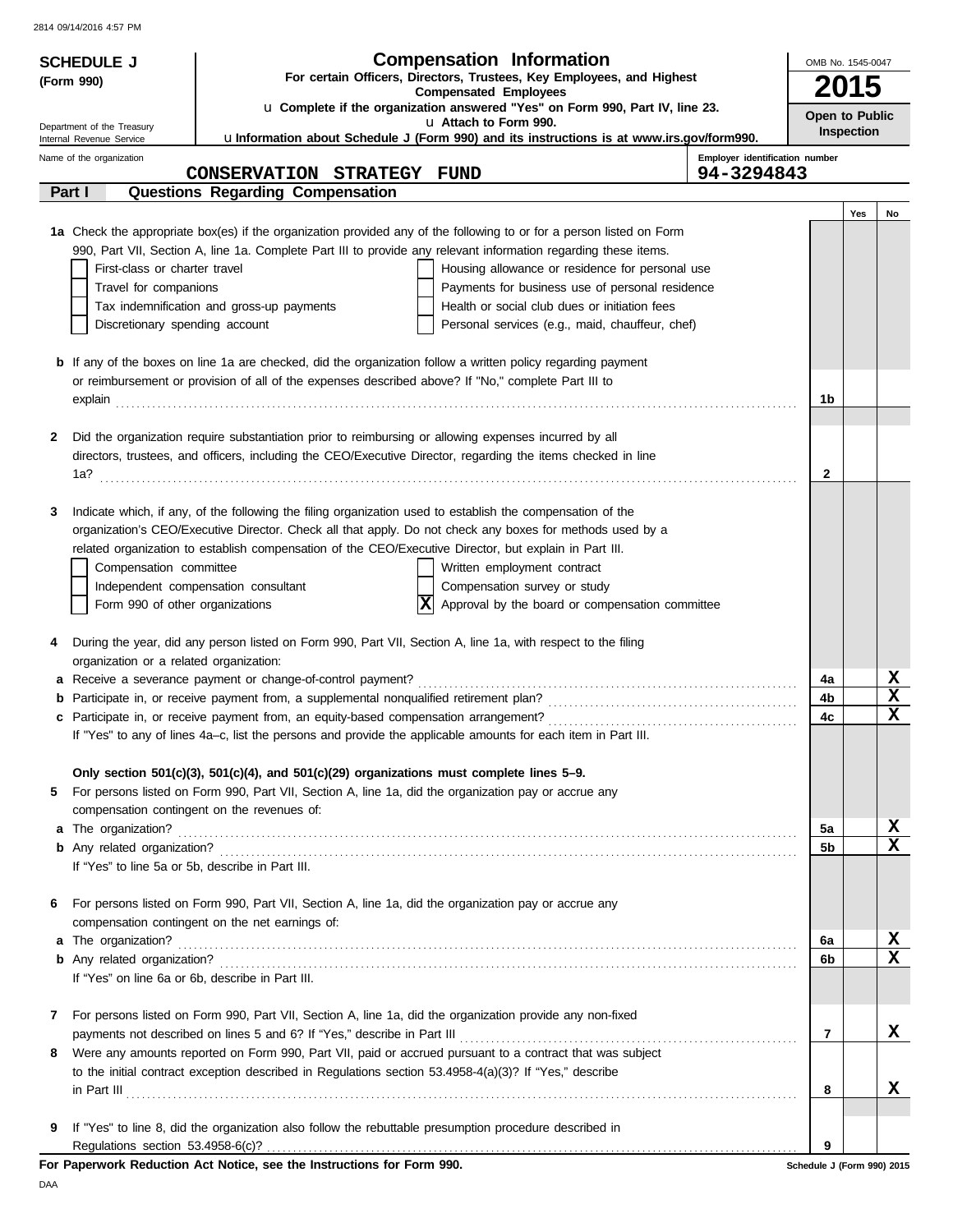#### 94-3294843 Schedule J (Form 990) 2015 CONSERVATION STRATEGY FUND Part II Officers, Directors, Trustees, Key Employees, and Highest Compensated Employees. Use duplicate copies if additional space is needed.

For each individual whose compensation must be reported on Schedule J, report compensation from the organization on row (i) and from related organizations, described in the

instructions, on row (ii). Do not list any individuals that are not listed on Form 990, Part VII.

Note: The sum of columns (B)(i)-(iii) for each listed individual must equal the total amount of Form 990, Part VII, Section A, line 1a, applicable column (D) and (E) amounts for that individual.

|                     |                          | (B) Breakdown of W-2 and/or 1099-MISC compensation |                                           |                                | (D) Nontaxable | (E) Total of columns | (F) Compensation                                           |
|---------------------|--------------------------|----------------------------------------------------|-------------------------------------------|--------------------------------|----------------|----------------------|------------------------------------------------------------|
| (A) Name and Title  | (i) Base<br>compensation | (ii) Bonus & incentive<br>compensation             | (iii) Other<br>reportable<br>compensation | other deferred<br>compensation | benefits       | $(B)(i)$ – $(D)$     | in column (B) reported<br>as deferred on prior<br>Form 990 |
| JOHN W. REID<br>(i) | 150,000                  | $\Omega$                                           |                                           | 15,000                         | 16,956         | 181,956              | $\mathbf 0$                                                |
| 1 PRESIDENT         | 0                        |                                                    |                                           | $\Omega$                       | 0              | n                    | 0                                                          |
| (i)                 |                          |                                                    |                                           |                                |                |                      |                                                            |
|                     |                          |                                                    |                                           |                                |                |                      |                                                            |
| (i)                 |                          |                                                    |                                           |                                |                |                      |                                                            |
|                     |                          |                                                    |                                           |                                |                |                      |                                                            |
| (i)                 |                          |                                                    |                                           |                                |                |                      |                                                            |
|                     |                          |                                                    |                                           |                                |                |                      |                                                            |
|                     | (i)                      |                                                    |                                           |                                |                |                      |                                                            |
| 5                   |                          |                                                    |                                           |                                |                |                      |                                                            |
| (i)                 |                          |                                                    |                                           |                                |                |                      |                                                            |
| 6                   |                          |                                                    |                                           |                                |                |                      |                                                            |
| (i)                 |                          |                                                    |                                           |                                |                |                      |                                                            |
|                     |                          |                                                    |                                           |                                |                |                      |                                                            |
|                     |                          |                                                    |                                           |                                |                |                      |                                                            |
|                     |                          |                                                    |                                           |                                |                |                      |                                                            |
|                     |                          |                                                    |                                           |                                |                |                      |                                                            |
|                     |                          |                                                    |                                           |                                |                |                      |                                                            |
| (i)                 |                          |                                                    |                                           |                                |                |                      |                                                            |
|                     |                          |                                                    |                                           |                                |                |                      |                                                            |
| 10<br>(i)           |                          |                                                    |                                           |                                |                |                      |                                                            |
|                     |                          |                                                    |                                           |                                |                |                      |                                                            |
| 11                  |                          |                                                    |                                           |                                |                |                      |                                                            |
| (i)                 |                          |                                                    |                                           |                                |                |                      |                                                            |
| 12                  |                          |                                                    |                                           |                                |                |                      |                                                            |
|                     | (i)                      |                                                    |                                           |                                |                |                      |                                                            |
| 13                  |                          |                                                    |                                           |                                |                |                      |                                                            |
|                     | (i)                      |                                                    |                                           |                                |                |                      |                                                            |
| 14                  |                          |                                                    |                                           |                                |                |                      |                                                            |
|                     |                          |                                                    |                                           |                                |                |                      |                                                            |
| 15                  |                          |                                                    |                                           |                                |                |                      |                                                            |
|                     |                          |                                                    |                                           |                                |                |                      |                                                            |
| 16                  |                          |                                                    |                                           |                                |                |                      |                                                            |

Schedule J (Form 990) 2015

Page 2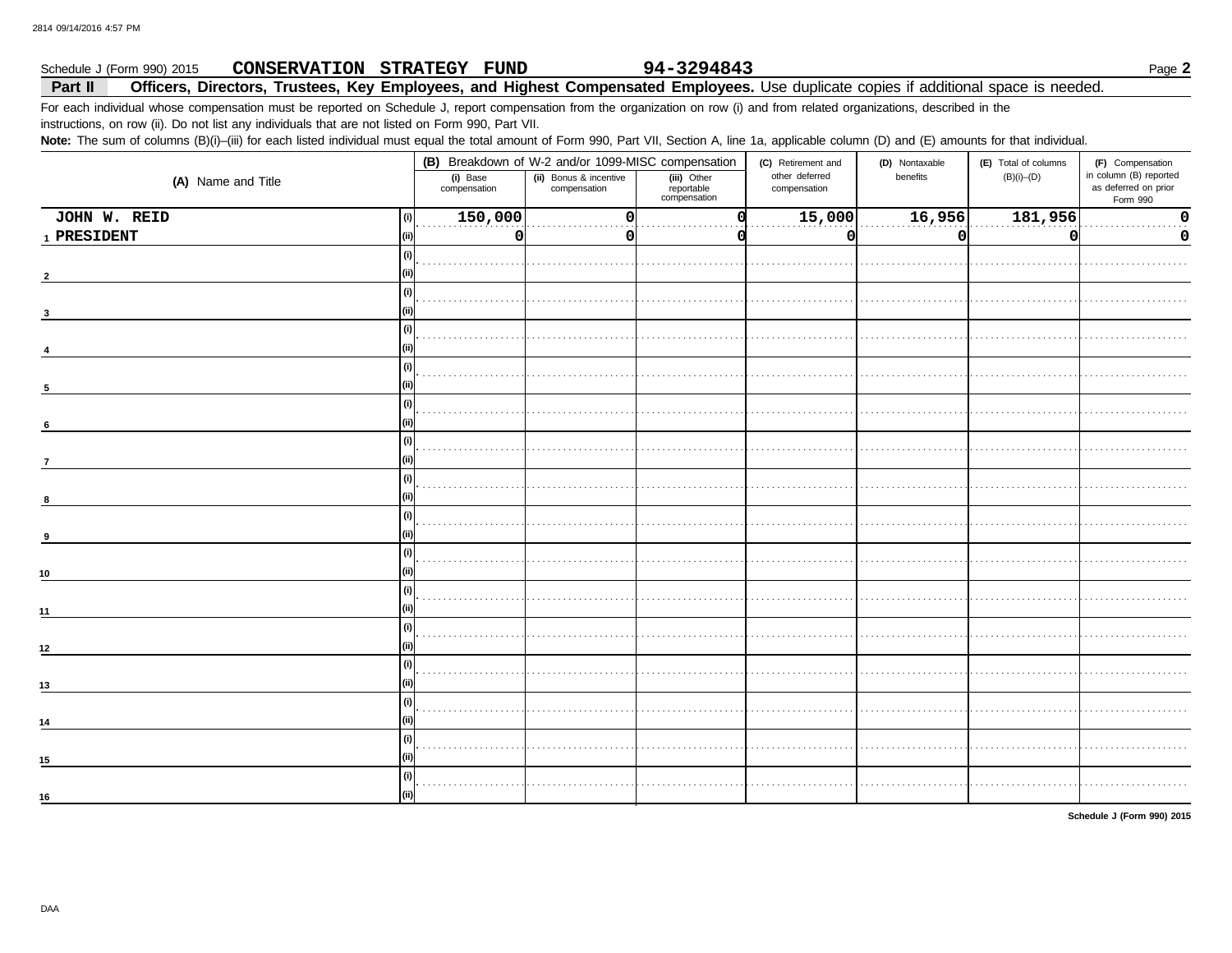| Part III |                                 | Schedule J (Form 990) 2015 CONSERVATION STRATEGY FUND |  | 94-3294843 |                                                                                                                                                                            | Page 3 |
|----------|---------------------------------|-------------------------------------------------------|--|------------|----------------------------------------------------------------------------------------------------------------------------------------------------------------------------|--------|
|          | for any additional information. | <b>Supplemental Information</b>                       |  |            | Provide the information, explanation, or descriptions required for Part I, lines 1a, 1b, 3, 4a, 4b, 4c, 5a, 5b, 6a, 6b, 7, and 8, and for Part II. Also complete this part |        |
|          |                                 |                                                       |  |            |                                                                                                                                                                            |        |
|          |                                 |                                                       |  |            |                                                                                                                                                                            |        |
|          |                                 |                                                       |  |            |                                                                                                                                                                            |        |
|          |                                 |                                                       |  |            |                                                                                                                                                                            |        |
|          |                                 |                                                       |  |            |                                                                                                                                                                            |        |
|          |                                 |                                                       |  |            |                                                                                                                                                                            |        |
|          |                                 |                                                       |  |            |                                                                                                                                                                            |        |
|          |                                 |                                                       |  |            |                                                                                                                                                                            |        |
|          |                                 |                                                       |  |            |                                                                                                                                                                            |        |
|          |                                 |                                                       |  |            |                                                                                                                                                                            |        |
|          |                                 |                                                       |  |            |                                                                                                                                                                            |        |
|          |                                 |                                                       |  |            |                                                                                                                                                                            |        |
|          |                                 |                                                       |  |            |                                                                                                                                                                            |        |
|          |                                 |                                                       |  |            |                                                                                                                                                                            |        |
|          |                                 |                                                       |  |            |                                                                                                                                                                            |        |
|          |                                 |                                                       |  |            |                                                                                                                                                                            |        |
|          |                                 |                                                       |  |            |                                                                                                                                                                            |        |
|          |                                 |                                                       |  |            |                                                                                                                                                                            |        |

Schedule J (Form 990) 2015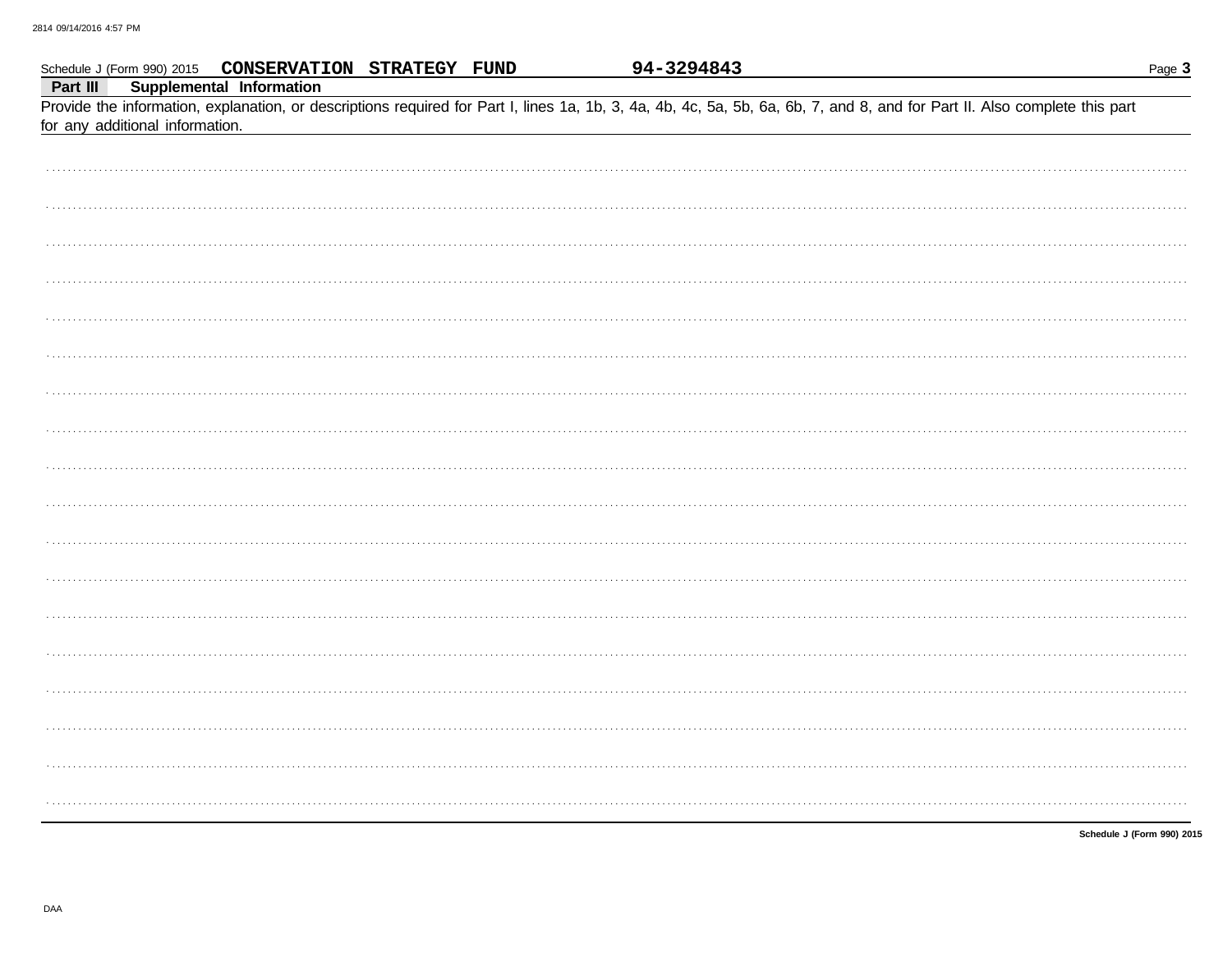| <b>SCHEDULE O</b><br>(Form 990 or 990-EZ)              | Supplemental Information to Form 990 or 990-EZ<br>Complete to provide information for responses to specific questions on |                                              | OMB No. 1545-0047<br>2015 |  |  |  |  |  |
|--------------------------------------------------------|--------------------------------------------------------------------------------------------------------------------------|----------------------------------------------|---------------------------|--|--|--|--|--|
|                                                        | Form 990 or 990-EZ or to provide any additional information.<br>u Attach to Form 990 or 990-EZ.                          |                                              | <b>Open to Public</b>     |  |  |  |  |  |
| Department of the Treasury<br>Internal Revenue Service | Lu Information about Schedule O (Form 990 or 990-EZ) and its instructions is at www.irs.gov/form990.                     |                                              | <b>Inspection</b>         |  |  |  |  |  |
| Name of the organization                               | <b>CONSERVATION STRATEGY</b><br><b>FUND</b>                                                                              | Employer identification number<br>94-3294843 |                           |  |  |  |  |  |
|                                                        |                                                                                                                          |                                              |                           |  |  |  |  |  |
|                                                        | FORM 990 - ADDITIONAL<br><b>INFORMATION</b>                                                                              |                                              |                           |  |  |  |  |  |
|                                                        | FUNDRAISING EXPENSES REPORTED ON FORM 990, PART IX, HAVE DECREASED. MOST                                                 |                                              |                           |  |  |  |  |  |
|                                                        | INSTITUTIONAL SUPPORT COMES FROM REPEAT DONORS AND BOARD MEMBERS.                                                        |                                              | THE RATIO                 |  |  |  |  |  |
| ОF                                                     | CONTRIBUTIONS AND GRANTS IS LESS THAN 5% DUE TO<br>FUNDRAISING EXPENSE<br>TO .                                           |                                              |                           |  |  |  |  |  |
|                                                        | THE ACTIVE NATURE OF<br>THE BOARD OF DIRECTORS AND STAFF WHO DONATE MUCH OF                                              |                                              |                           |  |  |  |  |  |
|                                                        | THEIR TIME AND EXPENSE.                                                                                                  |                                              |                           |  |  |  |  |  |
|                                                        |                                                                                                                          |                                              |                           |  |  |  |  |  |
|                                                        |                                                                                                                          |                                              |                           |  |  |  |  |  |
|                                                        | FORM 990, PART I, LINE 6                                                                                                 |                                              |                           |  |  |  |  |  |
|                                                        | UNPAID BOARD MEMBERS VOLUNTEER THEIR TIME<br>TO THE ORGANIZATION.                                                        |                                              |                           |  |  |  |  |  |
| ADDITIONALLY,                                          | <b>VOLUNTEERS HELP</b><br>INTERNATIONAL COURSES.<br><b>ADMINISTER</b>                                                    |                                              |                           |  |  |  |  |  |
|                                                        |                                                                                                                          |                                              |                           |  |  |  |  |  |
|                                                        | FORM 990, PART VI, LINE 8B - DOCUMENTATION BY COMMITTEE EXPLANATION                                                      |                                              |                           |  |  |  |  |  |
|                                                        | THE ORGANIZATION DOES NOT HAVE ANY COMMITTEES WITH AUTHORITY TO ACT ON                                                   |                                              |                           |  |  |  |  |  |
|                                                        | BEHALF OF THE BOARD OF DIRECTORS.                                                                                        |                                              |                           |  |  |  |  |  |
|                                                        |                                                                                                                          |                                              |                           |  |  |  |  |  |
|                                                        |                                                                                                                          |                                              |                           |  |  |  |  |  |
|                                                        | FORM 990, PART VI, LINE 11B - ORGANIZATION'S PROCESS TO REVIEW FORM 990                                                  |                                              |                           |  |  |  |  |  |
|                                                        | A DRAFT OF FORM 990, IN PDF FORMAT, IS EMAILED TO THE BOARD MEMBERS AND                                                  |                                              |                           |  |  |  |  |  |
|                                                        | RECORDED IN THE MINUTES.                                                                                                 |                                              |                           |  |  |  |  |  |
|                                                        |                                                                                                                          |                                              |                           |  |  |  |  |  |
|                                                        | FORM 990, PART VI, LINE 12C - ENFORCEMENT OF CONFLICTS POLICY                                                            |                                              |                           |  |  |  |  |  |
|                                                        | EACH DIRECTOR, OFFICER, EMPLOYEE AND INTERN RECEIVES AND SIGNS THE CONFLICT                                              |                                              |                           |  |  |  |  |  |
|                                                        | OF INTEREST POLICY. ANNUALLY, THEY COMPLETE A DISCLOSURE FORM IDENTIFYING                                                |                                              |                           |  |  |  |  |  |
|                                                        | ANY RELATIONSHIPS, POSITIONS OR CIRCUMSTANCES WHICH COULD CONTRIBUTE TO                                                  |                                              |                           |  |  |  |  |  |
|                                                        | A CONFLICT OF INTEREST. A PERSON WITH A CONFLICT IS BARRED FROM                                                          |                                              |                           |  |  |  |  |  |
|                                                        | PARTICIPATING IN BOARD DISCUSSION OR VOTING ON ANY MATTER IN WHICH THERE                                                 |                                              |                           |  |  |  |  |  |